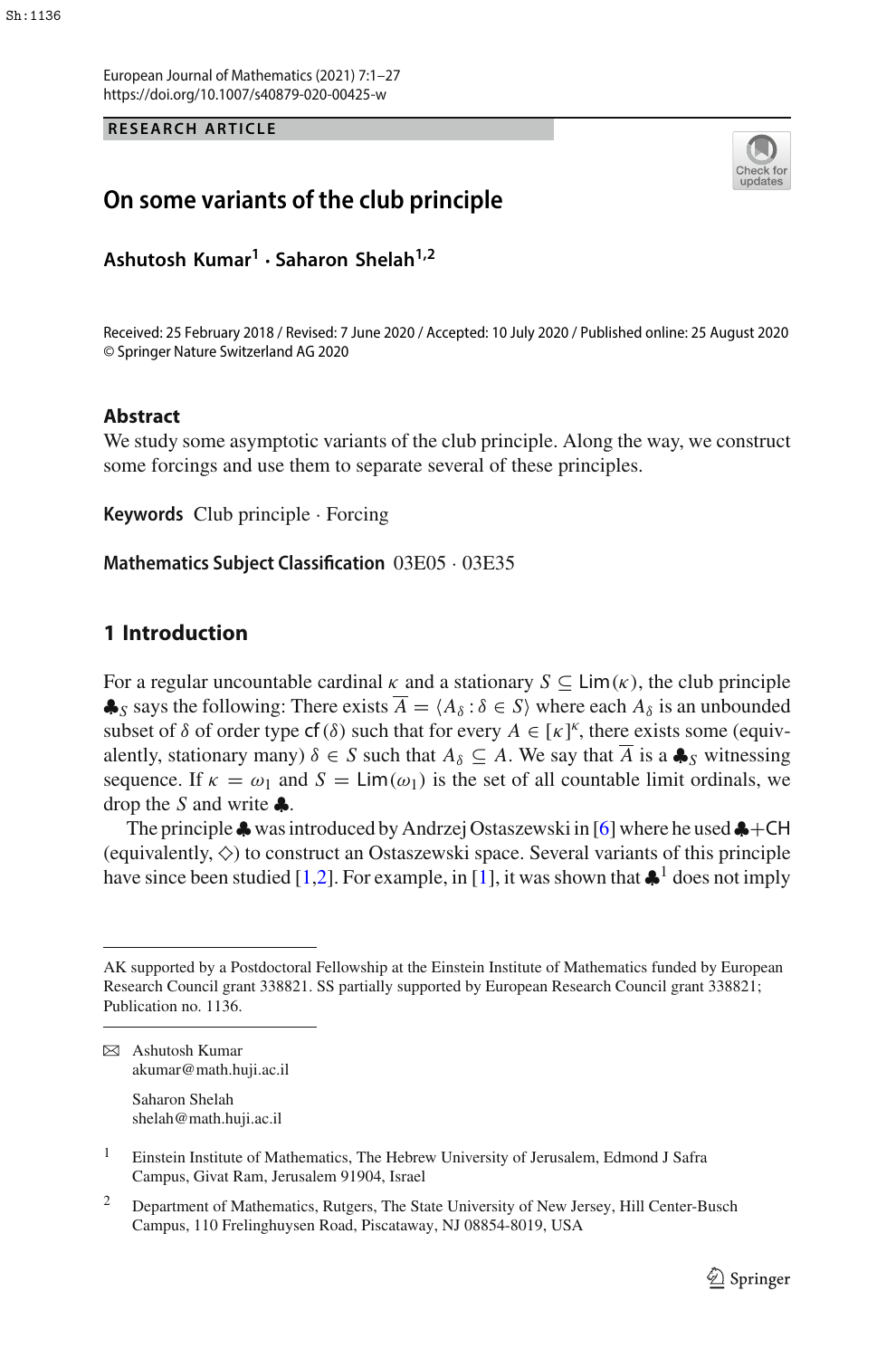$\triangle$  where  $\triangle^1$  is the following statement: There exists  $\overline{A} = \langle A_\delta : \delta \in \text{Lim}(\omega_1) \rangle$  where each  $A_{\delta}$  is an unbounded subset of  $\delta$  of order type  $\omega$  such that for every  $A \in [\omega_1]^{\kappa_1}$ , there exists  $\delta$  such that  $A_{\delta} \setminus A$  is finite.

In this work, we mostly study asymptotic versions of the club principle where the requirement  $A_{\delta} \subseteq A$  is replaced by  $A_{\delta} \cap A$  is a "large" subset of  $A_{\delta}$ . Some of these principles have previously appeared in [\[3](#page-26-3)[,4](#page-26-4)]. As a motivating example, suppose we start with a model of  $\clubsuit$  and add  $\aleph_2$  Cohen reals. Then it is easy to see that  $\clubsuit^1$  and therefore ♣ are destroyed. But the following continues to hold (see Remark [7.2\)](#page-18-0): There exists  $\langle A_\delta : \delta \in \text{Lim}(\omega_1) \rangle$  where each  $A_\delta = \{ \alpha_{\delta,n} : n \lt \omega \}$  where  $\alpha_{\delta,n}$ 's are increasing cofinal in  $\delta$  and for every  $A \in [\omega_1]^{\aleph_1}$ , here exists  $\delta$  such that  $\{n < \omega : \alpha_{\delta,n} \in A\}$  has upper asymptotic density 1. It follows that  $\neg$   $\clubsuit$ <sup>1</sup>  $\wedge$   $\clubsuit$ <sup>sup  $\geq$  1 is consistent.</sup>

**Definition 1.1** xxx For  $a \in (0, 1]$  and a stationary set  $S \subseteq \text{Lim}(\omega_1)$ , the principle  $\clubsuit_S^{\text{inf}} \ge a$  says the following: There exists  $\overline{A} = \langle A_\delta : \delta \in S \rangle$  such that

- (a) each  $A_{\delta} = {\alpha_{\delta,n} : n < \omega}$  and  $\alpha_{\delta,n}$ 's are increasing cofinal in  $\delta$ , and
- (b) for every  $A \in [\omega_1]^{\mathbb{N}_1}$ , there exists  $\delta \in S$  such that

<span id="page-1-1"></span><span id="page-1-0"></span>
$$
\liminf_{n} \frac{|\{k < n : \alpha_{\delta,k} \in A\}|}{n} \geqslant a.
$$

If  $S = \text{Lim}(\omega_1)$ , we write  $\clubsuit^{\text{inf} \ge a}$ . By  $\clubsuit^{\text{lim}}$ , we mean  $\clubsuit^{\text{inf} \ge 1}$ .

<span id="page-1-2"></span>It is clear that  $\clubsuit^1$  implies  $\clubsuit^{\text{lim}}$  and for  $0 < a < b \leq 1$ ,  $\clubsuit^{\text{inf} \geq b}$  implies  $\clubsuit^{\text{inf} \geq a}$ . At the end of Sect. [1,](#page-0-0) we show that under CH, all of these principles are equivalent to diamond.

**Theorem 1.2** *Assume CH. Then for every*  $a \in (0, 1]$ *,*  $\clubsuit$ <sup>inf  $\ge a$  *implies*  $\diamondsuit$ *.*</sup>

The bulk of the work in this paper is to show the following.

**Theorem 1.3** (1)  $\clubsuit^{\lim} \land \neg \clubsuit^1$  *is consistent.* (2) *For every a*  $\in$  (0, 1],  $\oint_{\text{int}}^{\text{inf} \ge a} \wedge (\forall b > a) - \oint_{\text{int}}^{\text{inf} \ge b}$  *is consistent.* (3) *For every a*  $\in$  (0, 1],  $\neg \clubsuit^{\inf \geq a} \wedge (\forall b < a) \clubsuit^{\inf \geq b}$  *is consistent.* 

In Sects. [2–](#page-3-0)[5](#page-10-0) we introduce the necessary tools for constructing the forcings used in proving Theorem [1.3.](#page-1-0) Sections [2](#page-3-0) and [3](#page-5-0) introduce the class of "thin  $\aleph_1$ -CP's" (Definition [3.5\)](#page-7-0) which constitute the main building block of these constructions. The associated forcings satisfy ccc and are somewhat intermediate between  $Add(\omega, \omega_1)$  and  $Add(\omega_1, 1)$ . The main point here is that while forcing with a suitable member of this class will destroy all old  $\clubsuit$ <sup>1</sup>-witnesses, it will preserve some  $\clubsuit$ <sup>lim</sup>-witness. Section [4](#page-8-0) handles the next issue, namely, how to perform an iteration of thin  $\aleph_1$ -CP's that preserves ♣lim. This is achieved via "guided products" (Definition [4.1\)](#page-8-1). In Sect. [5,](#page-10-0) we construct our iteration and show that the resulting model witnesses Theorem [1.3](#page-1-0) (1). Our construction scheme is quite flexible and should be useful for separating many similar principles. This is illustrated in Sect. [6](#page-14-0) where we prove Theorem  $1.3(2)$  $1.3(2)$ ,  $(3)$  by forcing with the guided product of another family of thin  $\aleph_1$ -CP's.

<span id="page-1-3"></span>In Sect. [7,](#page-18-1) we introduce  $\clubsuit^{\text{sup}\ge a}$  (Definition [7.1\)](#page-18-2) and prove the following in ZFC.

**Theorem 1.4** *For every a, b*  $\in$  (0, 1),  $\clubsuit^{\sup \ge a}$  *is equivalent to*  $\clubsuit^{\sup \ge b}$ *.*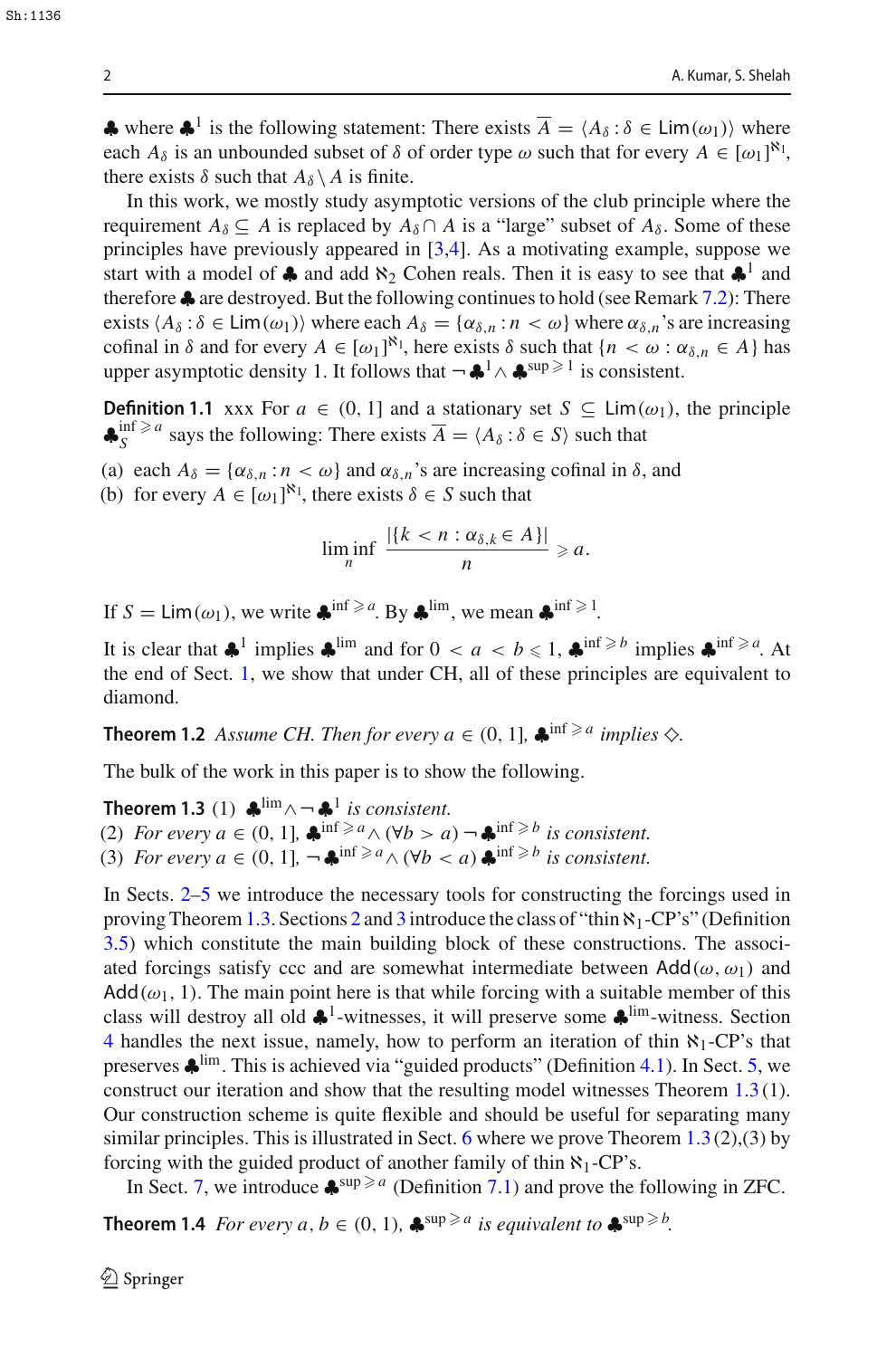<span id="page-2-1"></span>On some variants of the club principle 3

Finally, in Sect. [8,](#page-22-0) we prove that

**Theorem 1.5**  $\clubsuit^{\text{sup}} \ge 0.5 \wedge \neg \clubsuit^{\text{sup}} \ge 1$  *is consistent.* 

**On notation**: Lim( $\kappa$ ) denotes the set of all limit ordinals below  $\kappa$ . For a set of ordinals *X*, otp(*X*) denotes the order type of *X*. cf( $\alpha$ ) is the cofinality of  $\alpha$ .  $S_{\delta}^{\kappa} = {\alpha \lt \kappa : \mathbb{R}^3$  $cf(\alpha) = cf(\delta)$ . For  $k \le \omega$ ,  $\omega^k$  is the *k*th power of  $\omega$  under ordinal exponentiation. For *a*, *b* sets of ordinals, we write  $a < b$  to denote ( $\forall \alpha \in a$ )( $\forall \beta \in b$ )( $\alpha < \beta$ ). In forcing, we use the convention that a larger condition is the stronger one — so  $p \geqslant q$  means  $p$ extends *q*.

#### **1.1 CH and ♣inf**

<span id="page-2-0"></span>**Fact 1.6** *Suppose*  $S \subseteq \text{Lim}(\omega_1)$  *is stationary and*  $\overline{A} = \langle A_\delta : \delta \in S \rangle$  *is a*  $\clubsuit_S^2$ -wit*nessing sequence where* ♣? *<sup>S</sup> is one of club principles defined in Definitions* [1.1,](#page-1-1) [6.1,](#page-14-1) [7.1,](#page-18-2) [8.1](#page-22-1)*. Then for every*  $A \in [\omega_1]^{\omega_1}$ , there are stationary many  $\delta \in S$  witnessing the *corresponding requirement for the pair*  $A_{\delta}$ ,  $A$ .

*Proof* Fix  $A \in [\omega_1]^{\omega_1}$  and let  $E \subseteq \omega_1$  be a club. Choose  $B \in [A]^{\omega_1}$  such that between any two members of *B*, there is a member of *E*. Choose  $\delta \in S$  witnessing the corresponding requirement for the pair  $A_{\delta}$ , *B*. As  $B \subseteq A$ , this  $\delta$  also works for *A*. Since *B* ∩ *A*<sub> $\delta$ </sub> is unbounded in  $\delta$ , *E* ∩  $\delta$  is also unbounded in  $\delta$ . As *E* is a club, it follows that  $\delta \in S \cap E$ . Hence there are stationary many such  $\delta \in S$ . follows that  $\delta \in S \cap E$ . Hence there are stationary many such  $\delta \in S$ .

Recall that  $\diamond$  says the following: There exists  $\langle A_\delta : \delta \in \text{Lim}(\omega_1) \rangle$  where each  $A_\delta \subseteq \delta$ such that for every  $A \subseteq \omega_1$ ,  $\{\delta \in \text{Lim}(\omega_1) : A_\delta = A \cap \delta\}$  is stationary. An equivalent formulation (see [\[5](#page-26-5)]) is the following: There exists  $\langle A_\delta : \delta \in \text{Lim}(\omega_1) \rangle$  where each  $A_\delta$ is a countable family of subsets of  $\delta$  such that for every  $A \subseteq \omega_1, \{\delta \in \text{Lim}(\omega_1) : A \cap \delta \in$  $\mathcal{A}_{\delta}$  is stationary.

*Proof of Theorem [1.2](#page-1-2)* Assume CH. Suppose  $a \in (0, 1]$  and  $\clubsuit^{\inf \geq a}$  holds as witnessed by  $\overline{A} = \langle A_{\delta} : \delta \in \text{Lim}(\omega_1) \rangle$ . Let  $A_{\delta} = \{ \alpha_{\delta,n} : n \langle \omega \rangle \}$  list  $A_{\delta}$  in increasing order. Using CH, fix  $\langle B_i : i \rangle \langle \omega_1 \rangle$  such that each  $B_i \subseteq i$  and for every  $B \in [\omega_1]^{\leq \aleph_0}$ , there are uncountably many  $i < \omega_1$  for which  $B = B_i$ .

For  $\delta \in \text{Lim}(\omega_1)$ , define  $\mathcal{A}_{\delta}$  as follows.  $A \in \mathcal{A}_{\delta}$  iff for some  $u \subseteq \omega$  the following hold:

•  $\liminf_n |u \cap n|/n \geqslant a$ .

• For every  $m < n$  in  $u$ ,  $B_{\alpha_{\delta,m}} = B_{\alpha_{\delta,n}} \cap \alpha_{\delta,m}$  and  $A = \bigcup_{n \in \mathcal{U}} B_{\alpha_{\delta,n}}$ .

We claim that each  $A_{\delta}$  is finite. In fact,  $|A_{\delta}| \leq 1/a$ . To see this, assume otherwise and let  $\{A_k : k < K\}$  be pairwise distinct members of  $A_\delta$  where  $Ka > 1$ . Choose  $\langle u_k : k \rangle$  witnessing  $A_k \in \mathcal{A}_k$ . Choose  $N_1 \langle N_2 \rangle$  such that the following hold:

- (a)  $\langle A_k \cap \alpha_{\delta, N_1}: k \langle K \rangle$  has pairwise distinct members,
- (b)  $|u_k \cap [N_1, N_2)| > (N_2 N_1)/K$  for each  $k < K$ .

By (b), it follows that for some  $j < k < K$ ,  $[N_1, N_2] \cap u_j \cap u_k \neq \emptyset$ . But if  $n \in [N_1, N_2) \cap u_j \cap u_k$ , then  $B_{\alpha_{\delta,n}} = A_j \cap \alpha_{\delta,n} = A_k \cap \alpha_{\delta,n}$  which is impossible by (a).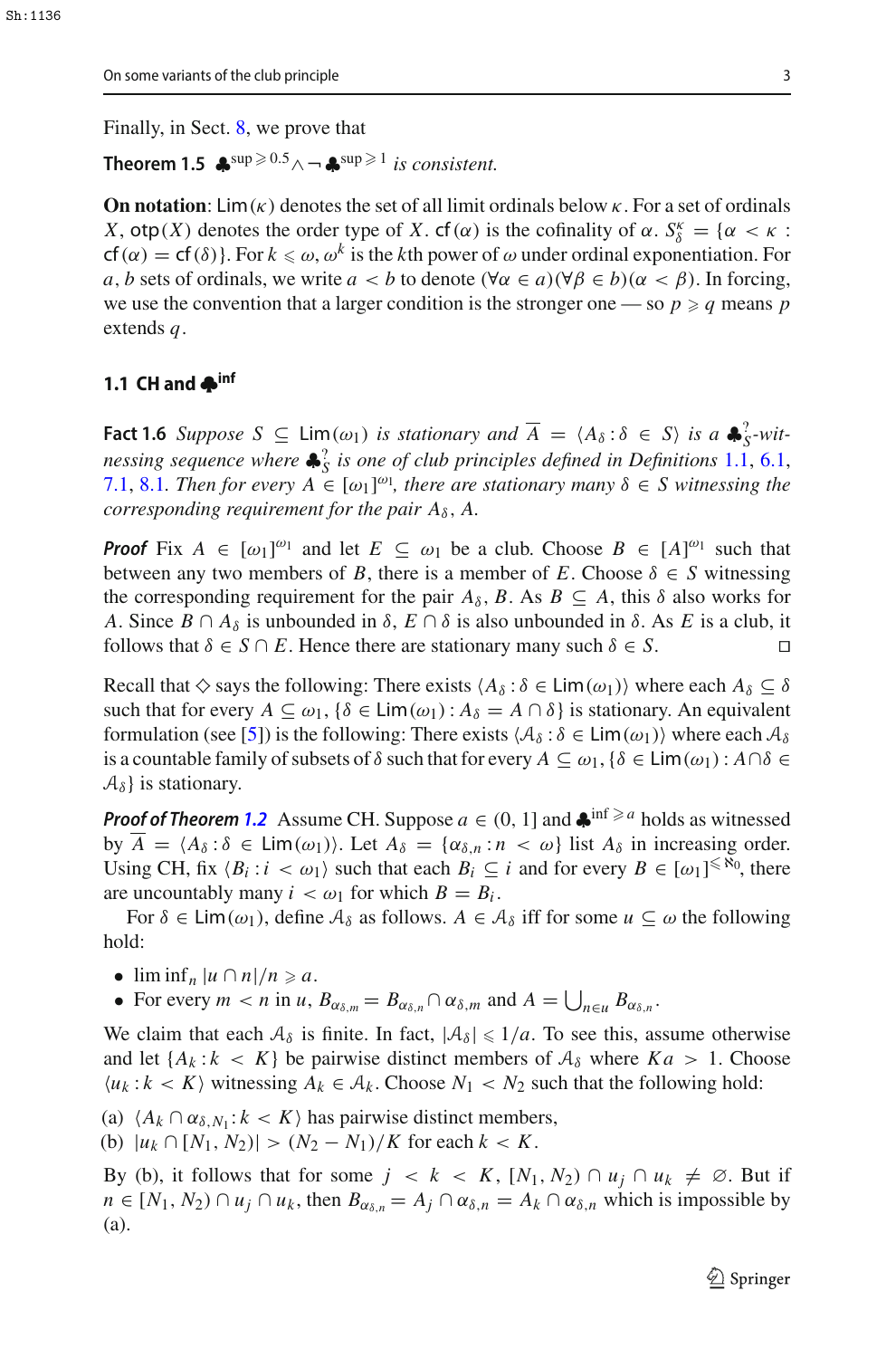To complete the proof it is enough to show the following.

**Claim 1.7** *For every*  $X \subseteq \omega_1$ *, for every club*  $E \subseteq \omega_1$ *, there exists*  $\delta \in E$  *such that*  $X \cap \delta \in \mathcal{A}_{\delta}$ .

*Proof* Construct  $\langle \alpha_i : i \langle \alpha \rangle \rangle$  such that  $\alpha_i$ 's are increasing and for every  $i \langle \alpha \rangle$ ,  $X \cap \sup_{j \leq i} \alpha_j = B_{\alpha_i}$ . Choose  $\delta \in E$  and  $u \subseteq \omega$  such that  $\liminf_{n \to \infty} |u \cap n|/n \geq a$  and  $\{\alpha_{\delta,n} : n \in u\} \subseteq \{\alpha_i : i < \omega_1\}.$  It follows that  $X \cap \delta = \bigcup_{n \in u} B_{\alpha_{\delta,n}} \in \mathcal{A}_{\delta}.$ 

#### <span id="page-3-0"></span>**2 Creatures**

Fix a family  $\{S_k : k < \omega\}$  of pairwise disjoint stationary subsets of  $\omega_1$  consisting of limit ordinals. We describe a ccc forcing which is somewhat intermediate between adding  $\aleph_1$  Cohen reals and adding a Cohen subset of  $\omega_1$ .

**Definition 2.1** We say that  $(CR, \Sigma)$  is an  $\aleph_1$ -CP (*creating pair*) if the following holds:

(A) We call members of CR *creatures*. For each  $c \in CR$ ,

- <span id="page-3-1"></span>(i)  $c = (dom(c), pos(c), f_c)$ .
- (ii) dom(c) is a non-empty subset of  $\omega_1$  of order type  $< \omega^{\omega}$ .
- (iii) For every limit  $\delta < \omega_1$ , if dom(c) ∩  $\delta$  is unbounded in  $\delta$ , then for some  $k \ge 1$ ,  $\delta \in S_k$  and  $\text{otp}(\text{dom}(\mathfrak{c}) \cap \delta) = \varepsilon + \omega^j$  for some  $\varepsilon < \omega^{\omega}$  and  $1 \leq j \leq k$  — in particular, for every  $\delta \in S_0$ , dom(c)  $\cap \delta$  is bounded below  $\delta$ .
- (iv)  $pos(c)$  (*possibilities* for c) is a countable set of functions from  $dom(c)$  to {0, 1} and  $f_c \in \text{pos}(c)$ .
- (v) If dom(c) is finite, then  $pos(c) = {f_c}$  we call such c *finite creature*.
- (B) For every finite  $u \subseteq \omega_1$  and  $f: u \to \{0, 1\}$ , there exists  $c \in \mathbb{C}$ R such that  $dom(c) = u$  and  $f_c = f$ .
- (C) For every  $\delta < \omega_1$ ,  $|\{c \in \text{CR} : \text{dom}(c) \subseteq \delta\}| \leq \aleph_0$ .
- (D)  $\Sigma$  is a function with domain CR that satisfies the following:
	- (i)  $\Sigma(c)$  is a countable set of finite tuples  $\overline{\mathfrak{d}} = \langle \mathfrak{d}_k : k < n \rangle$  where (a)  $\mathfrak{d}_k \in \mathsf{CR},$ 
		- (b) dom(c) =  $\bigcup_{k < n}$  dom( $\mathfrak{d}_k$ ),
		- (c) dom $(\mathfrak{d}_k)$  < dom $(\mathfrak{d}_{k+1})$ , and
		- (d) whenever  $f_k \in \text{pos}(\mathfrak{d}_k)$  for  $k < n$ ,  $\bigcup_{k < n} \underline{f_k} \in \text{pos}(\mathfrak{c})$ .
	- (ii) Cuts: If  $c \in \text{CR}$  and  $\alpha \in \text{dom}(c)$  then for some  $d = \langle \mathfrak{d}_k : k < n \rangle \in \Sigma(c)$ , there exists  $k < n$  such that min(dom( $\mathfrak{d}_k$ )) =  $\alpha$ .
	- (iii)  $\langle \mathfrak{c} \rangle \in \Sigma(\mathfrak{c})$ .
	- (iv) Transitivity: If  $\langle c_k : k < n \rangle \in \Sigma(c)$  and  $\langle \mathfrak{d}_{k,l} : l < n_k \rangle \in \Sigma(c_k)$  for  $k < n$ , then  $\langle \mathfrak{d}_{k,l} : k < n, l < n_k \rangle \in \Sigma(\mathfrak{c}).$
- (E) Finite joins: If  $\{ \mathfrak{d}_k : k < n \} \subseteq \mathbb{C} \mathbb{R}$  and  $\text{dom}(\mathfrak{d}_k) < \text{dom}(\mathfrak{d}_{k+1})$ , then there exists  $c \in \mathsf{CR}$  such that
	- (i) dom(c) =  $\bigcup_{k \le n}$  dom( $\mathfrak{d}_k$ ),
	- (ii)  $pos(c) = \left\{ \bigcup_{k < n}^{n} f_k : (\forall k < n)(f_k \in pos(\mathfrak{d}_k)) \right\},\right\}$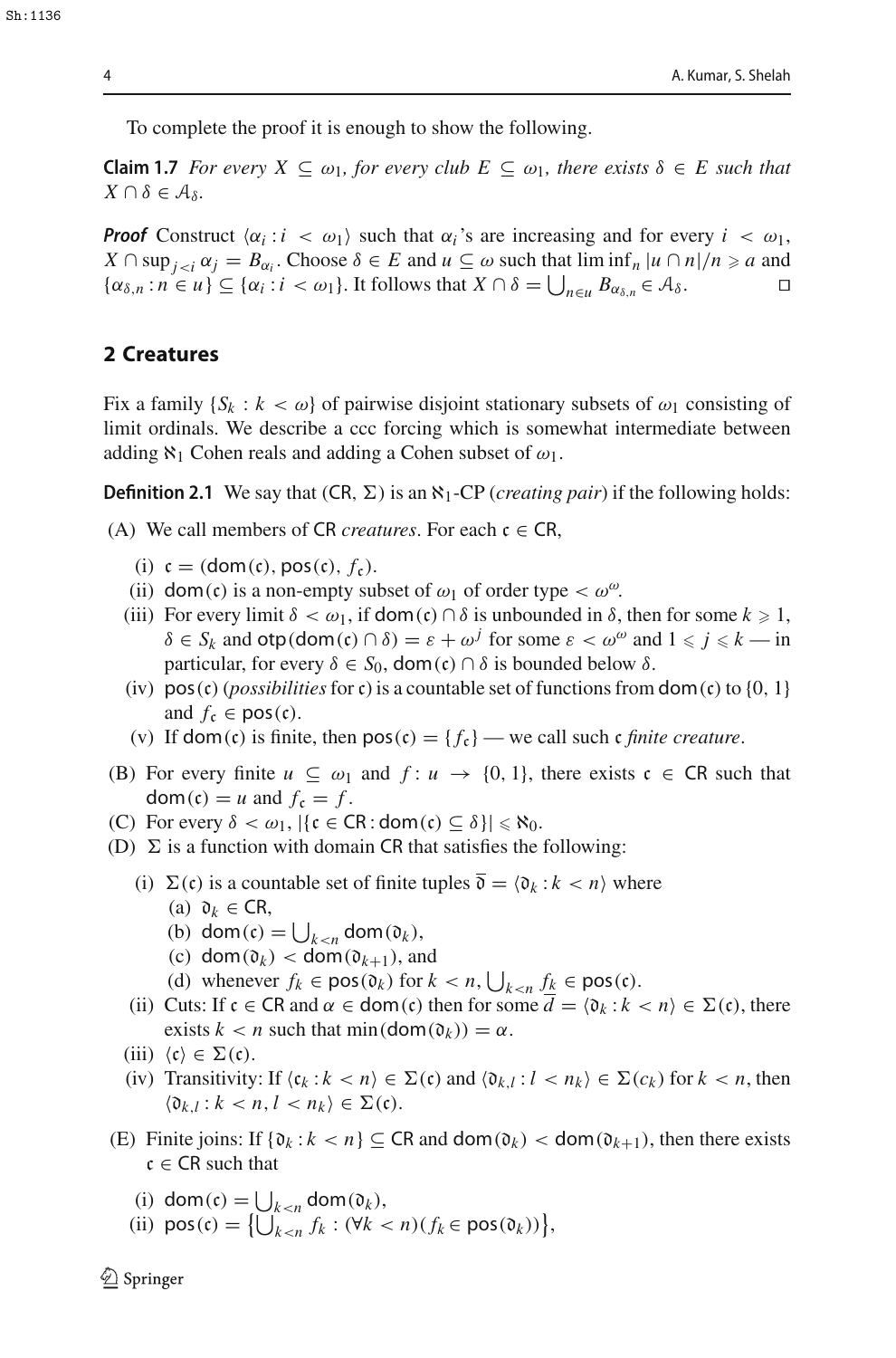(iii)  $f_c = \bigcup_{k \le n} f_{\mathfrak{d}_k}$  and  $(iv) \ \Sigma(\mathfrak{c}) = \big\{ \bigcup_{i < n} \mathfrak{f}_i : (\forall i < n)(\mathfrak{f}_i \in \Sigma(\mathfrak{d}_i)) \big\}.$ 

<span id="page-4-1"></span>**Definition 2.2** Suppose (CR,  $\Sigma$ ) is an  $\aleph_1$ -CP. Define  $\mathbb{Q} = \mathbb{Q}_{CR, \Sigma}$  to be the forcing whose conditions are  $p = \{c_k : k < n\}$  where  $c_k \in \text{CR}$  and  $\text{dom}(c_k) < \text{dom}(c_{k+1})$ . We write  $\text{dom}(p)$  for  $\bigcup_{\mathfrak{c} \in p} \text{dom}(\mathfrak{c})$ . For  $p, q \in \mathbb{Q}$ , define  $p \leq q$  iff for every  $\mathfrak{c} \in p$ , there exists  $\overline{\mathfrak{d}} = \langle \mathfrak{d}_k : k \langle n \rangle \in \Sigma(\mathfrak{c})$  such that  $\{ \mathfrak{d}_k : k \langle n \rangle \subseteq q$ . Define  $\mathbb{Q} \mid \alpha = \{ p \in \mathfrak{d}_k : k \langle n \rangle \}$  $\mathbb{Q}$  : dom( $p$ )  $\subseteq \alpha$  }. Let

$$
\mathring{f}_{\mathbb{Q}} = \bigcup \big\{ f_{\mathfrak{d}} : (\exists p \in G_{\mathbb{Q}}) (\mathfrak{d} \in p \text{ is a finite creative}) \big\}.
$$

<span id="page-4-0"></span>It is easy to see that  $\Vdash_{\mathbb{Q}} \mathring{f}_{\mathbb{Q}} : \omega_1 \to 2$  (See Remark [2.3](#page-4-0) (ii) below).

*Remark 2.3* Let  $(CR, \Sigma)$ ,  $\mathbb{Q} = \mathbb{Q}_{CR, \Sigma}$  and  $\mathring{f}_{\mathbb{Q}}$  be as in Definition [2.2.](#page-4-1)

(i) By Clause (D) (iv) in Definition [2.1,](#page-3-1) it follows that  $\leq \mathbb{Q}$  is transitive.

(ii) Let us check that  $\Vdash_{\mathbb{Q}} \tilde{f}_{\mathbb{Q}}$ :  $\omega_1 \to 2$ . For suppose  $p \in \mathbb{Q}$  and  $\alpha < \omega_1$ . It suffices to find *q*  $\ge$  *p* such that for some finite creature  $0 \in q$ ,  $\alpha \in \text{dom}(0)$ . If  $\alpha \notin \text{dom}(p)$ , then we can add a creature with domain { $\alpha$ } to *p*. So assume  $\alpha \in \text{dom}(p)$ . Fix  $c \in p$  with  $\alpha \in \text{dom}(\mathfrak{c})$ . Using Clauses (D) (ii) and (D) (iv) in Definition [2.1,](#page-3-1) we can find  $\langle \mathfrak{d}_k : k \rangle$  $n \in \Sigma(c)$  such that for some k,  $\text{dom}(\mathfrak{d}_k) = {\alpha}$ . Put  $q = (p \setminus {\{c\}}) \cup {\mathfrak{d}_k : k < n}.$ Then  $q \geq p$  is as required.

(iii) Let CR be the set of all finite creatures  $c = (F, \{f\}, f)$  — so  $F \subseteq \omega_1$  is finite and  $f: F \to 2$ . Let  $\Sigma(\mathfrak{c})$  be the set of all  $\overline{\mathfrak{d}}$  such that the join of the members of  $\overline{\mathfrak{d}}$ is c. Then forcing with  $\mathbb{Q} = \mathbb{Q}_{CR, \Sigma}$  is same as adding  $\aleph_1$  Cohen reals. Note that this destroys all old witnesses to  $\clubsuit$ <sup>lim</sup>. We would later (Sect. [3\)](#page-5-0) add more creatures to CR in such a way that while some old  $\clubsuit^{\text{lim}}$  witnessing sequences are preserved, all old  $\clubsuit$ <sup>1</sup> witnessing sequences are destroyed.

<span id="page-4-2"></span>Recall that a forcing notion  $\mathbb Q$  has  $\aleph_1$  as a precaliber if whenever  $\{p_i : i < \omega_1\} \subseteq \mathbb Q$ , there exists  $X \in [\omega_1]^{\aleph_1}$  such that  $\{p_i : i \in X\}$  is centered — i.e., for every finite *F*  $\subseteq$  *X*, there exists *p*  $\in$  Q such that ( $\forall i \in F$ )( $p_i \leq p$ ).

**Claim 2.4** *Suppose* (CR,  $\Sigma$ ) *is an*  $\aleph_1$ -CP*. Let*  $\mathbb{Q} = \mathbb{Q}_{CR,\Sigma}$ *. Then*  $\mathbb{Q}$  *has*  $\aleph_1$  *as a precaliber.*

*Proof* Suppose  $\{p_i : i < \omega_1\} \in [\mathbb{Q}]^{\aleph_1}$ . The map  $i \mapsto k(i) = \sup \left(\bigcup_{\mathfrak{c} \in p_i} \mathsf{dom}(\mathfrak{c}) \cap i\right)$ is regressive on *S*<sub>0</sub>. Choose  $X_1 \in [S_0]^{\aleph_1}$  and  $k(\star) < \omega_1$  such that for every  $i \in X_1$ , *k*(*i*) = *k*( $\star$ ) and for every *i* < *j* in *X*<sub>1</sub>, dom(*p<sub>i</sub>*)∩dom(*p<sub>i</sub>*) ⊆ *k*( $\star$ ). Using Definition [2.1](#page-3-1) (D) (ii), by possibly extending each  $p_i$ , we can assume that for every  $c \in p_i$ , either dom(c)  $\subseteq k(\star)$  or inf (dom(c))  $\ge k(\star)$ . Since {c  $\in \text{CR} : \text{dom}(c) \subseteq k(\star)$ } is countable, we can find  $X \in [X_1]^{\aleph_1}$  such that for every  $i \in X$ ,  $\{c \in p_i : \text{dom}(c) \subseteq k(\star)\}\)$ not depend on *i* ∈ *X*. Now for any finite  $F \subseteq X$ ,  $\bigcup_{i \in F} p_i$  is a common extension of  ${p_i : i \in F}$ . □

<span id="page-4-3"></span>**Claim 2.5** *Suppose* (CR,  $\Sigma$ ) *is an*  $\aleph_1$ -CP*. Let*  $\mathbb{Q} = \mathbb{Q}_{CR,\Sigma}$ *. Let*  $\langle p_i : i \prec \omega_1 \rangle$  *be a sequence of conditions in*  $\mathbb Q$  *such that for every i* < *j* <  $\omega_1$ , sup(dom( $p_i$ )) <  $\sup(\text{dom}(p_j))$ *. Then there exist*  $X \in [\omega_1]^{\aleph_1}$ ,  $\langle q_i : i \in X \rangle$ ,  $m < n < \omega$  such that for *every*  $i \in X$ *:*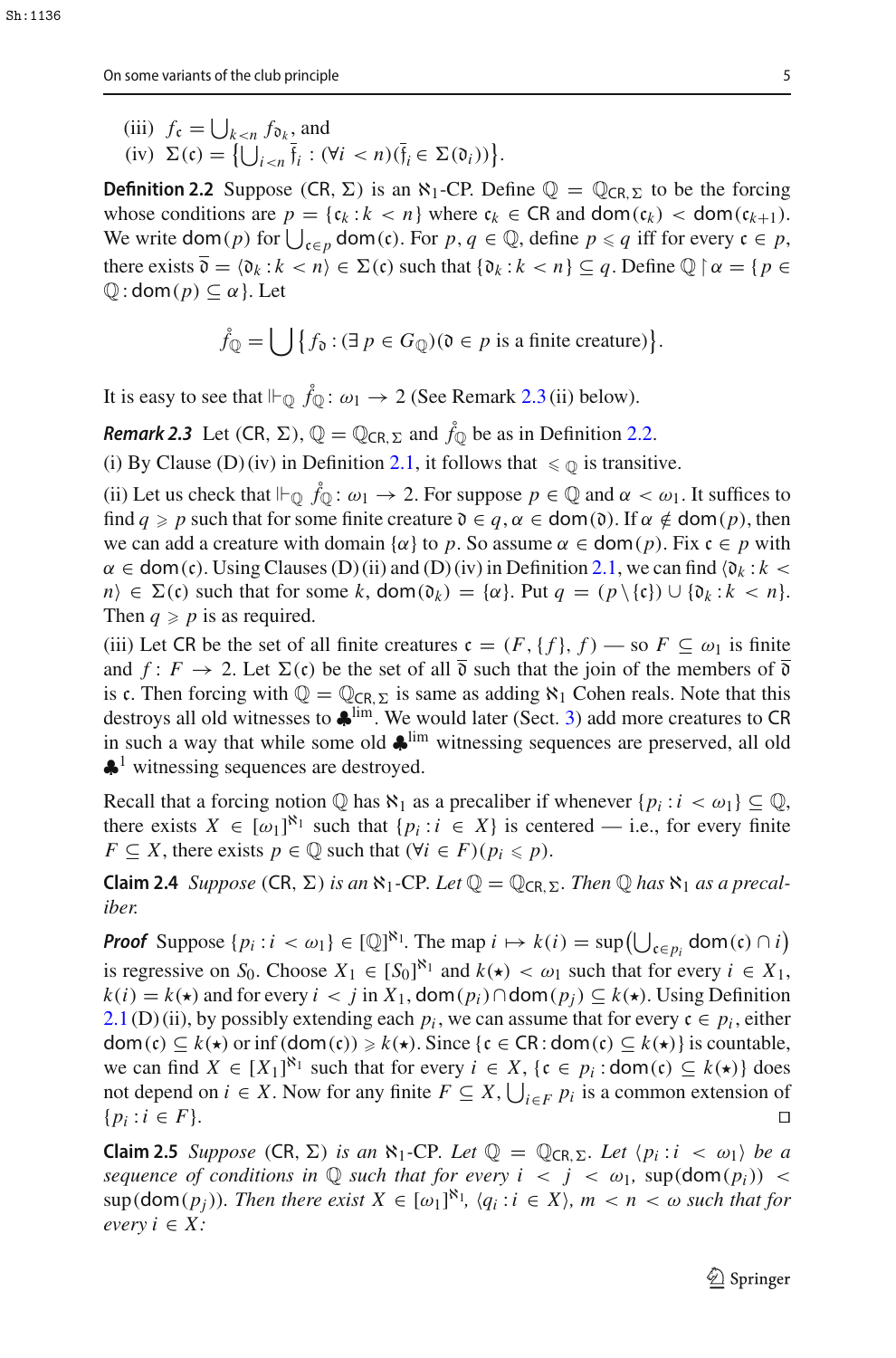(a)  $q_i \in \mathbb{Q}, q_i \geqslant p_i$  and  $\text{dom}(q_i) = \text{dom}(p_i)$ ,

(b) 
$$
q_i = \{ \mathfrak{c}_{i,k} : k < n \}
$$
 and for every  $k < n - 1$ ,  $\text{dom}(\mathfrak{c}_{i,k}) < \text{dom}(\mathfrak{c}_{i,k+1})$ ,

- (c) *for*  $k < m$ ,  $c_{i,k} = c_k$  *does not depend on*  $i \in X$ ,
- (d) *for every j* < *j' in X*, dom( $c_{j,n-1}$ ) < dom( $c_{j',m}$ ) *and*
- (e)  $otp(\text{dom}(\mathfrak{c}_{i,k}))$  *does not depend on i*  $\in X$ .

*Proof* Just follow the argument in the proof of Claim [2.4](#page-4-2) noting that  $dom(p_i)$ 's are unbounded in  $\omega_1$ .

### <span id="page-5-0"></span>**3 Countable joins**

In the course of club preservation arguments, we would like to be able to form new creatures out of old ones in the following way. Suppose  $\langle q_i : i \geq 1 \rangle$  is a sequence of conditions in  $\mathbb{Q} = \mathbb{Q}_{\text{CR},\Sigma}$  which forms a  $\Delta$ -system of an appropriate kind — it satisfies clauses (b)–(e) in Claim [2.5.](#page-4-3) We would like to construct a new condition  $q \in \mathbb{Q}$  such that  $q \Vdash_{\mathbb{Q}} \text{``lim}_n |\{i \leq n : q_i \in G_{\mathbb{Q}}\}|/n = 1$  and  $\{i \leq \omega : q_i \notin G_{\mathbb{Q}}\}$  is infinite". This will require us to add "countable joins" of certain sequences of creatures to CR. This section introduces the countable join construction.

**Definition 3.1** For  $\alpha < \omega_1$ , we say that  $(CR_p, \Sigma_p)$  is a partial  $\aleph_1$ -CP at  $\alpha$  if for some  $\aleph_1$ -CP (CR,  $\Sigma$ ),

- $CR_p = CR \upharpoonright \alpha = \{c \in CR : \sup(\text{dom}(c)) < \alpha\},\$ and
- $\Sigma_p = \Sigma \upharpoonright \mathsf{CR}_p$ .

<span id="page-5-1"></span>**Lemma 3.2** *Suppose*  $\alpha < \omega_1$ *. Then* (CR<sub>\*</sub>,  $\Sigma_{\star}$ ) *is a partial*  $\aleph_1$ -CP *at*  $\alpha$  *iff* (CR<sub>\*</sub>,  $\Sigma_{\star}$ ) *satisfies all the clauses in Definition* [2.1](#page-3-1) *when we replace*  $\omega_1$  *by*  $\alpha$  *and for every*  $c \in CR_{\star}$ , sup(dom(c)) <  $\alpha$ .

*Proof* If  $(CR_{\star}, \Sigma_{\star})$  is a partial  $\aleph_1$ -CP at  $\alpha$ , then it is clear that it satisfies all the clauses in Definition [2.1](#page-3-1) when we replace  $\omega_1$  by  $\alpha$ . Now suppose (CR<sub>\*</sub>,  $\Sigma_{\star}$ ) satisfies all the clauses in Definition [2.1](#page-3-1) when we replace  $\omega_1$  by  $\alpha$  and for every  $c \in CR_{\star}$ ,  $\sup(\text{dom}(c)) < \alpha$ . Let CR be the set of creatures obtained by adding all finite creatures to CR<sub>\*</sub> and closing it under finite joins. For  $c \in CR$ , define  $\Sigma(c)$  as follows. If  $c \in CR_{\star}$ , then  $\Sigma(c) = \Sigma_{\star}(c)$ . If c is finite, then  $\Sigma(c)$  is the set of all  $\overline{0} = \langle 0_k : k \langle n \rangle$  where each  $\mathfrak{d}_k \in \mathbb{C}$ R and the join of  $\overline{\mathfrak{d}}$  is c. If c is neither finite nor in  $\mathbb{C}$ R<sub>\*</sub>, then c is the join of some  $c_0 \in \mathsf{CR}_{\star}$  and a finite creature  $c_1$  with  $\mathsf{dom}(c_0) < \mathsf{dom}(c_1)$ . In this case, define  $\Sigma(\mathfrak{c}) = {\overline{\mathfrak{d}} \cup \overline{\mathfrak{e}} : \overline{\mathfrak{d}}} \in \Sigma_{\star}(\mathfrak{c}_0)$  and  $\overline{\mathfrak{e}} \in \Sigma(\mathfrak{c}_1)$ . Then  $(CR, \Sigma)$  witnesses that  $(CR_{\star}, \Sigma_{\star})$  is a partial  $\aleph_1$ -CP at  $\alpha$ a partial  $\aleph_1$ -CP at  $\alpha$ .

<span id="page-5-2"></span>**Definition 3.3** Suppose  $k_{\star} \geq 1$ ,  $\delta \in S_{k_{\star}}$ , and  $(CR_p, \Sigma_p)$  is a partial  $\aleph_1$ -CP at  $\delta$ . Suppose  $m < n < \omega$  and  $\overline{\mathfrak{d}}_i = \langle \mathfrak{d}_{i,k} : k < n \rangle$  satisfy the following for  $1 \leq i < \omega$ .

- (a)  $\mathfrak{d}_{i,k} \in \mathsf{CR}_p$ .
- (b)  $\mathfrak{d}_{i,j} = \mathfrak{d}_j$  does not depend on *i* for  $j < m$ .
- (c) dom $(\mathfrak{d}_{i,k})$  < dom $(\mathfrak{d}_{i,k+1})$ .
- (d)  $\text{dom}(\mathfrak{d}_{i,n-1}) < \text{dom}(\mathfrak{d}_{i+1,m}).$
- (e)  $otp(\text{dom}(\mathfrak{d}_{i,k}))$  only depends on *k*.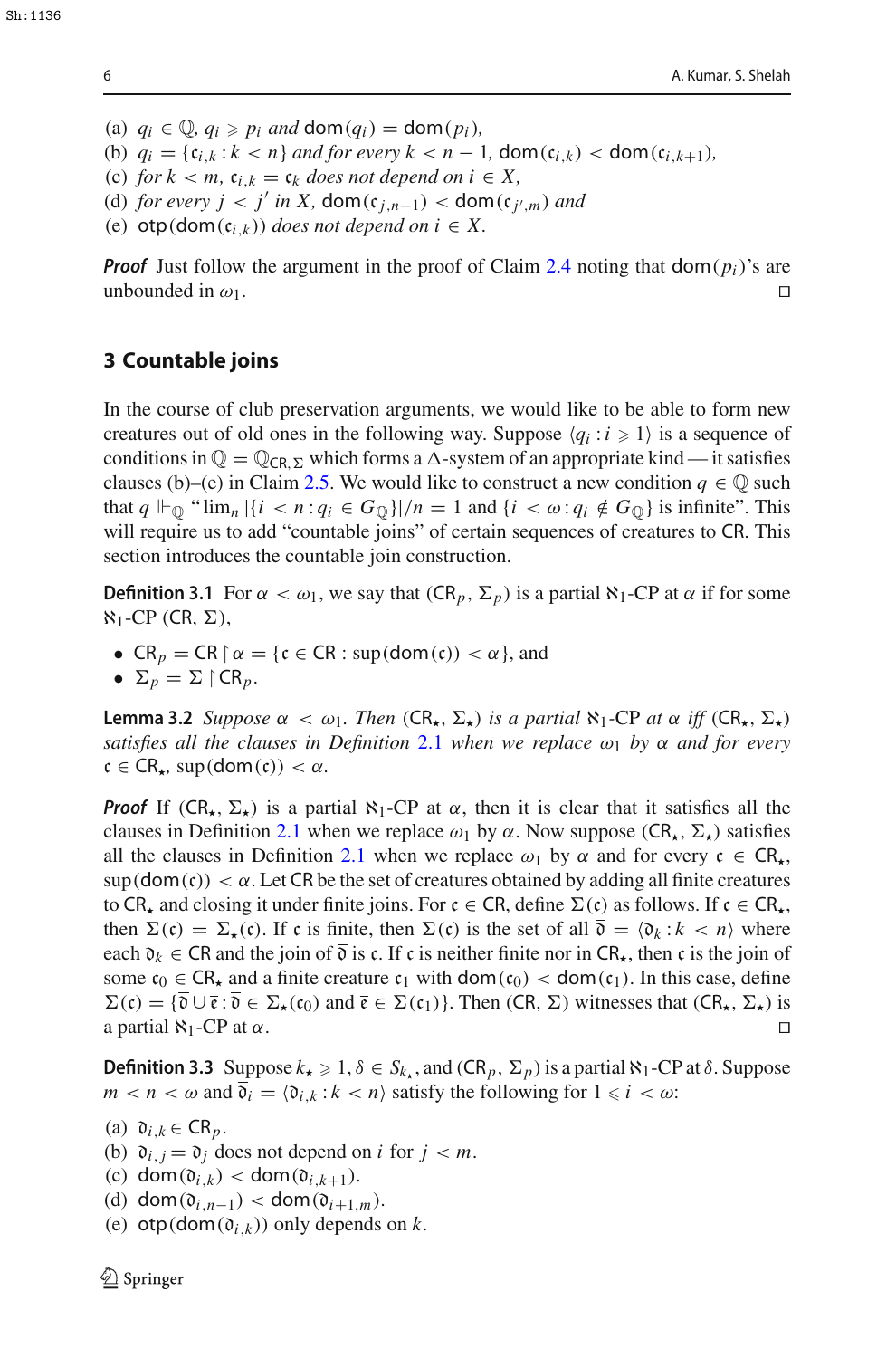(f)  $W = \bigcup \{ \text{dom}(\mathfrak{d}_{i,k}) : 1 \leq i \leq \omega, k \leq n \}$  is unbounded in  $\delta$  and has order type  $\varepsilon + \omega^{j_{\star}}$  for some  $\varepsilon < \omega_1$  and  $1 \leq j_{\star} \leq k_{\star}$ .

We say that  $\langle \overline{\mathfrak{d}}_i : i \geq 1 \rangle$  is a *joinable candidate* for  $(CR_p, \Sigma_p)$  at  $\delta$ .

For each  $N \ge 1$  where *N* is a power of 2, we define new creatures  $c_N^*$  $(\text{dom}(\mathfrak{c}_N^{\star}), \text{pos}(\mathfrak{c}_N^{\star}), f_{\mathfrak{c}_N^{\star}})$  and  $\Sigma_{\star}(\mathfrak{c}_N^{\star}),$  as follows:

- (1) dom( $c_1^*$ ) = *W* and dom( $c_N^*$ ) =  $\bigcup$  {dom( $\mathfrak{d}_{i,k}$ ):  $N \le i \le \omega, m \le k \le n$ } for  $N \geqslant 2$ .
- $(2)$   $f_{c_1^*} = \bigcup_{i \in I} \{f_{\mathfrak{d}_{i,k}} : 1 \leq i < \omega, k < n\}$  and  $f_{c_N^*} = \bigcup_{i \in I} \{f_{\mathfrak{d}_{i,k}} : N \leq i < \omega, m \leq k < n\}$ for  $N \geq 2$ .
- (3)  $\Sigma_{\star}(\mathfrak{c}_1^2)$  is the smallest family satisfying the following:
	- (i)  $\langle c_1^{\star} \rangle \in \Sigma_{\star}(c_1^{\star}).$
	- (ii) Whenever  $j > 1$  is a power of 2 and  $\langle \mathfrak{d}'_{i,k} : i < j, m \leq k < n \rangle$ ,  $\langle \mathfrak{f}_{i,k} : i < j, m \leq k \rangle$  $j, m \leq k \leq n$  and  $\langle \overline{\mathfrak{g}}_k : k < m \rangle$  satisfy (a)–(d) below, we have, under appropriate order

$$
\bigcup {\{\overline{\mathfrak{g}}_k : k < m\}} \cup \bigcup {\{\overline{\mathfrak{f}}_{i,k} : i < j, m \leq k < n\}} \cup {\{\mathfrak{c}_j^{\star}\}} \in \Sigma_{\star}(\mathfrak{c}_1^{\star}).
$$

- (a)  $\mathfrak{d}'_{i,k} \in \mathsf{CR}_p$  and dom $(\mathfrak{d}'_{i,k}) = \mathsf{dom}(\mathfrak{d}_{i,k}).$
- (b)  $|\{i \in [j_1, j_2) : (\exists k \in [m, n))(\mathfrak{d}'_{i,k} \neq \mathfrak{d}_{i,k})\}| \leq (j_2 j_1)/\log_2(j_1)$  for every  $2 \le j_1 < j_2 \le j$  where  $j_1, j_2$  are powers of 2.
- (c)  $f_{i,k} \in \Sigma(\mathfrak{d}'_{i,k}).$
- (d)  $\overline{\mathfrak{g}}_k \in \Sigma(\mathfrak{d}_k)$ .
- (4) For  $N \ge 2$ ,  $\Sigma_{\star}(\mathfrak{c}_N^{\star})$  is the smallest family satisfying the following:
	- (i)  $\langle \mathfrak{c}_N^{\star} \rangle \in \Sigma_{\star}(\mathfrak{c}_N^{\star}).$
	- (ii) Whenever  $j > N$  is a power of 2 and  $\langle \mathfrak{d}'_{i,k} : N \le i \le j, m \le k \le n \rangle$  and  $\langle \bar{f}_{i,k} : N \le i \le j, m \le k \le n \rangle$  satisfy (a)–(c) below, we have, under appropriate order

<span id="page-6-0"></span>
$$
\bigcup \{ \bar{f}_{i,k} : i < j, m \leq k < n \} \cup \{ \mathfrak{c}_j^\star \} \in \Sigma_\star(\mathfrak{c}_N^\star).
$$

- (a)  $\mathfrak{d}'_{i,k} \in \mathsf{CR}_p$  and dom $(\mathfrak{d}'_{i,k}) = \mathsf{dom}(\mathfrak{d}_{i,k}).$
- (b)  $|\{i \in [j_1, j_2) : (\exists k \in [m, n))(\mathfrak{d}'_{i,k} \neq \mathfrak{d}_{i,k})\}| \leq (j_2 j_1)/\log_2(j_1)$  for every  $N \le j_1 < j_2 \le j$  where  $j_1, j_2$  are powers of 2. (c)  $f_{i,k} \in \Sigma(\mathfrak{d}'_{i,k}).$

(5)  $\text{pos}(\mathfrak{c}_N^{\star}) = \left\{ \bigcup_{k < K} f_{\mathfrak{c}_k} : \langle \mathfrak{c}_k : k < K \rangle \in \Sigma_{\star}(\mathfrak{c}_N^{\star}) \right\}.$ Let  $(CR'_p, \Sigma'_p)$  be the partial  $\aleph_1$ -CP at  $\delta+1$  such that  $CR'_p = CR_p \cup \{c_N^* : N \geq 1 \text{ is a power of } 2\}$ with  $\text{dom}(\mathfrak{c}_N^{\kappa})$ ,  $\text{pos}(\mathfrak{c}_N^{\kappa})$ , and  $f_{\mathfrak{c}_N^{\kappa}}$  as above,  $\Sigma'_p \restriction \text{CR}_p = \Sigma_p$  and  $\overline{\Sigma}'_p(\mathfrak{c}_N^{\kappa}) = \Sigma_{\kappa}(\mathfrak{c}_N^{\kappa})$ . We say that  $(CR'_p, \Sigma'_p)$  is the result of adding the countable join  $\mathfrak{c}_1 = \bigoplus_{i \geq 1} \overline{\mathfrak{d}}_i$  of  $\langle \overline{\mathfrak{d}}_i : i \geqslant 1 \rangle$  to  $(\Sigma_p, \text{CR}_p)$ .

Note that by Lemma [3.2,](#page-5-1)  $(CR'_p, \Sigma'_p)$  is indeed a partial  $\aleph_1$ -CP at  $\delta + 1$ . The next lemma will play a key role in the proof of Theorem [5.4.](#page-12-0)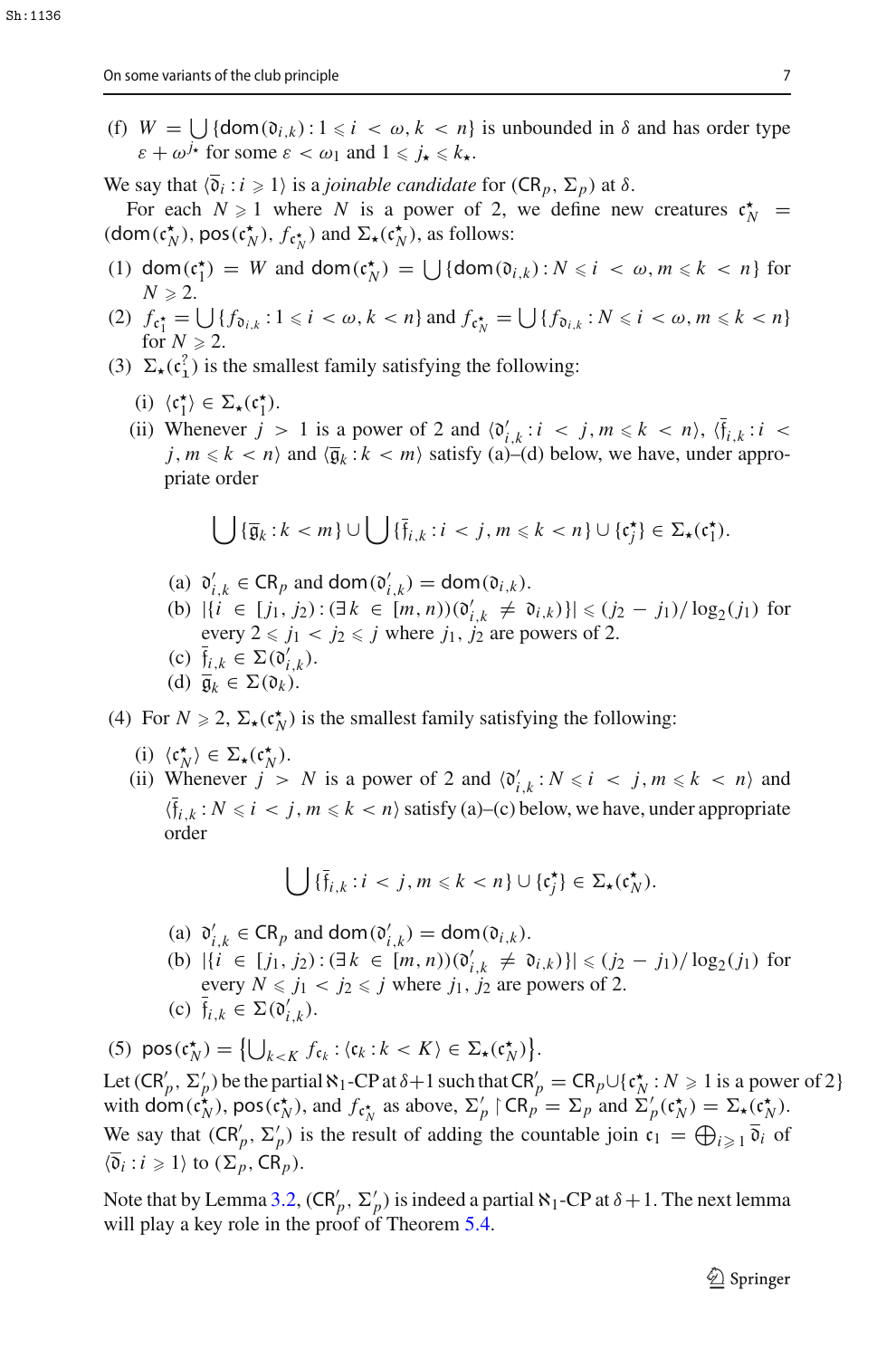**Lemma 3.4** *Let*  $(CR'_p, \Sigma'_p)$  *be as in Definition* [3.3](#page-5-2)*. Let*  $(CR, \Sigma)$  *be an*  $\aleph_1$ -CP *such that*  $CR'_p = \{c \in CR : \text{dom}(c) \subseteq \delta\}$  *and*  $\Sigma'_p = \Sigma \upharpoonright CR'_p$ . Let  $\mathbb{Q} = \mathbb{Q}_{CR,\Sigma}$ ,  $p = \{c_1^* = \emptyset\}$  $\bigoplus_{i\geqslant 1} \mathfrak{d}_i$  *and*  $p_i = \{\mathfrak{d}_{i,k} : k < n\}$ *. Then* 

$$
p \Vdash_{\mathbb{Q}} \lim_{j} \frac{|\{i < j : p_i \in G_{\mathbb{Q}}\}|}{j} = 1.
$$

*Proof* It suffices to show that for every  $q \ge p$  and  $j_{\star} \ge 2^{10}$  there exists  $r \ge q$  such that

$$
r \Vdash_{\mathbb{Q}} \frac{|\{i < j_{\star} : p_i \in \mathbb{G}_{\mathbb{Q}}\}|}{j_{\star}} > 1 - \frac{8}{\log_2 j_{\star}}
$$

.

Since  $q \ge p = \{c_1^*\}\text{, we can find } r \ge q \text{ and } j_0 > j_\star \text{ such that } j_0 \text{ is a power of } 2 \text{ and } j_0 \ge 0$ 

$$
\bigcup {\{\overline{\mathfrak{g}}_k : k < m\}} \cup \bigcup {\{\overline{\mathfrak{f}}_{i,k} : i < j_0, m \leq k < n\}} \cup {\{\mathfrak{c}_{j_0}^{\star}\}} \subseteq r,
$$

where  $\langle \mathfrak{d}'_{i,k} : i \leq j_0, m \leq k \leq n \rangle$ ,  $\langle \mathfrak{f}_{i,k} : i \leq j_0, m \leq k \leq n \rangle$ , and  $\langle \overline{\mathfrak{g}}_k : k \leq m \rangle$  are as in Definition  $3.3(3)(ii)$  $3.3(3)(ii)$ .

Choose  $N \ge 10$  such that  $2^N \le j_{\star} < 2^{N+1}$ . Then *r* forces that

$$
\frac{|\{i < j_{\star} : p_i \in G_{\mathbb{Q}}\}|}{j_{\star}} \ge 1 - \sum_{1 \le j < N} \frac{2^{j+1} - 2^j}{j j_{\star}} - \frac{2^{N+1} - 2^N}{N j_{\star}}
$$
\n
$$
\ge 1 - \sum_{1 \le j < N} \frac{1}{j 2^{N-j}} - \frac{1}{N}.
$$

Since  $\sum_{1 \le j \le N/2} \frac{1}{j2^{N-j}} \le \frac{N}{2^{N/2}} \le \frac{4}{N}$  (as  $N \ge 10$ ) and  $\sum_{N/2 \le j \le N} \frac{1}{j2^{N-j}} \le \frac{2}{N}$ , it follows that

$$
r \Vdash_{\mathbb{Q}} \frac{|\{i < j_{\star} : p_i \in G_{\mathbb{Q}}\}|}{j_{\star}} \geq 1 - \left(\frac{4}{N} + \frac{2}{N} + \frac{1}{N}\right) > 1 - \frac{8}{N}.
$$

<span id="page-7-0"></span>**Definition 3.5** (CR,  $\Sigma$ ) is a *thin*  $\aleph_1$ -CP if (CR,  $\Sigma$ ) is an  $\aleph_1$ -CP and there exist *S* and  $\langle c_{\delta} : \delta \in S \rangle$  such that the following hold:

- (a)  $S \subseteq \bigcup_{k \geqslant 1} S_k$ .
- (b)  $c_{\delta} \in \mathsf{CR}.$
- (c) For every  $k_{\star} \geq 1$  and  $\delta \in S \cap S_{k_{\star}}$ , letting  $(CR_P, \Sigma_p)$  be the partial  $\aleph_1$ -CP at  $\delta$ satisfying  $CR_p = CR \upharpoonright \delta = \{c \in CR : \sup(dom(c)) < \delta\}$  and  $\Sigma_p = \Sigma \upharpoonright CR_p$ , there exists a joinable candidate  $\langle \overline{\mathfrak{d}}_i : i \geq 1 \rangle$  for  $(CR_p, \Sigma_p)$  at  $\delta$  such that
	- (i)  $\mathfrak{c}_{\delta} = \bigoplus_{i \geqslant 1} \mathfrak{d}_i$  and
	- (ii)  $CR'_p = \{c \in CR : \text{dom}(c) \subseteq \delta\}$  and  $\Sigma'_p = \Sigma \upharpoonright CR'_p$  where  $(CR'_p, \Sigma'_p)$  is the result of adding  $\bigoplus_{i \geq 1} \overline{\mathfrak{d}}_i$  to  $(CR_p, \Sigma_p)$ .

<span id="page-7-1"></span>(d)  $c \in CR$  iff c is a finite join of  $\{ \mathfrak{d} \in CR : \mathfrak{d} \text{ is finite} \} \cup \bigcup {\{\Sigma(\mathfrak{c}_{\delta}) : \delta \in S\}}.$ 

Sh:1136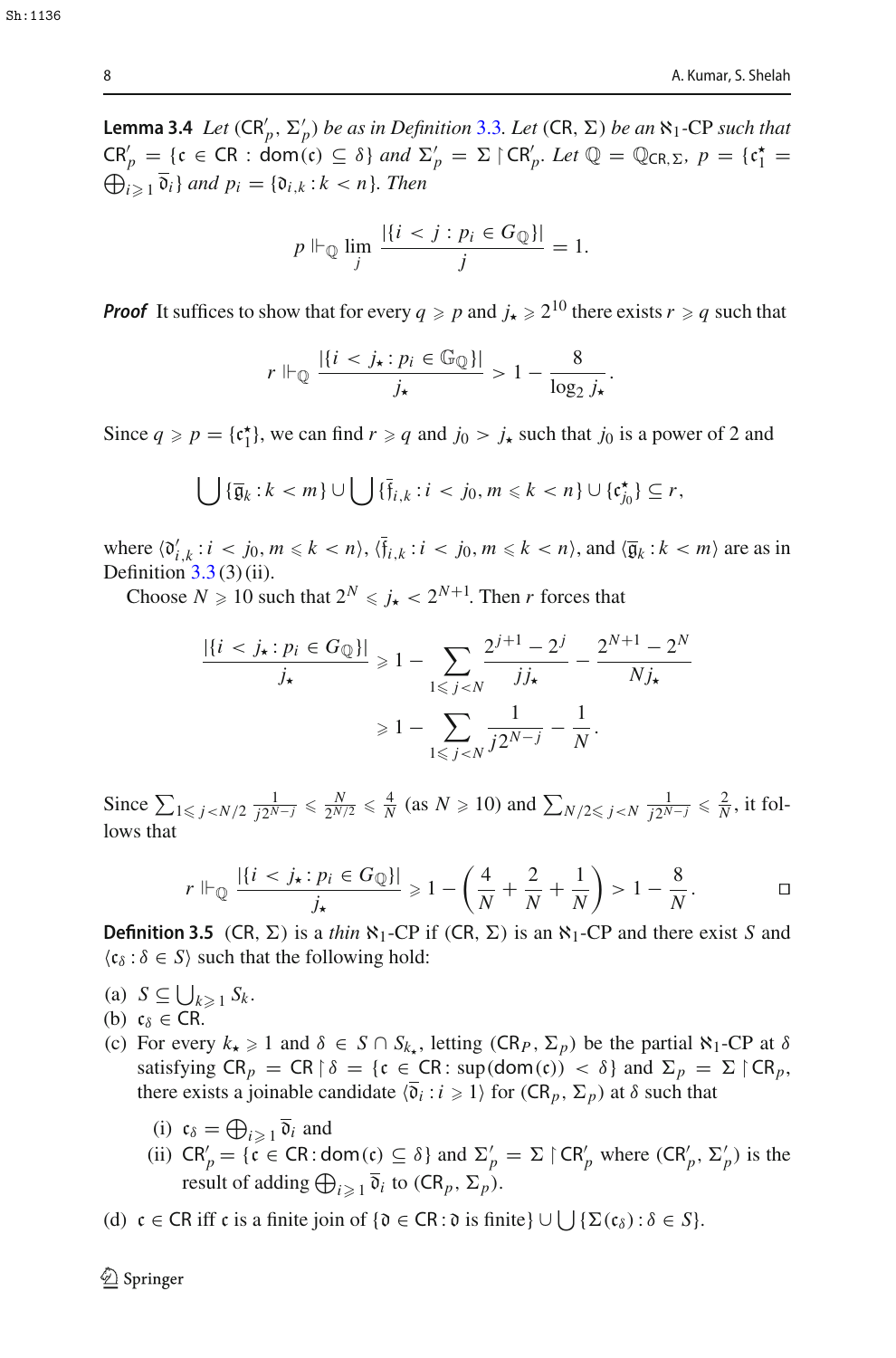**Claim 3.6** *Suppose* (CR,  $\Sigma$ ) *is an*  $\aleph_1$ -CP *as witnessed by*  $S$ ,  $\langle c_\delta : \delta \in S \rangle$ *. Suppose*  $c \in \textsf{CR}, k_{\star} \geq 1, \delta \in S_{k_{\star}}, \textsf{dom}(c) \textit{ is an unbounded subset of } \delta. \textit{ Then there exist }$  $\overline{c} = \langle c_k : k \leq k_1 \rangle \in \Sigma(c)$  *and*  $d = \langle \mathfrak{d}_k : k \leq k_2 \rangle \in \Sigma(c_{\delta})$  *such that*  $c_{k_1} = \mathfrak{d}_{k_2}$ .

*Proof* Easily follows from Definition [3.5.](#page-7-0) □

We will later see (Lemma [4.4\)](#page-9-0) that the forcing  $\mathbb{Q} = \mathbb{Q}_{\text{CR},\Sigma}$  associated with a thin  $\aleph_1$ -CP (CR,  $\Sigma$ ) destroys all old witnesses for  $\clubsuit^1$ . It would therefore follow, for example, that forcing with a finite support product/iteration of  $\omega_2$  such  $\mathbb{Q}$ 's will yield a model of  $\neg \clubsuit^1$ . Unfortunately, a finite support product/iteration of length  $\omega_2$  will always destroy  $\clubsuit^{\text{lim}}$  since we will be adding Cohen reals at each stage of cofinality  $\aleph_0$ . To overcome this issue, in the following section, we introduce the notion of a "guided product" (Definition [4.1\)](#page-8-1).

#### <span id="page-8-0"></span>**4 Guided products**

<span id="page-8-1"></span>**Definition 4.1** Suppose  $\langle \mathbb{Q}_\alpha : \alpha < \omega_2 \rangle$  and  $\langle p^{\star}_{\delta} : \delta \in S^{\omega_2}_{\aleph_0} \rangle$  satisfy the following:

- (i)  $\mathbb{Q}_{\alpha} = \mathbb{Q}_{CR_{\alpha},\Sigma_{\alpha}}$  where  $CR_{\alpha},\Sigma_{\alpha}$ ) is a thin  $\aleph_1$ -CP.
- (ii)  $p^*_{\delta}$  is a function whose domain is a countable unbounded subset of  $\delta$  and for every  $\alpha \in \text{dom}(p_{\delta}^{\star}), p_{\delta}^{\star}(\alpha) \in \mathbb{Q}_{\alpha}$ .

For  $\gamma \leq \omega_2$ , define a forcing  $\mathbb{P}_{\gamma}$  as follows:

$$
(1) \;\; p \in \mathbb{P}_\gamma \;\text{iff}\;\;
$$

- (a) *p* is a function,  $\text{dom}(p) \subseteq \gamma$  and  $\text{otp}(\text{dom}(p)) < \omega^{\omega}$ ,
- (b) for every  $\alpha \in \text{dom}(p)$ ,  $p(\alpha) \in \mathbb{Q}_\alpha$ , and
- (c) for every  $\delta \leq \gamma$  with  $cf(\delta) = \aleph_0$ , if  $dom(p) \cap \delta$  is unbounded in  $\delta$ , then for some  $\eta < \delta$ ,  $p \restriction (\eta, \delta) = p_{\delta}^{\star} \restriction (\eta, \delta)$ .
- (2) For  $p, q \in \mathbb{P}_\nu$ , define  $p \leq q$  iff dom( $p$ )  $\subseteq$  dom( $q$ ) and for every  $\alpha \in$  dom( $p$ ),  $p(\alpha) \leq \mathbb{O}_{\alpha} q(\alpha).$

We say that  $\mathbb{P}_{\omega_2}$  is the product of  $\langle \mathbb{Q}_\alpha : \alpha < \omega_2 \rangle$  guided by  $\langle p_\delta^{\star} : \delta \in S_{\aleph_0}^{\omega_2} \rangle$ . Note that for cf( $\gamma$ ) =  $\aleph_1$ ,  $\mathbb{P}_{\gamma}$  is completely determined by  $\langle \mathbb{Q}_{\alpha} : \alpha < \gamma \rangle$  and  $\langle p_{\delta}^{\star} : \delta < \gamma$ , cf( $\delta$ ) =  $\aleph_0$ .

**Claim 4.2** *Let*  $\langle \mathbb{Q}_\alpha : \alpha < \omega_2 \rangle$ ,  $\langle p^{\star}_{\delta} : \delta \in S^{\omega_2}_{\aleph_0} \rangle$ , and  $\mathbb{P}_\gamma$  for  $\gamma \leq \omega_2$  be as in Definition [4.1](#page-8-1)*. Then the following hold:*

- (a)  $\mathbb{P}_{\gamma+1} = \mathbb{P}_{\gamma} \times \mathbb{Q}_{\gamma}$ . (b) *If*  $\beta < \gamma \leq \omega_2$ , then  $\mathbb{P}_{\beta} \leq \mathbb{P}_{\gamma}$ .
- (c)  $\mathbb{P}_{\gamma}$  *satisfies ccc.*

*Proof* (a) and (b) are obvious from the definition of  $\mathbb{P}_{\nu}$ . To show (c), we will use the following.

<span id="page-8-2"></span>**Lemma 4.3** *Suppose*  $\gamma \leq \omega_2$  *and*  $\langle p_i : i \leq \omega_1 \rangle$  *is a sequence of conditions in*  $\mathbb{P}_{\gamma}$ *. Then there exists*  $X \in [\omega_1]^{\aleph_1}$  *and a finite*  $F \subseteq \gamma$  *such that for every*  $\alpha \in \gamma \setminus F$ *, if there are*  $i < j$  *in X such that*  $\alpha \in \text{dom}(p_i) \cap \text{dom}(p_j)$ *, then*  $(\forall i \in X)(\alpha \in \text{dom}(p_i)$  *and*  $p_i(\alpha)$  *does not depend on i*  $\in X$ *).*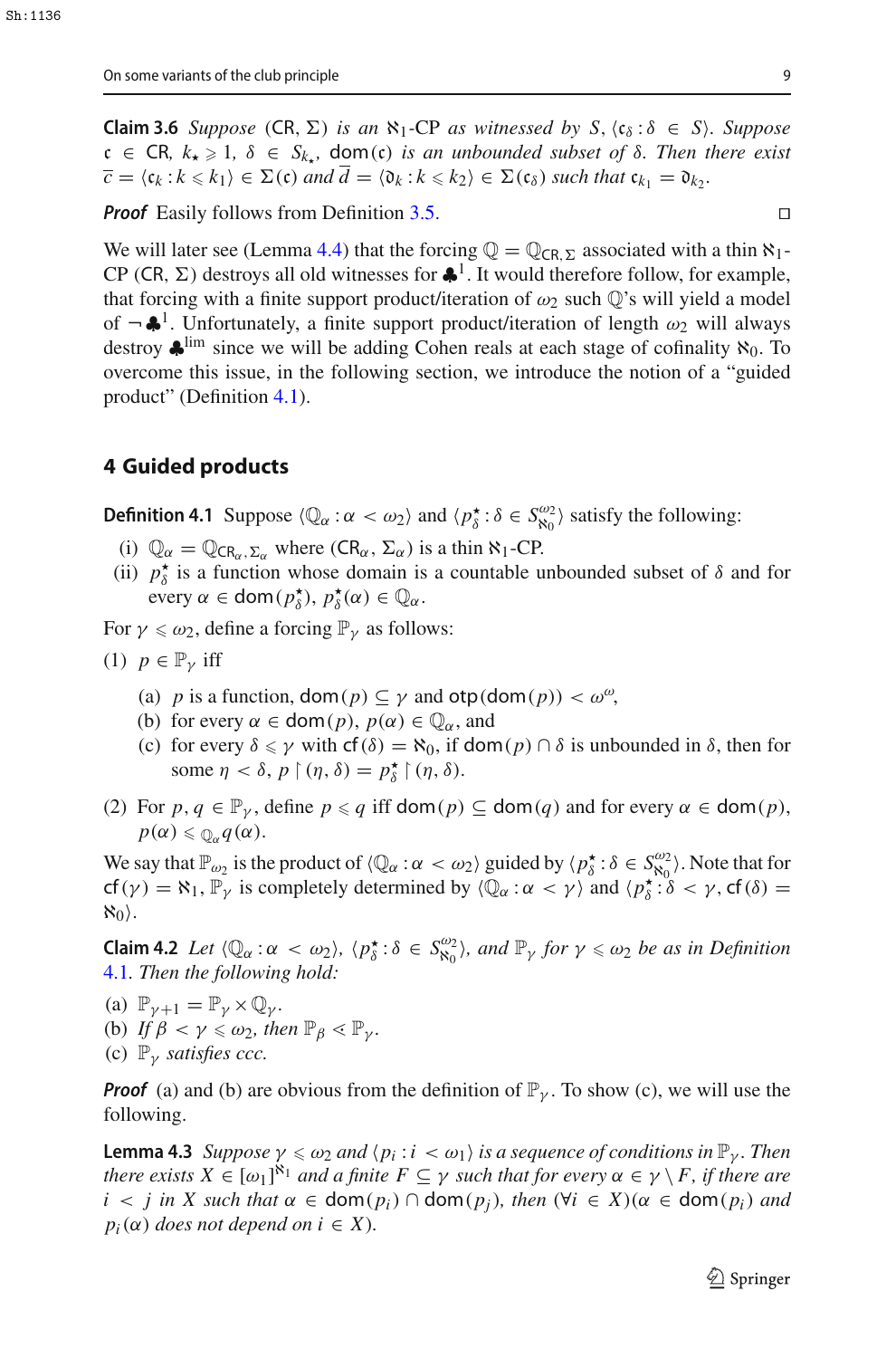*Proof* By induction on  $\gamma \leq \omega_2$ . If  $\gamma$  is a successor or  $\gamma = \omega_2$ , this is trivial.

Next suppose  $cf(\gamma) = \aleph_0$  and  $\langle p_i : i \langle \omega_1 \rangle$  is a sequence of conditions in  $\mathbb{P}_{\gamma}$ . Let  $\langle \gamma_n : n \langle \omega \rangle$  be increasing cofinal in  $\gamma$ . For each  $i \langle \omega_1$ , choose  $n = n_i \langle \omega \rangle$  such that either  $p_i \in \mathbb{P}_{\gamma_n}$  or  $p_i \upharpoonright (\gamma_n, \gamma) = p_{\gamma}^{\star} \upharpoonright (\gamma_n, \gamma)$ . Choose  $Z \in [\omega_1]^{\aleph_1}$  and  $n_{\star} < \omega$ such that  $(\forall i \in \mathbb{Z})(n_i = n_\star)$ . Apply the inductive hypothesis to  $\langle p_i | \gamma_{n_\star} : i \in \mathbb{Z} \rangle$  to get  $Y \in [Z]^{\aleph_1}$  and a finite  $F \subseteq \gamma_{n_\star}$  such that for every  $\alpha \in \gamma_{n_\star} \setminus F$ , if there are  $i < j$ in *Y* such that  $\alpha \in \text{dom}(p_i) \cap \text{dom}(p_j)$ , then  $(\forall i \in Y)(\alpha \in \text{dom}(p_i)$  and  $p_i(\alpha)$  does not depend on  $i \in \mathbb{Z}$ ). Choose  $X \in [Y]^{\aleph_1}$  such that either  $(\forall i \in \mathbb{X})(\text{dom}(p_i) \subseteq \gamma_{n_\star})$ or  $(\forall i \in X)(p_i \upharpoonright (\gamma_{n_\star}, \gamma) = p_\gamma^* \upharpoonright (\gamma_{n_\star}, \gamma)$ . Then *X*,  $F \cup \{\gamma_{n_\star}\}\$  are as required.

Finally, suppose  $cf(\gamma) = \omega_1$  and  $\langle p_i : i \langle \omega_1 \rangle$  is a sequence of conditions in  $\mathbb{P}_{\gamma}$ . We claim that there are  $\gamma_{\star} < \gamma$  and  $W \in [\omega_1]^{\aleph_1}$  such that  $\langle \text{dom}(p_i) \setminus \gamma_{\star} : i \in W \rangle$  is a sequence of pairwise disjoint sets. This suffices since we can then apply the inductive hypothesis to  $\langle p_i | \gamma_{\star} : i \in W \rangle$  to get  $X \in [W]^{\mathbb{N}_1}$  and a finite  $F \subseteq \gamma_{\star}$  such that for every  $\alpha \in \gamma_{\star} \backslash F$ , if there are  $i < j$  in X such that  $\alpha \in \text{dom}(p_i) \cap \text{dom}(p_j)$ , then  $(\forall i \in X)(\alpha \in \text{dom}(p_i)$  and  $p_i(\alpha)$  does not depend on  $i \in X$ ). It follows that *X*,  $F \cup \{\gamma_{\star}\}\$  will be as required.

Fix a continuously increasing sequence  $\langle \gamma(i) : i \langle \omega_1 \rangle$  cofinal in  $\gamma$ . Let  $E = \{i \in \mathbb{Z}\}$ Lim(ω<sub>1</sub>): (∃*j* ∈ Lim(ω<sub>1</sub>))(*j* > *i* and sup(dom( $p_j$ )∩ $\gamma$ (*i*)) <  $\gamma$ (*i*))}. We claim that  $W = E \setminus \text{Lim}(\omega_1)$  is countable and therefore *E* contains a club. Suppose not and fix an increasing sequence  $\langle i_{\xi} : \xi < \omega_1 \rangle$  in *W*. Choose  $j \in Lim(\omega_1)$  such that  $j > i_{\xi}$  for every  $\xi < \omega^{\omega}$ . Then sup(dom( $p_i$ ) $\cap \gamma(i_{\xi}) = \gamma(i_{\xi})$  for every  $\xi < \omega^{\omega}$ . But this implies that  $otp(dom(p_j)) \ge \omega^\omega$  which is impossible. Fix  $h: E \to \omega_1$  such that for every  $i \in E$ ,  $h(i) \in Lim(\omega_1)$ ,  $h(i) > i$  and dom $(p_{h(i)}) \cap \gamma(i)$  is bounded below  $\gamma(i)$ . Let  $E_1 \subseteq E$  be a club such that for every  $i < j$  in  $E$ ,  $h(i) < j$  and sup(dom $(p_{h(i)})$ ) <  $\gamma(j)$ . For each  $i \in E_1$ , fix  $k(i) < i$  such that  $\sup(\text{dom}(p_{h(i)}) \cap \gamma(i)) < \gamma(k(i))$ . As the map  $i \mapsto k(i)$  is regressive on  $E_1$ , by Fodor's lemma, we can find a stationary  $S \subseteq E_1$  and  $i_{\star} < \min(S)$  such that for every  $i \in S$ , sup(dom $(p_{h(i)}) \cap \gamma(i) < \gamma(i_{\star})$ . It follows that if  $i < j$  are in *S*, then dom $(p_{h(i)}) \cap$  dom $(p_{h(i)}) \subseteq \gamma(i_{\star})$ . So take  $\gamma_{\star} = \gamma(i_{\star})$  and  $W = h[S]$ .

Fix  $\{p_i : i < \omega_1\} \subseteq \mathbb{P}_\nu$ . Fix X, F as in Lemma [4.3.](#page-8-2) Since F is finite and each  $\mathbb{Q}_\alpha$ has  $\aleph_1$  as a precaliber, the product of  $\{\mathbb{Q}_\alpha : \alpha \in F\}$  is ccc. Choose  $Y \in [X]^{\aleph_1}$  such that  $\{p_i \mid F : i \in Y\}$  is centered. It follows that  $\{p_i : i \in Y\}$  is also centered. Hence  $\mathbb{P}_\gamma$ satisfies ccc.

<span id="page-9-0"></span>**Lemma 4.4** *Let*  $\langle \mathbb{Q}_{\alpha} : \alpha \langle \omega_2 \rangle, \langle p_{\delta}^{\star} : \delta \in S_{\aleph_0}^{\omega_2} \rangle$ , and  $\mathbb{P}_{\omega_2}$  *be as in Definition* [4.1](#page-8-1)*. Then*  $V^{\mathbb{P}_{\omega_2}} \models \neg \clubsuit^1.$ 

*Proof* Towards a contradiction, suppose  $p_0 \in \mathbb{P}_{\omega_2}$ ,  $\langle \mathring{A}_{\delta} = {\{\mathring{\alpha}_{\delta,n} : n < \omega\}} : \delta \in$ Lim( $\omega_1$ ) ∈  $V^{\mathbb{P}_{\omega_2}}$  are such that  $p_0 \Vdash ``(\forall \delta \in \text{Lim}(\omega_1))(\{\alpha_{\delta,n}: n < \omega\} \text{ is increasing})$ cofinal in  $\delta$ ) and  $\langle \mathring{A}_{\delta} : \delta < \omega_1 \rangle$  is a  $\clubsuit^1$  witnessing sequence". Since  $\mathbb{P}_{\omega}$  satisfies ccc, we can find  $\gamma < \omega_2$  such that  $p_0 \in \mathbb{P}_{\gamma}$  and each  $\alpha_{\delta,n}$  is a  $\mathbb{P}_{\gamma}$ -name.

Let  $\mathring{X} = {\alpha \langle \omega_1 : \mathring{f}_{\mathbb{Q}_\gamma}(\alpha) = 1}.$  Then  $\mathring{X} \in V^{\mathbb{P}_{\gamma+1}}$  and  $V^{\mathbb{P}_{\gamma+1}} \Vdash \mathring{X} \in [\omega_1]^{\aleph_1}$ . So there exist  $p_1 \in \mathbb{P}_\gamma, q \in \mathbb{Q}_\gamma, \delta \in \text{Lim}(\omega_1)$ , and  $n_\star < \omega$  such that  $p_1 \geq p_0$ and  $(p_1, q) \Vdash_{\mathbb{P}_{\gamma+1}} (\forall n \geq n_\star)(\alpha_{\delta,n} \in \mathring{X})$ . Note that we must have that dom $(q) \cap \delta$ is unbounded in  $\delta$  otherwise we can easily extend  $(p_1, q)$  to get a contradiction. By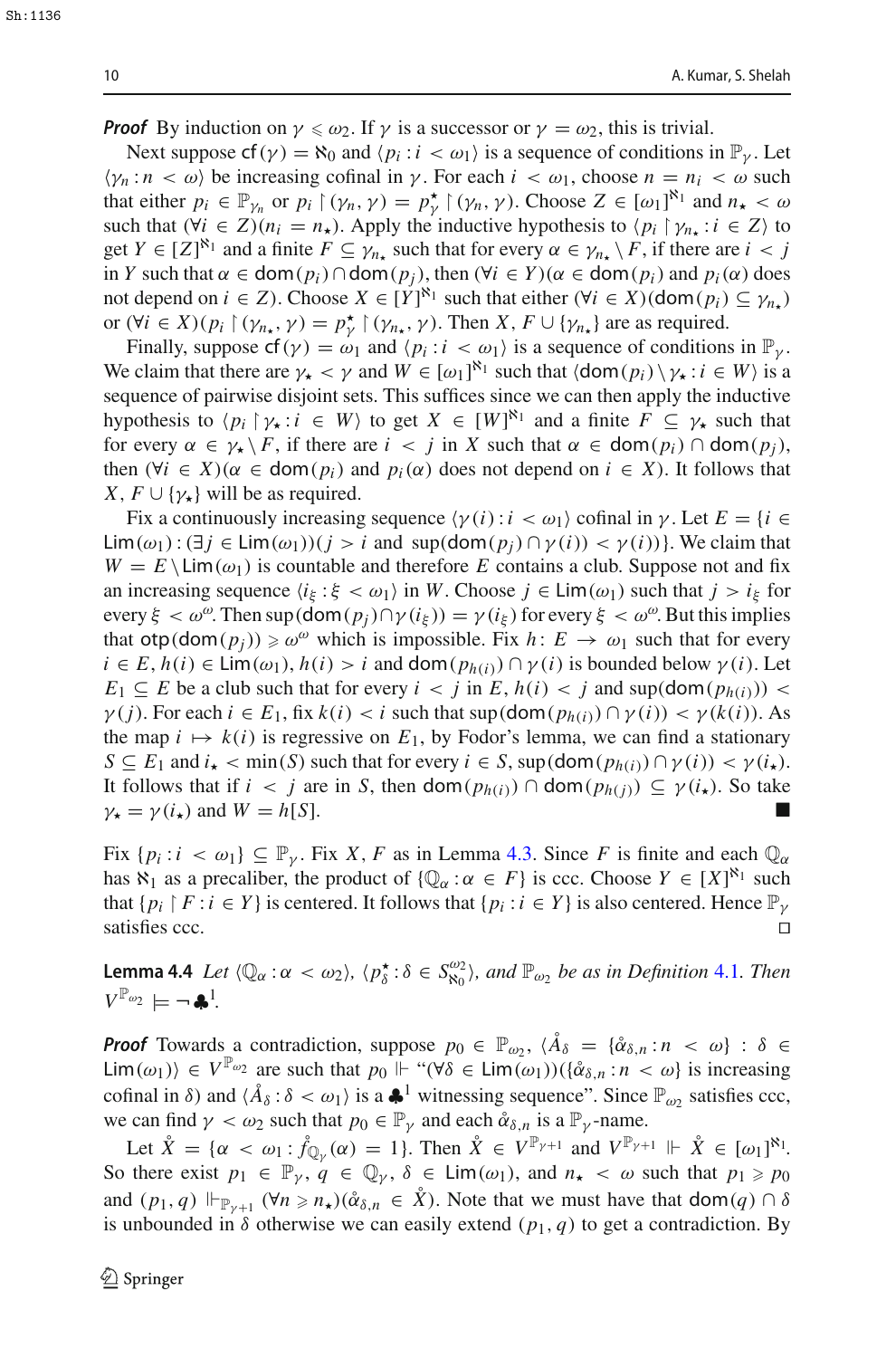possibly extending *q*, by Definition [2.1](#page-3-1) (D) (ii), we can assume that  $q = \{c_k : k < K_\star\}$ where  $\text{dom}(c_k) < \text{dom}(c_{k+1})$  for every  $k < K_\star - 1$  and for some  $K < K_\star$ ,  $\text{dom}(c_K)$ is an unbounded subset of  $\delta$ . Let  $S_\gamma$  and  $\langle c_{\gamma,\delta} : \delta \in S_\gamma \rangle$  witness that  $(CR_\gamma, \Sigma_\gamma)$  is a thin  $\aleph_1$ -CP. By Claim [3.6,](#page-7-1) we can further assume that  $c_K = c'_{K'}$  for some  $\langle c'_n : n \leq K' \rangle \in$  $\Sigma(\mathfrak{c}_{\nu,\delta}).$ 

Let  $m < n < \omega$  and  $\mathfrak{d}_i = \langle \mathfrak{d}_{i,k} : k < n \rangle$  for  $i \ge 1$  be as in Definition [3.3](#page-5-2) and  $c_{\gamma,\delta} = \bigoplus_{i \geq 1} \mathfrak{d}_i$ . Then as  $\langle c'_n : n \leq K' \rangle \in \Sigma(c_{\gamma,\delta})$ , we can find  $N \geq 1$  a power of 2 such that  $c_K = c'_{K'} = c_N^*$  in the notation of Definition [3.3.](#page-5-2)

Choose  $p_2 \in \mathbb{P}_\gamma$ ,  $p_2 \geq p_1$ ,  $n(1) > n_\star$ , and  $\alpha > \min(\text{dom}(\mathfrak{c}_N^{\star}))$  such that  $p_2 \Vdash_{\mathbb{P}_\gamma}$  $\alpha_{\delta,n(1)} = \alpha$ . We can assume that  $\alpha \in \text{dom}(\mathfrak{c}_N^{\star})$  — otherwise letting  $\mathfrak{c}_{\star}$  be a creature with domain { $\alpha$ } and  $f_{c_{\star}}(\alpha) = 1$ , we have  $q' = q \cup \{c_{\star}\}\Vdash_{\mathbb{Q}_\gamma} \alpha \notin \mathring{X}$  so that  $(p_2, q')$ forces a contradiction. Choose  $i(\star) \geq N$  and  $m \leq k(\star) < n$  such that  $\alpha \in \text{dom}(\mathfrak{d}_{i(\star),k})$ . Let  $N_1 \ge N$  be the largest power of 2 such that  $i(\star) \ge N_1$  and let  $j > i(\star)$  be a power of 2. Choose a creature  $\mathfrak{d}'_{i(\star),k(\star)}$  such that dom $(\mathfrak{d}'_{i(\star),k(\star)}) = \text{dom}(\mathfrak{d}_{i(\star),k(\star)})$  and  $\overline{f} \in \Sigma(\mathfrak{d}'_{i(\star),k(\star)})$  such that for some finite  $\mathfrak{c}_\star \in \overline{f}$ , dom $(\mathfrak{c}_\star) = {\alpha}$  and  $f_{\mathfrak{c}_\star}(\alpha) = 0$ . It follows that, under appropriate order

$$
\left\{\mathfrak{d}_{i,k}:N\leqslant i
$$

Let  $q' = (q \setminus \{\mathfrak{c}_K\}) \cup \{\mathfrak{d}_{i,k} : N \leq i \leq j, m \leq k \leq n, (i,k) \neq (i(\star), k(\star))\} \cup \overline{\mathfrak{f}} \cup \{\mathfrak{c}^{\star}_{j}\}.$ Then  $(p_2, q') \geq (p, q)$  and  $q' \Vdash_{\mathbb{Q}_\gamma} \alpha \notin \mathring{X}$  — contradiction.

We would now like to construct  $\langle \mathbb{Q}_\alpha : \alpha < \omega_2 \rangle$ ,  $\langle p_\delta^{\star} : \delta \in S_{\mathbb{R}_0}^{\omega_1} \rangle$ , and  $\mathbb{P}_{\omega_2}$  as in Definition [4.1](#page-8-1) and a sequence  $\overline{A} = \langle A_{\delta} : \delta \in \text{Lim}(\omega_1) \rangle$  such that in  $V^{\mathbb{P}_{\omega_2}} \Vdash \overline{A}$  is a  $\clubsuit^{\text{lim}}$ -witnessing sequence. To motivate this construction, let us first consider a simpler situation where we want to find  $\overline{A}$  and a thin  $\aleph_1$ -CP (CR,  $\Sigma$ ) such that after forcing with  $\mathbb{Q} = \mathbb{Q}_{CR, \Sigma}$ ,  $\overline{A}$  remains a  $\clubsuit$ <sup>lim</sup>-sequence. It turns out that choosing  $\overline{A}$  and  $\mathbb Q$  generically is sufficient to guarantee this. More precisely, if we force using a product  $\mathbb{R} = \mathbb{A} \times \mathbb{S}$  where  $\mathbb{A}$ adds  $\overline{A}$  and  $\Im$  adds (CR,  $\Sigma$ ) both via countable approximations, then  $V^{\mathbb{R}\star\mathbb{Q}} \Vdash \overline{A}$  is a ♣lim-witnessing sequence. The preparatory forcing <sup>R</sup> in the next section does exactly this for adding  $\overline{A}$  and the sequences  $\langle \mathbb{Q}_{\alpha} : \alpha < \omega_2 \rangle$ ,  $\langle p_{\delta}^{\star} : \delta \in S_{\aleph_0}^{\omega_1} \rangle$ .

### <span id="page-10-0"></span>**<sup>5</sup> ♣lim and ¬ ♣<sup>1</sup>**

We define a preparatory forcing  $\mathbb R$  which generically adds  $\langle \mathbb Q_\alpha : \alpha < \omega_2 \rangle$  and  $\langle p^{\star}_{\delta} : \delta \in \mathbb R$  $S_{\aleph_0}^{\omega_2}$  satisfying Definition [4.1](#page-8-1) (i)–(ii) using countable approximations. This ensures that the resulting guided product  $\mathbb{P}_{\omega_2}$  preserves a  $\clubsuit^{\text{lim}}$  witnessing sequence  $\overline{A}$  which is also added by  $\mathbb R$  via countable approximations.

**Definition 5.1** Let R be a forcing whose conditions are  $r = (u_r, \delta_r, \langle \mathbb{Q}_{r,\alpha} : \alpha \in \mathbb{R}^r)$  $u_r$ ,  $v_r$ ,  $\langle p_{r,\alpha}^{\star} : \alpha \in v_r \rangle$ ,  $\overline{A}_r$ ) where

(a) 
$$
u_r \in [\omega_2]^{<\aleph_0}, \delta_r < \omega_1
$$
,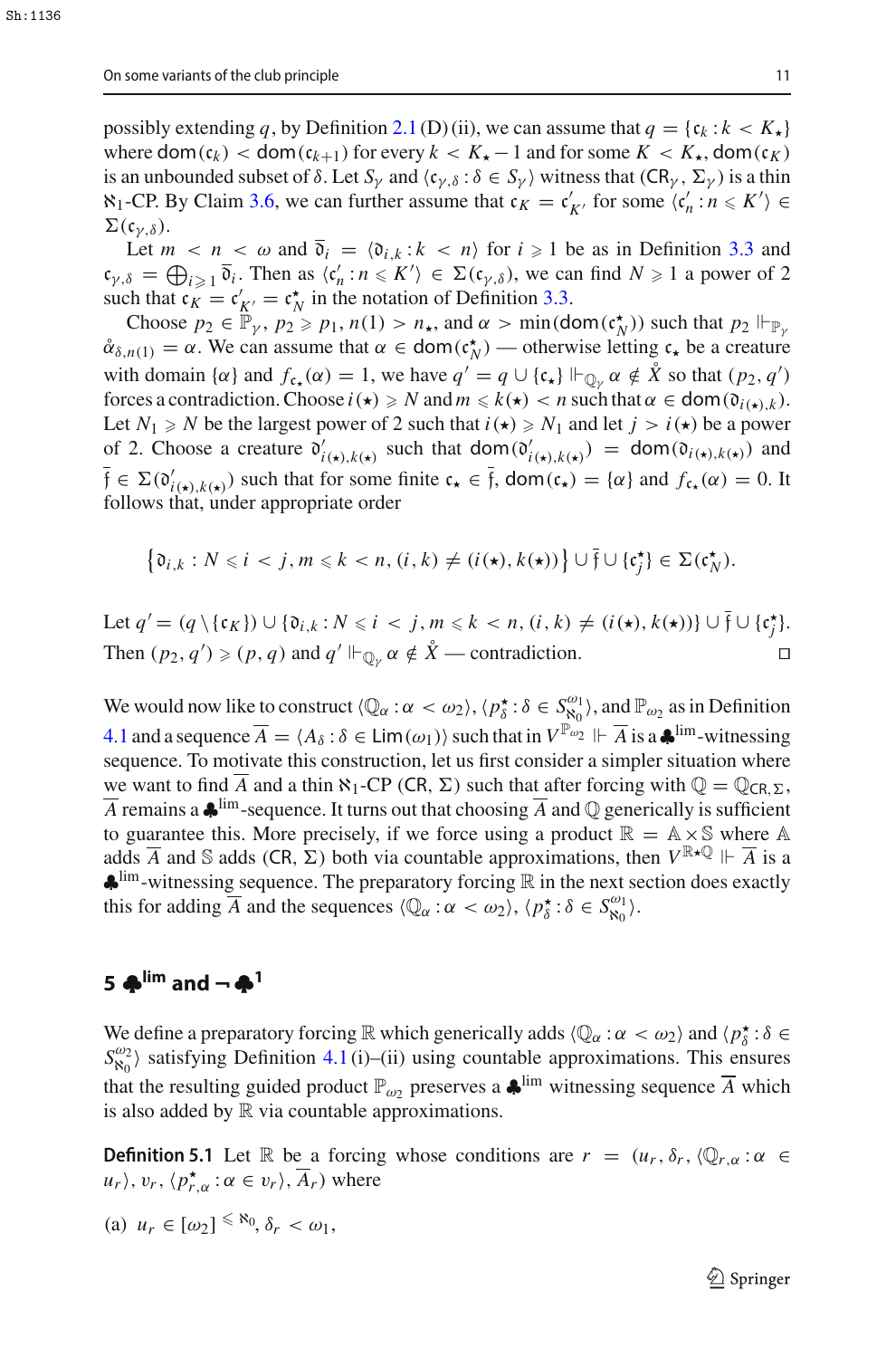- (b)  $\mathbb{Q}_{r,\alpha} = \bigcup_{\xi < \delta_r} (\mathbb{Q}_{CR_{r,\alpha},\Sigma_{r,\alpha}} | \xi)$  for some thin  $\aleph_1$ -CP (CR<sub>*r*, $\alpha$ </sub>,  $\Sigma_{r,\alpha}$ ) as witnessed by  $(S_{r,\alpha}, \langle c_{r,\alpha,\delta} : \delta \in S_{r,\alpha} \rangle)$  — so only  $S_{r,\alpha} \cap \delta_r$  and  $\langle c_{r,\alpha,\delta} : \delta \in S_{r,\alpha} \cap \delta_r \rangle$  are relevant,
- (c)  $v_r \subseteq u_r \cap \text{Lim}(\omega_1)$  and for every  $\alpha \in v_r$ ,  $u_r \cap \alpha$  is unbounded in  $\alpha$ ,
- (d)  $p_{r,\alpha}^{\star}$  is a function with domain an unbounded subset of  $u_r \cap \alpha$  and for each  $\xi \in \text{dom}(p_{r,\alpha}^{\star}), p_{r,\alpha}^{\star}(\xi) \in \mathbb{Q}_{r,\alpha}$ , and
- (e)  $\overline{A}_r = \langle A_{r,\nu} : \gamma \in \text{Lim}(\omega_1) \cap \delta_r \rangle$  where each  $A_{r,\nu}$  is an unbounded subset of  $\gamma$  of order type  $\omega$ .

For  $r, s \in \mathbb{R}$ , define  $r \leq s$  iff the following hold:

- (i)  $u_r \subseteq u_s, \delta_r \leq \delta_s$ .
- (ii) For every  $\alpha \in u_r$ ,  $S_{r,\alpha} \cap \delta_r = S_{s,\alpha} \cap \delta_r$ , and  $\mathfrak{c}_{r,\alpha,\delta} = \mathfrak{c}_{s,\alpha,\delta}$  for every  $\delta \in S_r \cap \delta_r$ . It follows that  $\mathbb{Q}_{r,q} \subseteq \mathbb{Q}_{s,q}$  and for every  $p \in \mathbb{Q}_{s,q}$ , if  $\text{dom}(p)$  is bounded below  $\delta_r$ , then  $p \in \mathbb{Q}_{r,\alpha}$ .
- (iii)  $v_r \subseteq v_s$  and for every  $\alpha \in v_r$ ,  $p_{s,\alpha}^* = p_{r,\alpha}^*$ .
- $(iv)$   $\overline{A}_r = \overline{A}_s \upharpoonright (\text{Lim}(\omega_1) \cap \delta_r).$

**Claim 5.2**  $\mathbb R$  *is countably closed and hence it preserves stationary subsets of*  $\omega_1$ *. Under CH, it satisfies* ℵ2*-c.c. and therefore preserves all cofinalities.*

*Proof* It is clear that  $\mathbb R$  is countably closed. Next let  $\{r_i : i < \omega_2\} \subseteq \mathbb R$ . Using CH, we can find  $X_0 \in [\omega_2]^{\aleph_2}$  such that  $\langle u_{r_i}: i \in X_0 \rangle$  forms a  $\triangle$ -system with root  $u_\star$ . By possibly extending each  $r_i$ , we can assume that  $u_{r_i} \setminus u_* \neq \emptyset$  for every  $i \in X_0$ . Choose  $X \in [X_0]^{\aleph_2}$  such that the following hold:

- (i) For every  $i, j \in X$  with  $i < j$ ,  $\sup(u_\star) < \min(u_r, \ u_\star) \leq \sup(u_r, u_\star) <$  $\inf(u_{r_i} \backslash u_{\star}).$
- (ii)  $\langle v_{r_i} : i \in X \rangle$  forms a  $\Delta$ -system with root  $v_{\star} \subseteq u_{\star}$ .
- (iii)  $\delta_{r_i} = \delta_{\star}$  does not depend on  $i \in X$ .
- (iv) For every  $\alpha \in u_\star$ ,  $\mathbb{Q}_{r_i,\alpha} = \mathbb{Q}_\alpha$  does not depend on  $i \in X$ .
- (v) For every  $\alpha \in v_\star$ ,  $p_{r_i,\alpha}^\star = p_\alpha^\star$  does not depend on  $i \in X$ .
- (vi)  $\overline{A}_{r_i} = \overline{A}_{\star}$  does not depend on  $i \in X$ .

For clauses (iv), (v) and (vi), we use CH. It is clear that any two conditions in  $\{r_i : i \in X\}$ <br>have a common extension. have a common extension. 

From now on we assume CH. The next claim is easily verified.

**Claim 5.3** *Each of the following sets is dense in* R*:*

(a)  $\{r \in \mathbb{R} : \alpha \in u_r\}$  *for*  $\alpha < \omega_2$ *.* (b)  $\{r \in \mathbb{R} : \delta_r > \delta\}$  *for*  $\delta < \omega_1$ *.* (c)  $\{r \in \mathbb{R} : \delta \in v_r\}$  *for*  $\delta \in S_{\aleph_0}^{\omega_2}$ .

Let  $G_{\mathbb{R}}$  be  $\mathbb{R}$ -generic over *V*. Work in  $V_1 = V[G_{\mathbb{R}}]$ . For  $\alpha < \omega_2$ , define  $\mathbb{Q}_{\alpha} =$  $\bigcup {\mathbb Q}_{r,\alpha} : r \in G_{\mathbb R}, \alpha \in u_r$ . Note that for every  $\alpha < \omega_2$ ,  $S_\alpha = \bigcup {\{S_{r,\alpha} \cap \delta_r : r \in G_{\mathbb R}, a \in G_{\mathbb R}\}}$  $G_{\mathbb{R}}$ ,  $\alpha \in u_r$  is a stationary subset of  $\bigcup_{k \geq 1} S_k$  and  $V_1 \Vdash ``(\forall \alpha < \omega_2)(\mathbb{Q}_\alpha = \mathbb{Q}_{CR_\alpha, \Sigma_\alpha})$ for some thin  $\aleph_1$ -CP ( $CR_\alpha, \Sigma_\alpha$ ))". For  $\delta \in S_{\aleph_0}^{\omega_2}$ , let  $p^*_{\delta} = p^*_{r,\delta}$  for some  $r \in G_\mathbb{R}$  with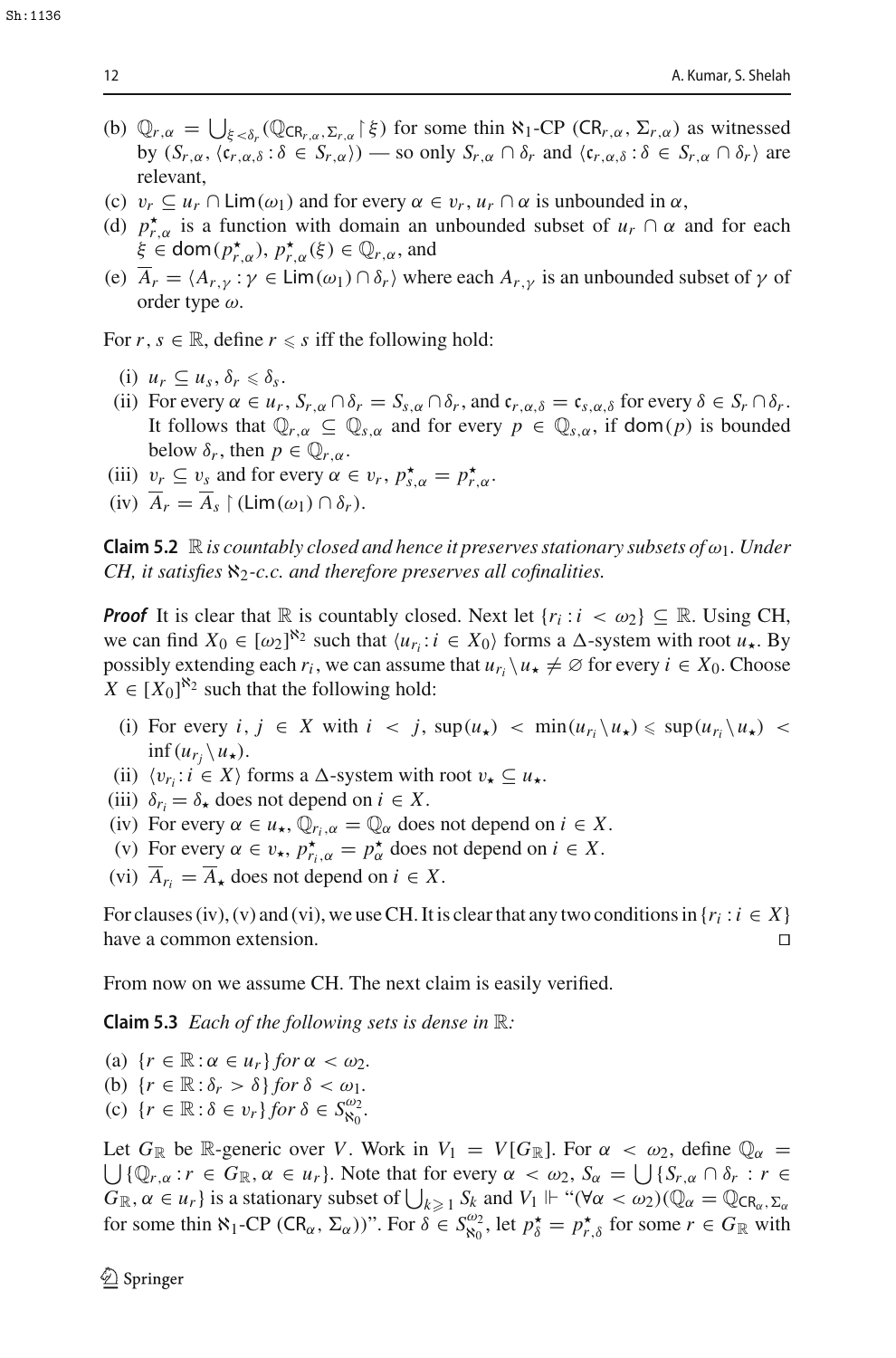$\delta \in v_r$ . Let  $\overline{A} = \langle A_\delta : \delta \in \text{Lim}(\omega_1) \rangle = \bigcup \{\overline{A}_r : r \in G_\mathbb{R}\}$ . Let  $\{\alpha_{\delta,n} : n < \omega\}$  list  $A_\delta$  in increasing order.

Let  $\mathbb{P}_{\omega_2} \in V_1$  be the product of  $\langle \mathbb{Q}_\alpha : \alpha < \omega_2 \rangle$  guided by  $\langle p_\delta^* : \delta \in S_{\alpha_2}^{\omega_2} \rangle$ . Note that, since R is countably closed, the set of conditions  $(r, p) \in \mathbb{R} \star \mathbb{P}_{\omega}$ , satisfying the following is dense in  $\mathbb{R} \star \mathbb{P}_{\omega_2}$ :

- (a) *p* is an actual object.
- (b) dom $(p) \subseteq u_r$ .
- (c)  $(\forall \alpha \in \text{dom}(p))(p(\alpha) \in \mathbb{Q}_{r,q}).$
- (d) For every  $\alpha < \omega_2$  of cofinality  $\aleph_0$ , if dom( $p$ )  $\cap \alpha$  is unbounded in  $\alpha$ , then  $\alpha \in v_r$ .

So we can assume that our conditions in  $\mathbb{R} \star \mathbb{P}_{\omega}$  have this form.

Theorem 5.4  $\left\|V_1^{\mathbb{P}_{\omega_2}}\right\| \vdash \clubsuit^{\lim} \wedge \neg \clubsuit^1.$ 

*Proof* That  $V_1^{\mathbb{P}_{\omega_2}} \Vdash \neg \clubsuit^1$  follows from Lemma [4.4.](#page-9-0) We will show that  $\overline{A}$  witnesses  $\clubsuit$ <sup>lim</sup> in  $V_1^{\mathbb{P}_{\omega_2}}$ . Suppose  $(r_\star, p_\star) \Vdash_{\mathbb{R} \star \mathbb{P}_{\omega_2}} \hat{A} \in [\omega_1]^{\aleph_1}$ . We will construct  $(r, p) \geq r_\star, p_\star$ and  $\delta < \omega_1$  such that

<span id="page-12-0"></span>
$$
(r, p) \Vdash_{\mathbb{R} \star \mathbb{P}_{\omega_2}} \lim_n \frac{|\{k < n : \mathring{\alpha}_{\delta,k} \in \mathring{A}\}|}{n} = 1.
$$

Choose  $\langle (r_i, p_i, \gamma_i) : i \langle \omega_1 \rangle$  such that the following hold:

- (i)  $(r_i, p_i) \geqslant (r_\star, p_\star).$
- (ii) For all  $i < j < \omega_1$ ,  $r_i \leqslant \mathbb{R}r_j$ ,  $\sup(u_{r_i}) < \sup(u_{r_j})$  and  $i \leqslant \delta_{r_i} < \delta_{r_j}$ .
- (iii) For some  $N < \omega$ , for every  $i < \omega_1$ , sup $\left(\bigcup_{j < i} \text{dom}(p_j)\right) < \text{sup}(\text{dom}(p_i))$  and  $otp(\text{dom}(p_i)) \leq \omega^N$ .
- (iv) For every  $i < \omega_1$   $i \in u_i$  and for every  $\alpha < \sup(u_{r_i})$ , there exists  $j \in (i, \omega_1)$ such that  $\alpha \in u_{r_j}$ . So  $\bigcup_{i < \omega_1} u_{r_i} = \alpha_\star \in [\omega_1, \omega_2)$  and  $cf(\alpha_\star) = \aleph_1$ .
- (v) For every  $\delta < \alpha_{\star}$  with  $cf(\delta) = \aleph_0$ , there exists  $i < \omega_1$  such that  $\delta \in v_{r_i}$ . Hence  $\bigcup_{i < \omega_1} v_{r_i} = \{\delta < \alpha_{\star} : cf(\delta) = \aleph_0\}.$  $\bigcup_{i < \omega_1} v_{r_i} = \{\delta < \alpha_\star : \text{cf}(\delta) = \aleph_0\}.$
- (vi)  $\langle \gamma_i : i \langle \omega_1 \rangle$  is a strictly increasing sequence in  $\omega_1$ .
- (vii)  $(r_i, p_i) \Vdash \gamma_i \in A$ .

**Claim 5.5** *There exist*  $F \subseteq \omega_2$  *finite and*  $X \in [\omega_1]^{\aleph_1}$  *such that for every*  $\alpha \in \omega_2 \setminus F$ *,*  $if \alpha \in \text{dom}(p_i) \cap \text{dom}(p_j)$  *for some i* < *j in X, then*  $(\forall i \in X)(\alpha \in \text{dom}(p_i)$  *and*  $p_i(\alpha)$  *does not depend on i*  $\in X$ *).* 

*Proof* For  $\alpha < \alpha_\star$ , let  $\mathbb{Q}_\alpha' = \bigcup \{ \mathbb{Q}_{r_i, \alpha} : i < \omega_1, \alpha \in u_{r_i} \}$ . Then  $\mathbb{Q}_\alpha'$  is a thin  $\aleph_1$ -CP. For  $\delta < \alpha_\star$  with  $cf(\delta) = \aleph_0$ , let  $p_\delta^\star = p_{r_i,\delta}^\star$  where  $i < \omega_1$  and  $\delta \in v_{r_i}$ . Let  $\mathbb{P}_{\alpha_\star}$  be the countable support product of  $\langle \mathbb{Q}'_{\alpha} : \alpha \langle \alpha_{\star} \rangle$  guided by  $\langle p_{\delta}^{\star} : \delta \langle \alpha_{\star}, \mathsf{cf}(\delta) \rangle = \aleph_0 \rangle$  so that each  $p_i \in \mathbb{P}_{\alpha_{\star}}$ . Now apply Lemma [4.3.](#page-8-2)

By shrinking *X* and *F*, we can assume that for every  $i \in X$ ,  $F \subseteq \text{dom}(p_i)$ . Let  $W = \bigcap_{i \in X} (\text{dom}(p_i) \setminus F)$  and  $Y_i = \text{dom}(p_i) \setminus (F \cup W)$ . Then  $\langle Y_i : i \in X \rangle$  is a sequence of pairwise disjoint non-empty countable sets. By shrinking *X*, we can also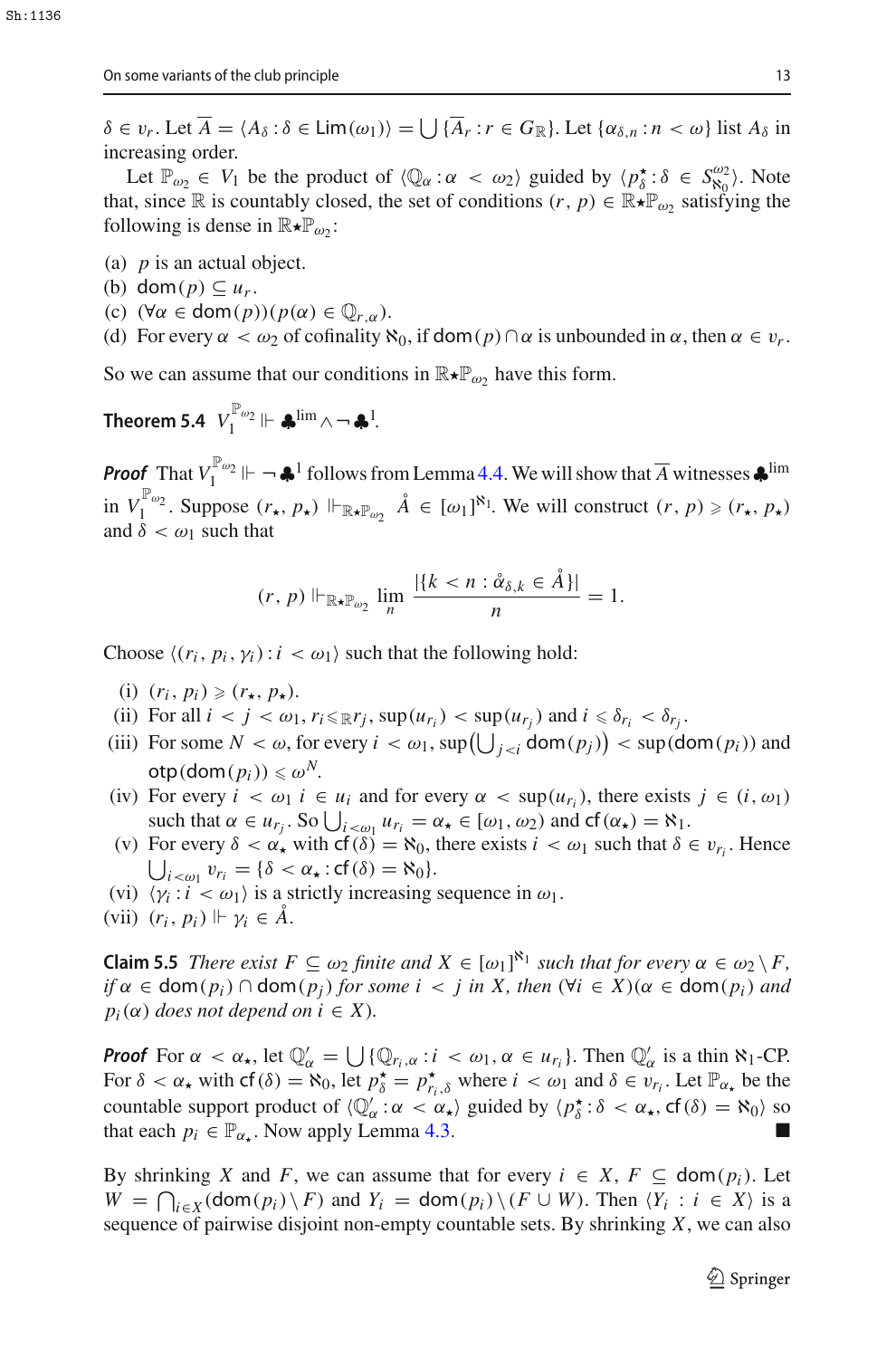assume that for every  $i < j$  in X, sup( $Y_i$ )  $< \min(Y_i)$  and  $otp(\text{dom}(p_i))$  does not depend on  $i \in X$ .

By Claim [2.5,](#page-4-3) we can find  $X_1 \in [X]^{N_1}$  such that for every  $\alpha \in F$  exactly one of the following holds:

- (A) For every  $i \in X_1$ ,  $p_i(\alpha) = q_\alpha$  does not depend on *i*.
- (B) There are  $m = m_\alpha$ ,  $n = n_\alpha$ ,  $m < n < \omega$  and  $\langle q_{i,\alpha} : i \in X_1 \rangle$  such that for every *i* ∈ *X*1:
	- (i)  $q_{i,\alpha} \in \mathbb{Q}_{r_i,\alpha}$ , dom $(q_{i,\alpha}) =$  dom $(p_i(\alpha))$  and  $r_i \Vdash_{\mathbb{R}} p_i(\alpha) \leq \mathbb{Q}_{\alpha} q_{i,\alpha}$ ,
	- (ii)  $q_{i,\alpha} = \{ \mathfrak{d}_{i,\alpha,k} : k < n \}$  and for every  $k < n-1$ , dom $(\mathfrak{d}_{i,\alpha,k}) <$  dom $(\mathfrak{d}_{i,\alpha,k+1})$ ,
	- (iii) for every  $k < m$ ,  $\mathfrak{d}_{i,\alpha,k} = \mathfrak{d}_{\alpha,k}$  does not depend on  $i \in X_1$ ,
	- (iv) for every  $j < j'$  in  $X$ , dom $(\mathfrak{d}_{j,\alpha,n-1}) <$  dom $(\mathfrak{d}_{j',\alpha,m})$ , and
	- (v)  $\text{otp}(\mathfrak{d}_{i,\alpha,k}) = \theta_{\alpha,k}$  does not depend on  $i \in X_1$  and  $1 \leq k_\alpha < \omega$  is such that  $\theta_{\alpha k} < \omega^{k_{\alpha}}$ .

Let  $F_0$  be the set of  $\alpha \in F$  for which case (A) holds and  $F_1 = F \setminus F_0$ .

By reindexing, we can assume that  $X_1 = \omega_1$ . Let  $k_{\star} = \max({k_{\alpha} + 2 : \alpha \in F})$ . Put  $Y = \bigcup_{i < \omega_1} Y_i$ . Choose a club  $E \subseteq \omega_1$  such that for every  $\delta \in E$ , the following hold:

- (a) For every  $i < \delta$ , there exists  $j < \delta$  such that  $\sup(u_{r_i} \cap Y) < \sup(Y_i)$ .
- (b)  $\sup(\{\delta_{r_i} : i < \delta\}) = \delta$ .
- (c) For every  $\alpha \in F_1$ , sup( $\{dom(q_i(\alpha)): i < \delta\}) = \delta$ .
- (d)  $\sup(\{\gamma_i : i < \delta\}) = \delta$ .

Fix  $\delta \in S_{k_+} \cap E$  and let  $\langle i(n) : n \langle \omega \rangle$  be increasing cofinal in  $\delta$ . Let  $\alpha_{\star} =$  $\sup({Y_i}_{(n)} : n < \omega)$ ). We can assume that  $\alpha_{\star} \notin F \cup W$  — just pick a sufficiently large  $\delta \in S_{k_+} \cap E$ . Define  $r \in \mathbb{R}$  as follows:

(a)  $u_r = \bigcup_{n < \omega} u_{r_{i(n)}} \cup \{\alpha_\star\}, \delta_r = \delta + 1.$ 

- (b) For  $\alpha \in u_r$ , choose  $\mathbb{Q}_{r,\alpha}$ ,  $CR_{r,\alpha}, \Sigma_{r,\alpha}$ ) and  $(S_{r,\alpha}, \langle c_{r,\alpha,\delta} : \delta \in S_{r,\alpha} \rangle)$  as follows:
	- (i) If  $\alpha \in u_r \setminus (F_1 \cup \{\alpha_{\star}\})$ , choose a thin  $\aleph_1$ -CP (CR<sub>r, $\alpha$ </sub>,  $\Sigma_{r,\alpha}$ ) with witnessing pair  $(S_{r,\alpha},\langle \mathfrak{c}_{r,\alpha,\delta} : \delta \in S_{r,\alpha} \rangle)$  such that for every  $n < \omega$ ,  $S_{r,\alpha} \cap \delta_{i(n)} =$  $S_{r_{i(n)},\alpha} \cap \delta_{i(n)}$  and  $c_{r,\alpha,\delta} = c_{r_{i(n)},\alpha,\delta}$  for every  $\delta \in S_{r,\alpha} \cap \delta_{i(n)}$ . So  $\bigcup_{n<\omega}^{\infty} \mathbb{Q}_{r_{i(n)},\alpha} \subseteq \mathbb{Q}_{r,\alpha} = \mathbb{Q}_{CR_{r,\alpha},\Sigma_{r,\alpha}} \upharpoonright \delta.$
	- (ii) If  $\alpha = \alpha_{\star}$ , choose  $\mathbb{Q}_{r,\alpha}$ ,  $CR_{r,\alpha}, \Sigma_{r,\alpha}$ ) and  $(S_{r,\alpha}, \langle c_{r,\alpha,\delta} : \delta \in S_{r,\alpha} \rangle)$  arbitrarily.
	- (iii) If  $\alpha \in F_1$ , choose a thin  $\aleph_1$ -CP (CR<sub>r, $\alpha$ </sub>,  $\Sigma_{r,\alpha}$ ) with witnessing pair  $(S_{r,\alpha}, \langle c_{r,\alpha,\delta} : \delta \in S_{r,\alpha} \rangle)$  such that for every  $n < \omega$ ,  $S_{r,\alpha} \cap \delta_{i(n)} =$  $S_{r_{i(n)},\alpha} \cap \delta_{i(n)}, \mathfrak{c}_{r,\alpha,\delta} = \mathfrak{c}_{r_{i(n)},\alpha,\delta}$  for every  $\delta \in S_{r,\alpha} \cap \delta_{i(n)}, \delta \in S_{r,\alpha}$  and  $c_{r,\alpha,\delta} = \bigoplus_{n \geq 1} \langle \mathfrak{d}_{i(n),\alpha,k} : k < n_\alpha \rangle$  where  $\langle \mathfrak{d}_{i(n),\alpha,k} : k < n_\alpha \rangle$  is from clause (B) (ii) above. Put  $\overline{\mathbb{Q}}_{r,\alpha} = \overline{\mathbb{Q}}_{\mathsf{CR}_{r,\alpha},\Sigma_{r,\alpha}} \upharpoonright \delta$ .
- (c)  $v_r = \bigcup_{n < \omega} v_{r_{i(n)}} \cup \{\alpha_\star\}.$
- (d) For  $\alpha \in v_{r_{i(n)}}, p_{r,\alpha}^* = p_{r_{i(n)},\alpha}^*$ , and  $p_{r,\alpha_*}^* = \bigcup_{n < \omega} p_{i(n)} \upharpoonright Y_{i(n)}$ . So dom $(p_{r,\alpha_*}^*)$  is an unbounded subset of  $u_r \cap \alpha_{\star}$ .

(e) 
$$
A_r = \bigcup_{n < \omega} A_{r_{i(n)}} \cup \{ (\delta, \{ \gamma_{i(n)} : n < \omega \}) \}.
$$

Next define *p* as follows:

(i) dom $(p) = F \cup W \cup \bigcup_{n < \omega} Y_n$ .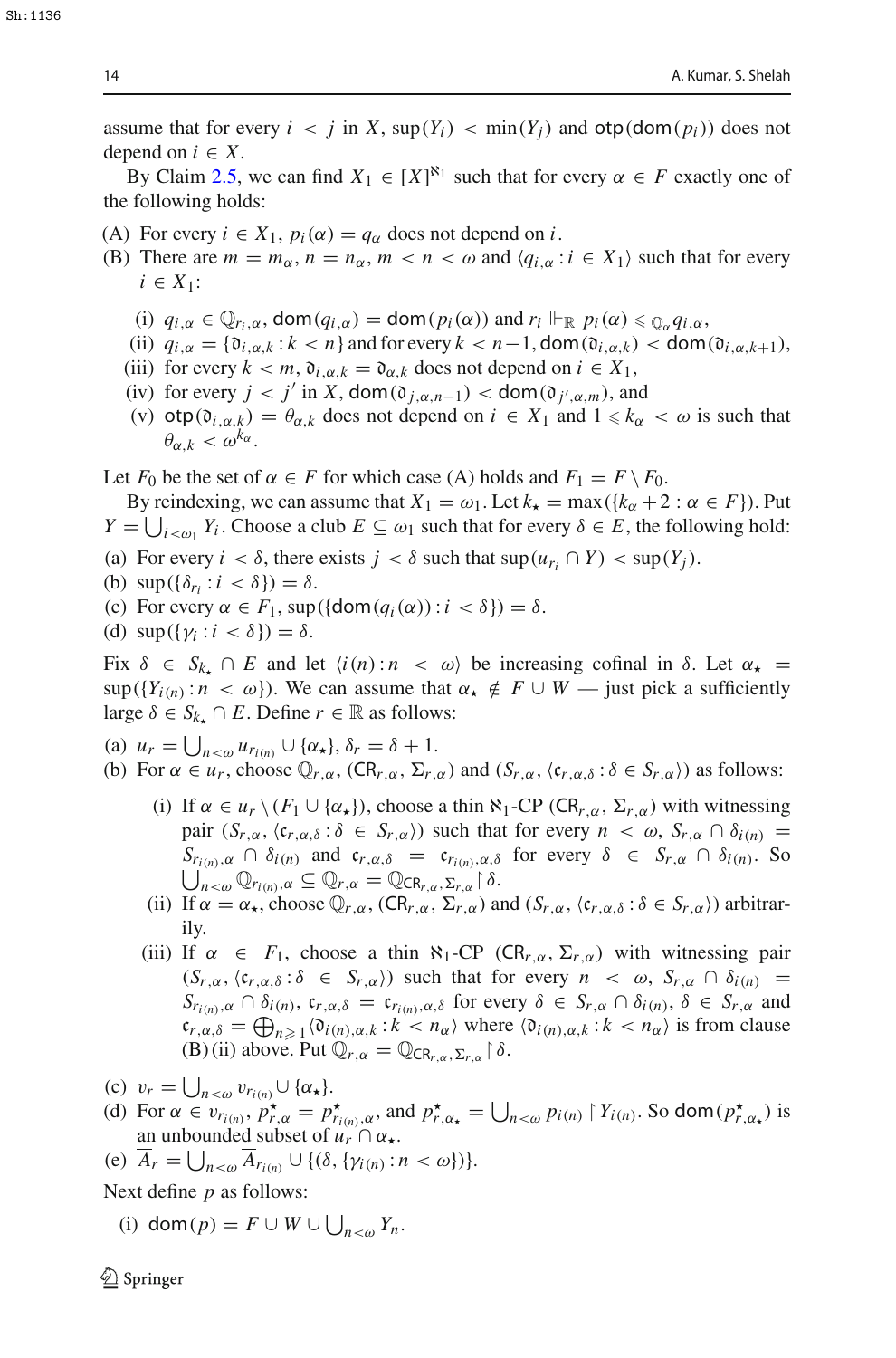- (ii) If  $\alpha \in F_0$ , then  $p(\alpha) = q_\alpha$  where  $q_\alpha$  is from clause (B) above.
- (iii) If  $\alpha \in F_1$ , then  $p(\alpha) = \{c_{r,\alpha,\delta}\}.$
- (iv) If  $\alpha \in W$ , then  $p(\alpha) = p_{i(n)}(\alpha)$  which does not depend on  $n < \omega$ .
- (v) For every  $n < \omega$ ,  $p \restriction Y_{i(n)} = p_{i(n)} \restriction Y_i$ .

It is clear that  $(r_{\star}, p_{\star}) \leq \mathbb{R}_{\star}$   $\mathbb{P}_{\omega_2}(r, p)$ . By Lemma [3.4,](#page-6-0)

$$
(r, p) \Vdash_{\mathbb{R} \star \mathbb{P}_{\omega_2}} \lim_{n} \frac{|\{k < n : (r_{i(k)}, p_{i(k)}) \in G_{\mathbb{R} \star \mathbb{P}_{\omega_2}}\}|}{n} = 1.
$$

Hence

$$
(r, p) \Vdash_{\mathbb{R} \star \mathbb{P}_{\omega_2}} \lim_n \frac{|\{k < n : \gamma_{i(k)} \in \mathring{A}\}|}{n} = 1.
$$

Since  $A_{r,\delta} = \{\gamma_{i(n)} : n < \omega\}$ , the result follows.

# <span id="page-14-0"></span>**6** On  $\clubsuit$ <sup>inf</sup>  $\geq a$

<span id="page-14-1"></span>**Definition 6.1** For  $a \in (0, 1]$ , the principle  $\clubsuit$ <sup>inf>*a*-</sup> says the following. There exists  $\overline{A} = \langle A_{\delta} : \delta \in \text{Lim}(\omega_1) \rangle$  such that each  $A_{\delta} = \{ \alpha_{\delta,n} : n \langle \omega \rangle \}$  where  $\alpha_{\delta,n}$ 's are increasing cofinal in  $\delta$  and for every  $A \in [\omega_1]^{\mathbb{N}_1}$  and  $b < a$ , there exists some  $\delta$  such that

<span id="page-14-2"></span>
$$
\liminf_{n} \frac{|\{k < n : \alpha_{\delta,k} \in A\}|}{n} \geq b.
$$

<span id="page-14-3"></span>**Theorem 6.2** *Let*  $0 < a \leq 1$  *and suppose for every*  $b < a$ ,  $\clubsuit$ <sup>inf  $\geq b$ </sup> *holds. Then*  $\clubsuit$ <sup>inf  $\geq a$ -</sup> *holds.*

We need some lemmas.

**Lemma 6.3** *Suppose*  $0 < a \le 1$ ,  $S \subseteq \text{Lim}(\omega_1)$  *is stationary,*  $B \in [\omega_1]^{\aleph_1}$ *, and*  $\overline{A} =$  $\langle A_\delta : \delta \in S \rangle$  *satisfy the following:* 

(a) *Each*  $A_{\delta} = {\alpha_{\delta,n} : n < \omega}$  *where*  $\alpha_{\delta,n}$  *s* are increasing cofinal in  $\delta$ .

(b) *For every*  $A \in [B]^{\aleph_1}$ , there exists  $\delta \in S$  such that

$$
\liminf_{n} \frac{|\{k < n : \alpha_{\delta,k} \in A\}|}{n} \geqslant a.
$$

*Then*  $\clubsuit_{S}^{\inf \ge a}$  *holds.* 

*Proof* For each  $A \in [B]^{\aleph_1}$ , define  $T(A)$  to be the set of  $\delta \in S$  satisfying

$$
\liminf_{n} \frac{|\{k < n : \alpha_{\delta,k} \in A\}|}{n} \geqslant a.
$$

 $\mathcal{D}$  Springer

$$
\overline{a}
$$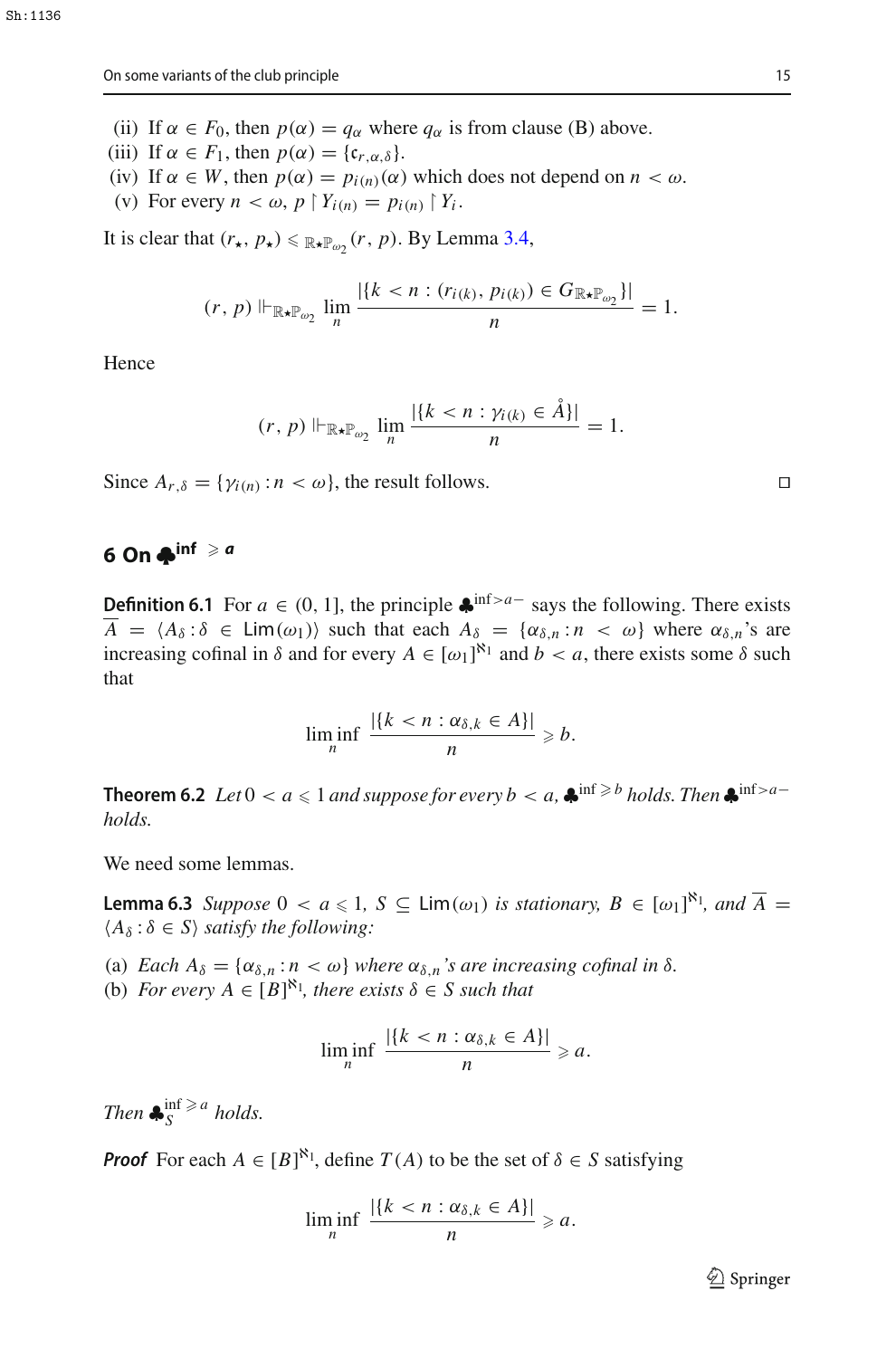Sh:1136

Note that each  $T(A)$  is stationary (see the proof of Fact [1.6\)](#page-2-0) and  $A_1 \subseteq A_2$  implies  $T(A_1) \subseteq T(A_2)$ . Put  $T = T(B)$ . Let  $\{\alpha(\xi): \xi < \omega_1\}$  list the members of *B* in increasing order. Let  $E \subseteq \text{Lim}(\omega_1)$  be a club such that for every  $\delta \in E$  and  $\xi$  <  $δ, ξ ≤ α(ξ) < δ$ . Define  $\overline{C} = \langle C_δ : δ ∈ T \rangle$  by  $C_δ = \{ξ : α(ξ) ∈ A_δ\}$ . Note that  $\sup_{\Omega} (C_{\delta}) = \delta$  for every  $\delta \in T$ . We claim that  $\overline{C}$  witnesses  $\clubsuit_T^{\inf \geq a}$  and since  $T \subseteq S$ ,  $\clubsuit_S^{\inf \ge a}$  also holds. To see this, fix  $W \in [\omega]^{\aleph_1}$  and put  $A = {\alpha(\xi) : \xi \in W}$ . Fix  $\delta \in E \cap T(A)$ . It suffices to show that

$$
\liminf_{\eta\to\delta}\frac{|C_{\delta}\cap W\cap\eta|}{|C_{\delta}\cap\eta|}\geqslant a.
$$

For each  $\eta \in (\min(C_\delta), \delta)$ , let  $\beta_n = \max(\{\alpha(\xi): \xi \in C_\delta \cap \eta\}) + 1$ . Observe that  $|C_\delta \cap W \cap \eta| \geq |A_\delta \cap A \cap \beta_\eta|$  and  $|C_\delta \cap \eta| = |A_\delta \cap B \cap \beta_\eta| \leq |A_\delta \cap \beta_\eta|$ . It follows that

$$
\frac{|C_{\delta}\cap W\cap\eta|}{|C_{\delta}\cap\eta|}\geqslant\frac{|A_{\delta}\cap A\cap\beta_{\eta}|}{|A_{\delta}\cap\beta_{\eta}|}.
$$

Taking lim inf as  $\eta \to \delta$ , the result follows.

<span id="page-15-1"></span>**Lemma 6.4** *Suppose*  $\clubsuit^{\text{inf}\geq a}_{S}$  *holds. Then there exists a partition*  $\langle S_i : i \langle \omega_1 \rangle \text{ of } S$ *into stationary sets such that for every*  $i < \omega_1$ *,*  $\bigstar_{S_i}^{\text{inf}} \geq a$  *holds.* 

*Proof* Fix a witness  $\overline{A} = \langle A_{\delta} : \delta \in S \rangle$  for  $\clubsuit_{S}^{\inf \geq a}$  where each  $A_{\delta} = \{ \alpha_{\delta,n} : n < \omega \}$ and  $\alpha_{\delta,n}$ 's are increasing cofinal in  $\delta$ . Note that if  $a \in (0.5, 1]$ , this is easy — choose  $(X_i : i < \omega_1)$  where  $X_i$ 's are pairwise disjoint unbounded subsets of  $\omega_1$  and let

$$
S_i = \left\{ \delta \in S : \liminf_n \frac{|\{k < n : \alpha_{\delta,k} \in X_i\}|}{n} \geq a \right\}.
$$

Since *a* > 0.5, *S<sub>i</sub>*'s are pairwise disjoint and by Fact [1.6,](#page-2-0) for every  $Y \in [X_i]^{N_1}$ , there are stationary many  $\delta \in S_i$  such that

$$
\liminf_{n} \frac{|\{k < n : \alpha_{\delta,k} \in Y\}|}{n} \geqslant a.
$$

By Lemma [6.3,](#page-14-2) it follows that for every  $i < \omega_1$ ,  $\clubsuit_{S_i}^{\inf \ge a}$  holds.

In the general case,  $S_i$ 's may not be pairwise disjoint but for any  $F \in [\omega_1]^K$ , where *Ka* > 1, we have  $\bigcap_{i \in F} S_i = \emptyset$ . For  $Y \subseteq \omega_1$ , let  $S(Y)$  be the set of  $\delta \in S$  such that

$$
\liminf_{n} \frac{|\{k < n : \alpha_{\delta,k} \in Y\}|}{n} \geqslant a.
$$

<span id="page-15-0"></span>**Claim 6.5** *There exists*  $\langle Y_i : i \in W \rangle$  *such that*  $W \in [\omega_1]^{\aleph_1}$ *, each*  $Y_i \in [X_i]^{\aleph_1}$  *and for every i* ∈ *W* and  $Z$  ∈  $[Y_i]^{k_1}$ ,  $S(Z) \setminus \bigcup_{j \in W \cap i} S(Y_j)$  is stationary.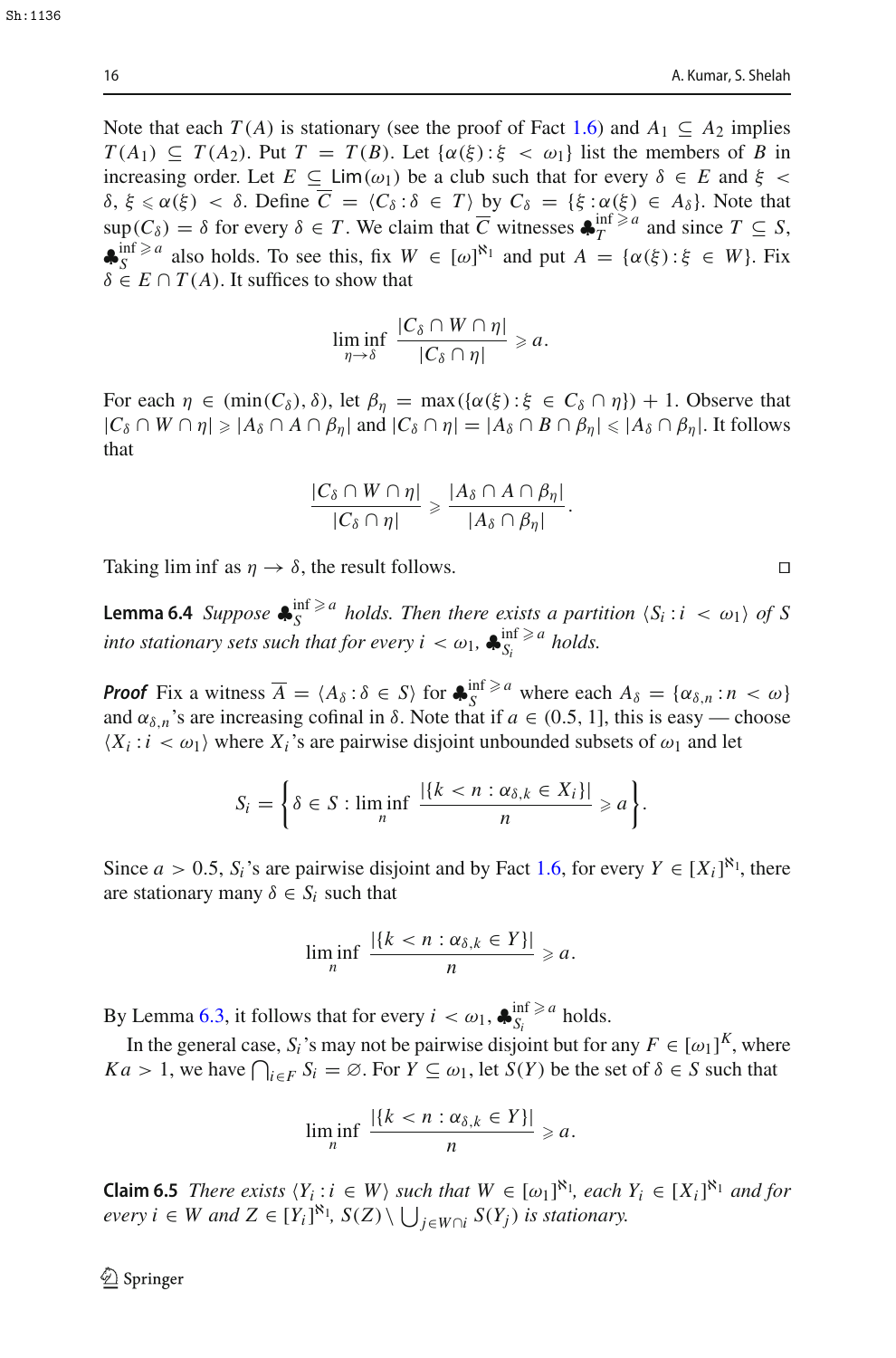*Proof* Let  $\mathcal{F}$  be the set of  $\overline{Y} = \langle Y_i : i \in W \rangle$  where  $W \in [\omega_1]^{\aleph_1}$  and each  $Y_i \in [X_i]^{\aleph_1}$ . For  $\overline{Y} = \langle Y_i : i \in W \rangle \in \mathcal{F}$ , let  $n(\overline{Y})$  be the least *n* such that for every  $F \in [W]^n$ For  $Y = \langle Y_i : i \in W \rangle \in \mathcal{F}$ , let  $n(Y)$  be the least *n* such that for every  $F \in [W]^n$ ,<br>  $\bigcap_{i \in F} S(Y_i)$  is non-stationary — so  $2 \le n(\overline{Y}) \le K$ . Let  $N = \min\{n(\overline{Y}) : \overline{Y} \in \mathcal{F}\}\$ and fix  $\overline{Y} = \langle Y_i : i \in W \rangle$  with  $n(\overline{Y}) = N$ . It suffices to show that for every  $i_{\star} \in W$ , there exists  $j \in W$  such that  $j > i_{\star}$  and for every  $Z \in [Y_j]^{\mathbb{N}_1}$ ,  $S(Z) \setminus \bigcup \{S(Y_i) : i \leq i_\star, i \in W\}$  is stationary. Towards a contradiction, suppose this fails for some  $i_{\star} \in W$ . Let  $W' = W \setminus (i_{\star} + 1)$ . For each  $j \in W'$ , choose  $Z_j \in [Y_j]^{N_1}$ such that  $S(Z_j) \setminus \bigcup \{ S(Y_i) : i \leq i_\star, i \in W \}$  is non-stationary. Let  $Z = \langle Z_j : j \in W' \rangle$ . Then  $n(\overline{Z}) \ge N$ , so we can find  $F \in [W']^{N-1}$  and such that  $\bigcap_{j \in F} S(Z_j)$  is stationary. It follows that there exists  $i \in W$  such that  $i \le i_{\star}$  and  $\bigcap_{j \in F} S(Z_j) \cap S(Y_i)$  is stationary. Hence  $\bigcap_{j \in F \cup \{i_{\star}\}} S(Y_j)$  is also stationary: Contradiction.

Let  $\langle Y_i : i \in W \rangle$  be as in Claim [6.5.](#page-15-0) For  $i \in W$ , let  $T_i = S(Y_i) \setminus \bigcup_{j \in W \cap i} S(Y_j)$ . Then {*T<sub>i</sub>* : *i* ∈ *W*} is a family of pairwise disjoint stationary sets and for every  $Z \in [Y_i]^{N_1}$ , there are stationary many  $\delta \in T_i$  such that

$$
\liminf_{n} \frac{|\{k < n : \alpha_{\delta,k} \in Z\}|}{n} \geqslant a.
$$

<span id="page-16-0"></span>By Lemma [6.3,](#page-14-2) it follows that  $\bigstar_{T_i}^{\text{inf} \ge a}$  holds for every  $i \in W$ . This completes the proof of Lemma [6.4.](#page-15-1)  $\Box$ 

**Lemma 6.6** *Suppose*  $\clubsuit_{S}^{\inf \ge a}$  *holds and*  $S = S_1 \cup S_2$ *. Then one of*  $\clubsuit_{S_1}^{\inf \ge a}$ ,  $\clubsuit_{S_2}^{\inf \ge a}$ *S*2 *holds.*

*Proof* Fix a witness  $\overline{A} = \langle A_{\delta} : \delta \in S \rangle$  for  $\clubsuit_{S}^{\inf \geq a}$  where each  $A_{\delta} = \{ \alpha_{\delta,n} : n < \omega \}$ and  $\alpha_{\delta,n}$ 's are increasing cofinal in  $\delta$ . Suppose  $\clubsuit_{S_1}^{\inf \ge a}$  fails and choose  $A \in [\omega_1]^{\aleph_1}$ such that for every  $\delta \in S_1$ ,

$$
\liminf_{n} \frac{|\{k < n : \alpha_{\delta,k} \in A\}|}{n} < a.
$$

Since  $\overline{A}$  is  $\clubsuit_S^{\inf \ge a}$  witnessing sequence, it follows that for every  $B \in [A]^{\aleph_1}$ , there exists  $\delta \in S_2$  such that

$$
\liminf_{n} \frac{|\{k < n : \alpha_{\delta,k} \in B\}|}{n} \geqslant a.
$$

Now apply Lemma [6.3](#page-14-2) to get  $\clubsuit_{S_2}^{\text{inf} \ge a}$  $S_2$  .  $\Box$ 

*Proof of Theorem [6.2](#page-14-3)* Let  $\langle a_n : n \langle \omega \rangle$  be an increasing sequence with  $\lim_{n \to \infty} a_n = a$ . For each *n*, using Lemma [6.4,](#page-15-1) choose a sequence  $\langle S_{n,i} : i \langle \omega_1 \rangle$  of pairwise disjoint stationary sets such that  $\oint_{S_{n,i}}^{\inf \ge a_n}$  holds. For  $m < n < \omega$ , define  $W_{m,n} = \{i <$  $\omega_1$  :  $\clubsuit_{S_{m,i}}^{\inf \ge a_n}$  holds }.

First suppose that for some  $m < \omega$ , there are infinitely many  $n > m$  such that  $W_{m,n}$ is infinite. Let  $\langle n(k): k \langle \omega \rangle$  list such *n*'s in increasing order. Inductively choose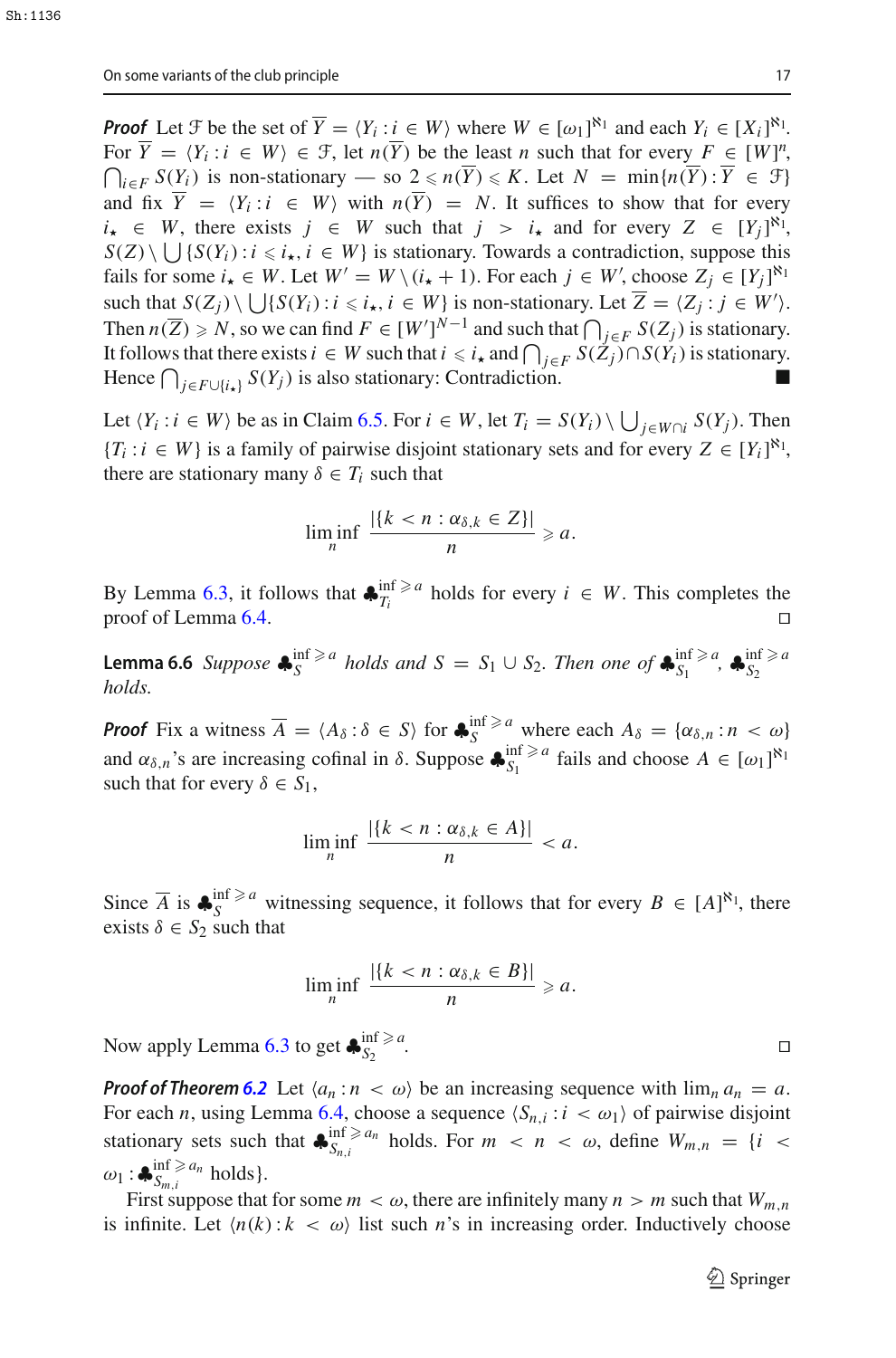$i(k) \in W_{m,n(k)}$  such that  $i(k)$ 's are pairwise distinct and  $\clubsuit_{S_{m,i(k)}}^{\inf \ge a_{n(k)}}$  $S_{m,i(k)}$  holds. For each  $k < \omega$ , choose  $\langle A_\delta : \delta \in S_{m,i(k)} \rangle$  witnessing  $\clubsuit_{S_{m,i(k)}}^{\inf \ge a_{n(k)}}$  $S_{m,i(k)}$ . Put  $T = \bigcup \{S_{m,i(k)} : k < \omega\}.$ Then  $\langle A_\delta : \delta \in T \rangle$  witnesses  $\clubsuit_T^{\inf > a-}$ . Since  $T \subseteq S$ ,  $\clubsuit_S^{\inf > a-}$  also holds.

So we can assume that there is no such *m*. Inductively choose a strictly increasing  $\bigcup \{W_{m(j),m(k)} : j < k < \omega\}$  and choose  $i > \sup(W)$ . Put  $T_k = S_{m(k),i} \setminus \bigcup_{l < k} S_{m(l),i}$ sequence  $\langle m(k): k \langle \omega \rangle$  such that for every  $n \ge m(k+1)$ ,  $W_{m(k),n}$  is finite. Let  $W =$ and  $T'_k = S_{m(k),i} \setminus T_k$ . Then  $T_k$ 's are pairwise disjoint,  $S_{m(k),i} = T_k \cup T'_k$  and by our choice of *i*,  $\clubsuit_{T'_k}^{\text{inf} \ge a_{m(k)}}$  $T_k^{(n)}$  am(*k*) does not hold. Hence, by Lemma [6.6,](#page-16-0) ♣ $T_k^{(n)}$  holds. Put  $T = \bigcup \{T_k : k < \omega\}$ . Since  $T_k$ 's are pairwise disjoint, we can take the union of the witnesses for  $\oint_{T_k}^{\inf \ge a_{m(k)}}$ 's to get a witness for  $\oint_{T}^{\inf > a-}$ . As  $T \subseteq S$ ,  $\oint_{S}^{\inf > a-}$ also holds.  $\square$ 

*Proof of Theorem [1.3](#page-1-0)* (2) Fix  $0 < a < 1$ . We indicate the essential changes in the proof of Theorem [1.3](#page-1-0)(1) to get a model of  $\bigstar^{\text{inf} \ge a} \wedge (\forall b \in (a, 1]) \neg \bigstar^{\text{inf} \ge b}$ . Define a modified countable join as follows. In Definition  $3.3$ , replace Clause  $(3)(ii)(b)$  by  $(b<sub>+</sub>)$  and Clause  $(4)$  (ii) (b) by  $(b<sub>**</sub>)$  below.

$$
\begin{aligned} \n\text{(b)} \quad & \left| \{ i \in [2, j_1) : (\exists k \in [m, n))(\mathfrak{d}_{i,k}^{\prime} \neq \mathfrak{d}_{i,k}) \} \right| \leqslant j_1(1-a) \text{ for every } 2 < j_1 \leqslant j. \\ \n\text{(b)} \quad & \left| \{ i \in [N, j_1) : (\exists k \in [m, n))(\mathfrak{d}_{i,k}^{\prime} \neq \mathfrak{d}_{i,k}) \} \right| \leqslant (j_1 - N)(1 - a) \text{ for every } N < j_1 \leqslant j. \n\end{aligned}
$$

Note that this gives rise to a transitive  $\Sigma'_p$  there. Lemma [3.4](#page-6-0) gets modified to the following.

<span id="page-17-0"></span>**Lemma 6.7** *Let*  $(\text{CR}_p', \Sigma_p')$  *be as in Definition* [3.3](#page-5-2) *with*  $(b_\star)$  *in place of Clause* (3) (ii) (b) *and*  $(b_{**})$  *in place of Clause* (4) (ii) (b)*. Let* (CR,  $\Sigma$ ) *be an*  $\aleph_1$ -CP *such that*  $CR'_p = \{c \in$  $CR: dom(c) \subseteq \delta$  *and*  $\Sigma'_p = \Sigma \upharpoonright CR'_p$ . Let  $\mathbb{Q} = \mathbb{Q}_{CR,\Sigma}$ ,  $p = \{c_1^{\star} = \bigoplus_{i \geq 1} \overline{\delta}_i\}$  and  $p_i = \{\mathfrak{d}_{i,k} : k < n\}$ *. Then* 

$$
p \Vdash_{\mathbb{Q}} \liminf_{j} \frac{|\{i < j : p_i \in G_{\mathbb{Q}}\}|}{j} \geqslant a.
$$

Next, Lemma [4.4](#page-9-0) gets replaced by the following.

**Lemma 6.8** *For every b*  $\in$   $(a, 1]$ ,  $V^{\mathbb{P}_{\omega_2}} \Vdash \neg \clubsuit^{\inf \geq b}$ .

*Proof* Fix  $b' \in (a, 1]$ . Towards a contradiction, suppose  $p_0 \in \mathbb{P}_{\omega_2}$ ,  $\langle \mathring{A}_{\delta} = {\delta_{\delta,n} : n \leq \delta_{\delta,n} \atop \sim}$  $\omega$ :  $\delta \in \text{Lim}(\omega_1)$   $\in V^{\mathbb{P}_{\omega_2}}$  are such that  $p_0 \Vdash \mathfrak{m}(\forall \delta \in \text{Lim}(\omega_1))$  $(\{\alpha_{\delta,n} : n \leq \omega\} \text{ is }$ increasing cofinal in  $\delta$ ) and  $\langle \hat{A}_{\delta} : \delta < \omega_1 \rangle$  is a  $\clubsuit$ <sup>inf  $\geq b'$ </sup> witnessing sequence". Since  $\mathbb{P}_{\omega_2}$  satisfies ccc, we can find  $\gamma < \omega_2$  such that  $p_0 \in \mathbb{P}_{\gamma}$  and each  $\mathring{\alpha}_{\delta,n}$  is a  $\mathbb{P}_{\gamma}$ -name. Fix  $b \in (a, b')$ .

Let  $\mathring{X} = \{ \alpha < \omega_1 : \mathring{f}_{\mathbb{Q}_\gamma} = 1 \}$ . Then  $\mathring{X} \in V^{\mathbb{P}_{\gamma+1}}$  and  $V^{\mathbb{P}_{\gamma+1}} \Vdash \mathring{X} \in [\omega_1]^{\aleph_1}$ . So there exist  $p_1 \in \mathbb{P}_\gamma$ ,  $q \in \mathbb{Q}_\gamma$ ,  $\delta \in \text{Lim}(\omega_1)$ , and  $n_0 < \omega$  such that  $p_1 \geq p_0$  and  $(p_1, q) \Vdash_{\mathbb{P}_{\gamma+1}} (\forall j \geq n_0)(|\{i < j : \mathring{\alpha}_{\delta,i} \in \mathring{X}\}| \geq j_b)$ . We must have that dom $(q) \cap \delta$ is unbounded in  $\delta$  otherwise we can easily extend  $(p_1, q)$  to get a contradiction. By possibly extending *q*, by Definition [2.1](#page-3-1) (D) (ii), we can assume that  $q = \{c_k : k < K_\star\}$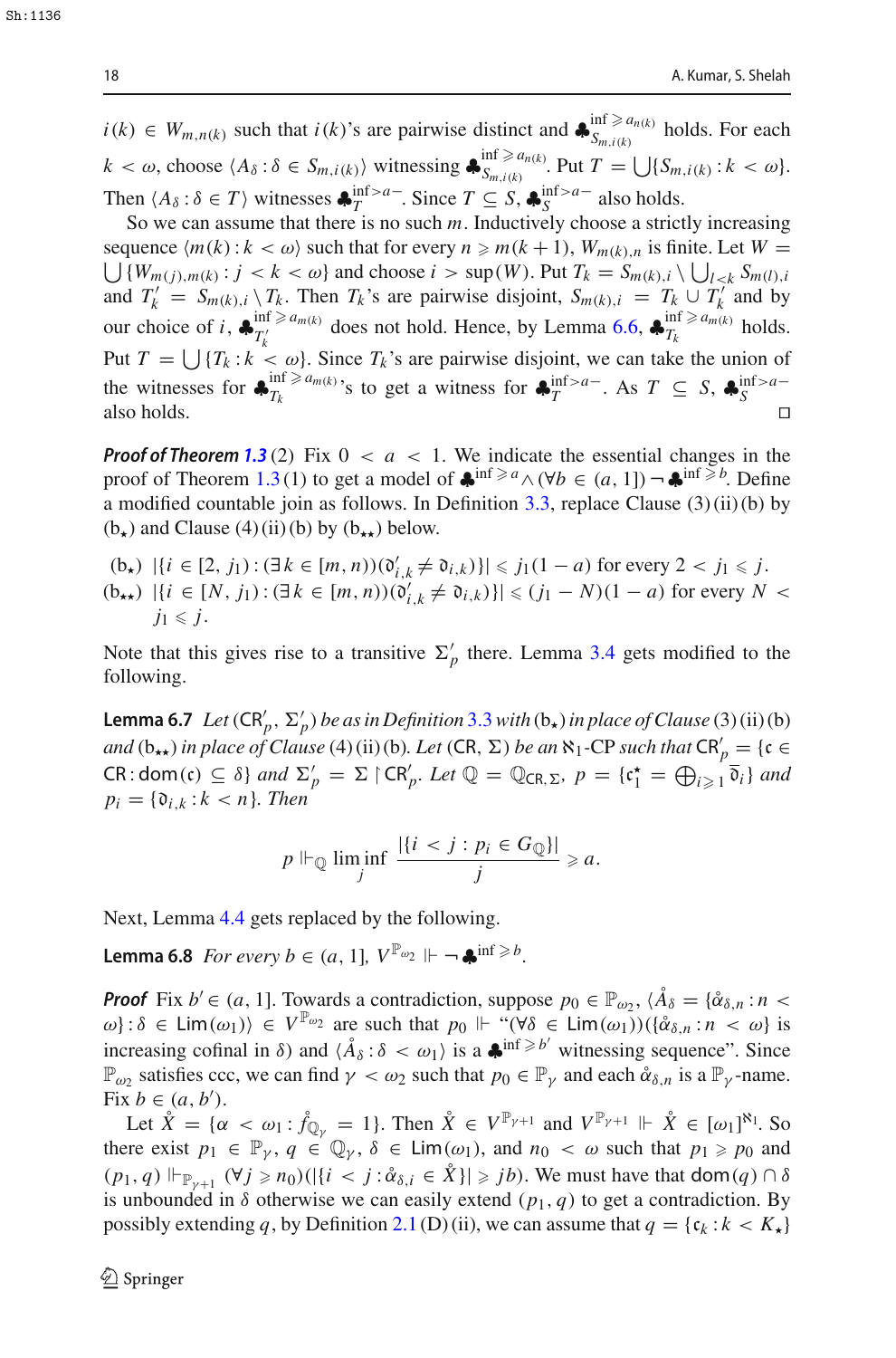where  $\sup(\text{dom}(c_k))$  <  $\inf(\text{dom}(c_{k+1}))$  for every  $k < K_{\star} - 1$  and for some  $K <$  $K_{\star}$ , dom(c<sub>K</sub>) is an unbounded subset of  $\delta$ . Let  $S_{\gamma}$  and  $\langle c_{\gamma,\delta} : \delta \in S_{\gamma} \rangle$  witness that  $(CR_\gamma, \Sigma_\gamma)$  is a thin  $\aleph_1$ -CP. By Claim [3.6,](#page-7-1) we can further assume that  $c_K = c'_{K'}$  for some  $\langle c'_n : n \leq K' \rangle \in \Sigma(c_{\gamma \underline{\delta}})$ .

Let  $m < n < \omega$  and  $\mathfrak{d}_i = \langle \mathfrak{d}_{i,k} : k < n \rangle$  for  $i \ge 1$  be as in Definition [3.3](#page-5-2) and  $\mathfrak{c}_{\gamma,\delta} = \bigoplus_{i \geq 1} \mathfrak{d}_i$ . Then as  $\langle \mathfrak{c}'_n : n \leq K' \rangle \in \Sigma(\mathfrak{c}_{\gamma,\delta})$ , we can find  $N \geq 1$  a power of 2 such that  $c_K = c'_{K'} = c_N^*$  in the notation of Definition [3.3.](#page-5-2)

Choose  $p_2 \in \mathbb{P}_\gamma$ ,  $p_2 \geq p_1$ ,  $n_\star > n_0$  a power of 2, and  $\alpha_{n_\star} > \min(\text{dom}(\mathfrak{c}_N^{\star}))$  such that  $p_2 \Vdash_{\mathbb{P}_y} \mathring{\alpha}_{\delta,n_{\star}} = \alpha_{n_{\star}}$ . Put  $c = (a + b)/2$ . Let  $n_{\star \star} > n_{\star}$  be a power of 2 such that  $n_{\star}/n_{\star\star} < (b-c)/(1-c)$ . Choose  $p_3 \ge p_2$  and  $\langle \alpha_n : n \in [n_{\star}, n_{\star\star} \rangle \rangle$  such that for every  $n \in [n_{\star}, n_{\star\star}), p_3 \Vdash_{\mathbb{P}_v} \mathring{\alpha}_{\delta,n} = \alpha_n$ . Let  $F = \{\alpha_n \notin \text{dom}(q) : n \in [n_{\star}, n_{\star\star})\}$ . Let  $q' = q \cup \bigcup_{\alpha \in F} {\alpha_{\alpha}}$  where  $\text{dom}(\mathfrak{d}_{\alpha}) = {\alpha}$  and  $f_{\mathfrak{d}_{\alpha}}(\alpha) = 0$ . If *F* is empty, put  $q' = q$ .

Now it is possible to choose  $\overline{\mathfrak{g}} \in \Sigma(\mathfrak{c}_N^{\star})$  such that letting  $q'' = (q' \setminus {\{\mathfrak{c}_N^{\star}\}}) \cup \overline{\mathfrak{g}}$  forces  ${n \in [n_\star, n_{\star\star}) : \alpha_n \notin \mathring{X}} \geq (1-c)(n_{\star\star}-n_{\star})$  — we leave the details of this to the reader. This means that  $(p_3, q'')$  forces that  $|\{i \leq n_{\star} : \mathring{\alpha}_{\delta,i} \in \mathring{X}\}| \leq n_{\star} + c(n_{\star \star} - n_{\star}) < bn_{\star \star}$ which is a contradiction.

Now the remainder of the proof is exactly the same except for the fact that at the end of the proof of  $\clubsuit$ <sup>inf  $\geq a$ </sup>, we use Lemma [6.7](#page-17-0) in place of Lemma [3.4.](#page-6-0)

*Proof of Theorem [1.3](#page-1-0)* (3) Let  $\langle a_k : k \geq 1 \rangle$  be an increasing sequence with limit *a*. Proceed as in the proof of Theorem  $1.3(2)$  $1.3(2)$  with the following modification for countable joins. In Definition [3.3,](#page-5-2) replace Clause (3) (ii) (b) by ( $b^{\star}$ ) and Clause (4) (ii) (b) by  $(b^{\star})$ below.

 $(b<sup>*</sup>)$  |{*i* ∈ [2, *j*<sub>1</sub>): (∃*k* ∈ [*m*, *n*))( $\mathfrak{d}'_{i,k} \neq \mathfrak{d}_{i,k}$ )}| ≤ *j*<sub>1</sub>(1 − *a*<sub>k</sub>) for every 2 < *j*<sub>1</sub> ≤ *j*.  $(b^{**})$  |{*i* ∈ [*N*, *j*<sub>1</sub>):(∃*k* ∈ [*m*, *n*))( $0'_{i,k} \neq 0_{i,k}$ }}| ≤ (*j*<sub>1</sub> − *N*)(1 − *a<sub>k*<sup>\*</sup></sub>) for every  $N < j_1 \leq j$ .

The rest of the proof is similar to that of Theorem  $1.3(2)$  $1.3(2)$ . We leave the details to the reader.

# <span id="page-18-1"></span>**7 On ♣sup** - *a*

<span id="page-18-2"></span>**Definition 7.1** For  $a \in (0, 1]$  and  $S \subseteq Lim(\omega_1)$  stationary, the principle  $\clubsuit_S^{\text{sup}} \ge a$  says the following: There exists  $\overline{A} = \langle A_{\delta} : \delta \in S \rangle$  such that

(a) each  $A_{\delta} = {\alpha_{\delta,n} : n < \omega}$  and  $\alpha_{\delta,n}$ 's are increasing cofinal in  $\delta$ , and

(b) for every  $A \in [\omega_1]^{\aleph_1}$ , there exists  $\delta \in S$  such that

$$
\limsup_n \frac{|\{k < n : \alpha_{\delta,k} \in A\}|}{n} \geqslant a.
$$

As usual, if  $S = \text{Lim}(\omega_1)$ , we just write  $\clubsuit^{\text{sup}\ge a}$ .

<span id="page-18-0"></span>The following remark describes the situation in the Cohen and the random real models.

*Remark 7.2* (1) Suppose  $V \Vdash$   $\clubsuit$  and let  $\mathbb{P}$  be the forcing for adding  $\aleph_2$  Cohen reals. Then  $V^{\mathbb{P}} \Vdash \clubsuit^{\sup \geq 1} \wedge (\forall a > 0) \neg \clubsuit^{\inf \geq a}$ . Moreover, the following holds in  $V^{\mathbb{P}}$ : For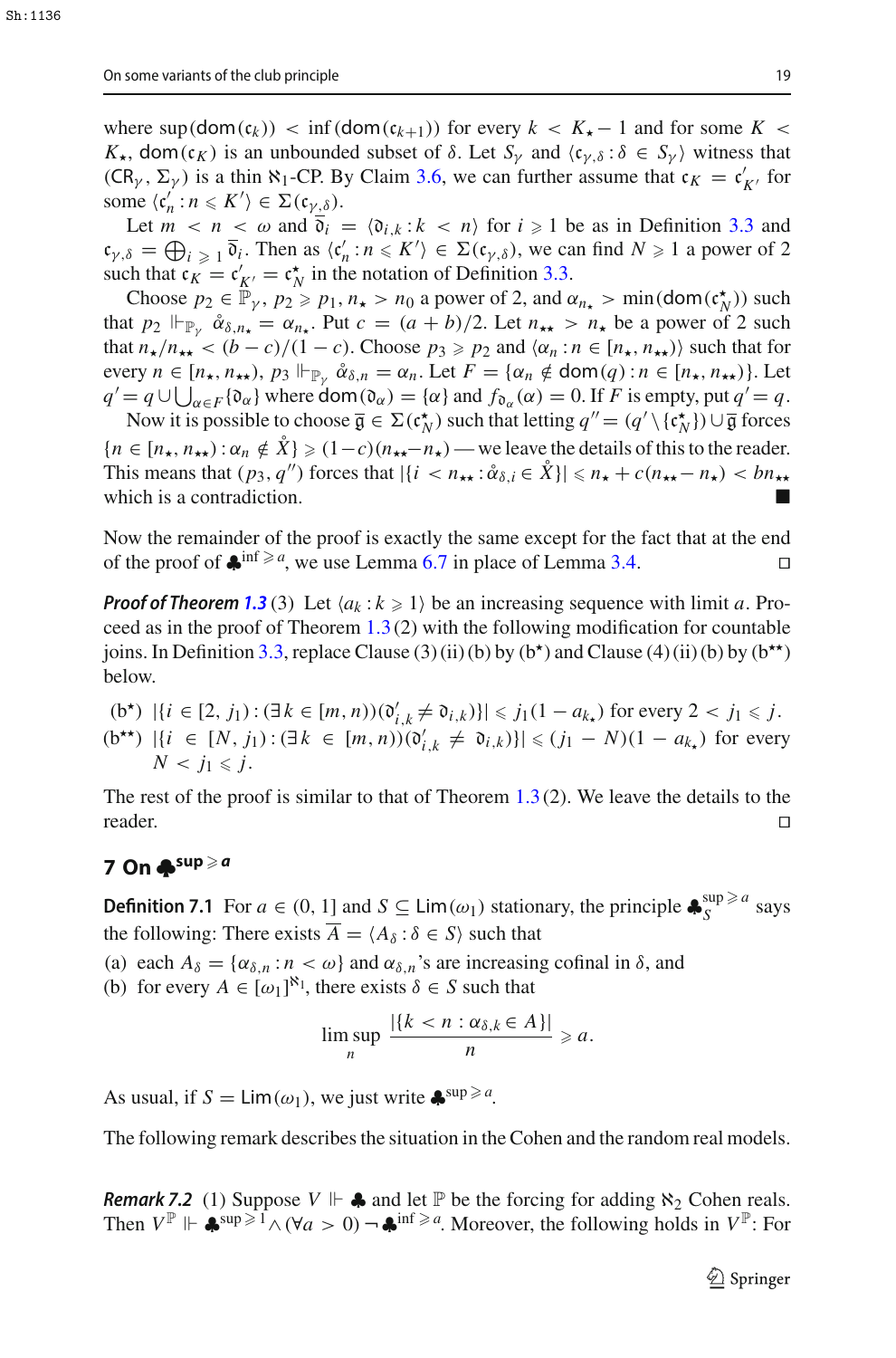every  $\overline{A} = \langle A_{\delta} : \delta \in \text{Lim}(\omega_1) \rangle$  where each  $A_{\delta} = \{ \alpha_{\delta,n} : n \langle \omega \rangle \}$  and  $\alpha_{\delta,n}$ 's are increasing cofinal in  $\delta$ , there exists  $A \in [\omega_1]^{\aleph_1}$  such that for every  $\delta \in \text{Lim}(\omega_1)$ ,

$$
\liminf_{n} \frac{|\{k < n : \alpha_{\delta,k} \in A\}|}{n} = 0.
$$

(2) Suppose  $V \Vdash$   $\clubsuit$  and let  $\mathbb{P}$  be the forcing for adding  $\aleph_2$  random reals. Then *V*<sup>P</sup>  $\Vdash$  (∀*a* > 0) ¬  $\clubsuit$ <sup>sup ≥ *a*</sup>. Furthermore, the following holds in *V*<sup>P</sup>: There exists  $\overline{A} = \langle A_{\delta} : \delta \in \text{Lim}(\omega_1) \rangle$  where each  $A_{\delta} = \{ \alpha_{\delta,n} : n \leq \omega \}$  and  $\alpha_{\delta,n}$ 's are increasing cofinal in  $\delta$  such that for every  $A \in [\omega_1]^{\aleph_1}$ , there exists  $\delta \in \text{Lim}(\omega_1)$  such that

$$
\limsup_n \frac{|\{k < n : \alpha_{\delta,k} \in A\}|}{n} > 0.
$$

*Proof* (1) Fix a  $\clubsuit$ -witnessing sequence  $\overline{A} = \langle A_{\delta} : \delta \in \text{Lim}(\omega_1) \rangle$  in *V* where each  $A_{\delta} = {\alpha_{\delta,n} : n < \omega}$  and  $\alpha_{\delta,n}$ 's are increasing cofinal in  $\delta$ .  $\mathbb P$  is the set of all finite partial maps from  $\omega_2$  to 2 ordered by inclusion. We first check that  $V^{\mathbb{P}} \Vdash \overline{A}$  is a  $\clubsuit^{\sup\geq 1}$ witnessing sequence. Suppose  $p \Vdash_{\mathbb{P}} \hat{A} \in \bigcap [\omega_1]^{\aleph_1}$ . It suffices to find  $\delta \in \text{Lim}(\omega_1)$ and  $q \geqslant p$  such that

$$
q \Vdash \limsup_n \frac{|\{k < n : \alpha_{\delta,k} \in \AA\}|}{n} = 1.
$$

Choose  $\langle (p_i, \gamma_i) : i < \omega_1 \rangle$  such that  $\gamma_i$ 's are strictly increasing and for every  $i < \omega_1$ ,  $p \leq p_i$  and  $p_i \Vdash \gamma_i \in \mathring{A}$ . Using the  $\Delta$ -system lemma, choose  $X \in [\omega_1]^{\aleph_1}$  and  $R \in [\omega_2]^{< \aleph_0}$  such that  $\langle \text{dom}(p_i) : i \in X \rangle$  is a  $\triangle$ -system with root *R* and  $p_i \upharpoonright R = q$ does not depend on  $i \in X$ . Clearly,  $q \ge p$ . Put  $B = \{ \gamma_i : i \in X \}$ . Since A is a  $\clubsuit$ witnessing sequence in *V*, there exists  $\delta \in \text{Lim}(\omega_1)$  such that  $A_{\delta} \subseteq B$ . We claim that *q*,  $\delta$  are as required. Suppose not and fix  $r \geq q$ ,  $\varepsilon > 0$  rational and  $N < \omega$  such that

$$
r \Vdash (\forall n > N) \bigg( \frac{|\{k < n : \alpha_{\delta,k} \in \AA\}|}{n} < 1 - \varepsilon \bigg).
$$

Note that *r* is compatible with all but finitely many conditions in  $\{p_i : \gamma_i \in A_\delta\}$ . Taking the union of*r* with a sufficiently large number of these conditions, we get an extension  $s \geq r$  and  $n_{\star} > N$  such that

$$
s \Vdash \frac{|\{k < n_\star : \alpha_{\delta,k} \in \AA\}|}{n_\star} > 1 - \varepsilon
$$

which is a contradiction. So  $V^{\mathbb{P}} \Vdash \clubsuit^{\sup \geq 1}$ . Next, we check  $V^{\mathbb{P}} \Vdash (\forall a > 0) \neg \clubsuit^{\inf \geq a}$ . Let  $\mathbb{P}_{\nu}$  be the poset whose conditions are finite partial maps from  $\gamma$  to 2. So  $\mathbb{P} = \mathbb{P}_{\omega}$ . Since each subset of  $\omega_1$  in  $V^{\mathbb{P}}$  appears in  $V^{\mathbb{P}}$  for some  $\gamma < \omega_2$ , it suffices to show the following. Whenever  $a > 0$  and  $\overline{A} = \langle A_{\delta} : \delta \in \text{Lim}(\omega_1) \rangle$  are in *V*,  $V^{\mathbb{P}_{\omega_1}} \Vdash \overline{A}$  is not a  $\clubsuit$ <sup>inf  $\geq a$ </sup>-witnessing sequence. Let *G* be  $\mathbb{P}_{\omega_1}$ -generic over *V*. Put  $g = \bigcup G$ . Then

 $S_{h+1136}$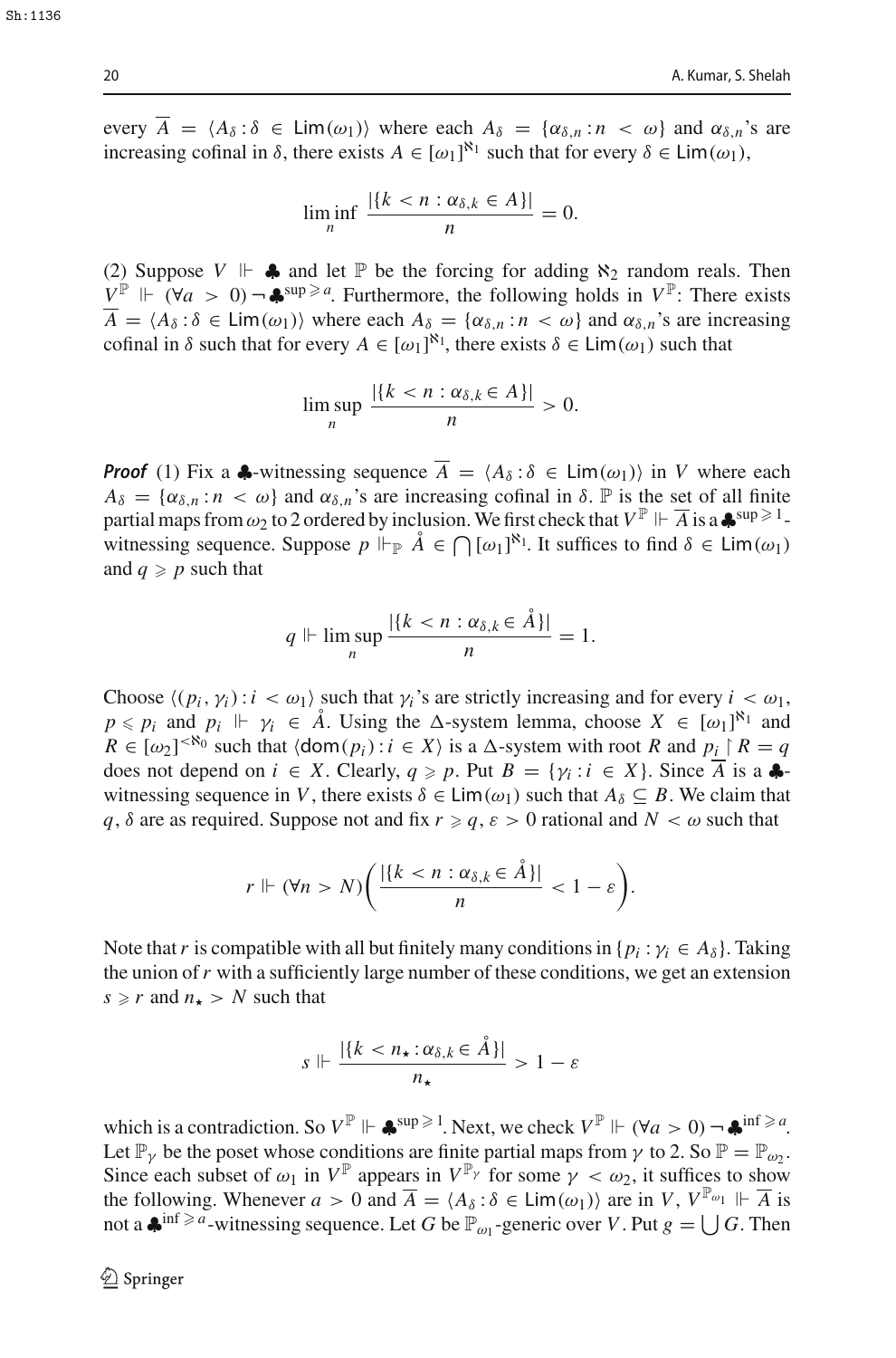*g* :  $\omega_1 \rightarrow 2$ . Define  $A = \{ \alpha < \omega_1 : g(\alpha) = 1 \}$ . Then  $A \in [\omega_1]^{\mathbb{N}_1}$ . We claim that for every  $\delta \in \text{Lim}(\omega_1)$ ,

$$
\liminf_{n} \frac{|\{k < n : \alpha_{\delta,k} \in A\}|}{n} = 0.
$$

Note that this also gives us the "moreover part". Towards a contradiction, suppose this fails. Then there are  $p \in G$ ,  $\delta \in \text{Lim}(\omega_1)$ ,  $N < \omega$  and  $b > 0$  such that

$$
p \Vdash_{\mathbb{P}_{\omega_1}} (\forall n > N) \bigg( \frac{|\{k < n : \alpha_{\delta,k} \in \mathring{A}\}|}{n} \geq b \bigg).
$$

Now since  $\text{dom}(p)$  is finite, we can easily find  $q \geq p$  and  $n_{\star} > N$  such that

$$
q \Vdash_{\mathbb{P}_{\omega_1}} \frac{|\{k < n_\star : \alpha_{\delta,k} \in \AA\}|}{n} < \frac{b}{2}
$$

which is a contradiction.

(2) Next let P be the forcing for adding  $\aleph_2$  random reals. So  $\mathbb{P} = \mathbb{P}_{\omega_2}$  where  $\mathbb{P}_{\nu}$  is the measure algebra on  $(2^{\gamma}, \mu_{\gamma})$  w.r.t. the standard product measure  $\mu_{\gamma}$ . Note that every subset of  $\omega_1$  in  $V^{\mathbb{P}}$  appears in  $V^{\mathbb{P}}$  for some  $\gamma < \omega_2$ . So to show that  $V^{\mathbb{P}}$   $\Vdash$  $(\forall a > 0)$ (¬♣<sup>sup ≥ *a*</sup>), it suffices to show the following. Whenever *a* > 0 and  $\overline{A}$  =  $\langle A_\delta : \delta \in \text{Lim}(\omega_1) \rangle$  are in *V*,  $V^{\mathbb{P}_{\omega_1}} \Vdash \overline{A}$  is not a  $\clubsuit^{\text{sup}\ge a}$ -witnessing sequence. Let *G* be  $\mathbb{P}_{\omega_1}$ -generic over *V* and  $g \in 2^{\omega_1}$  be the generic random sequence added by *G*. Fix  $N > 1/a$ . In  $V[G]$ , define  $A = {\alpha < \omega_1 : (\forall n < N)(g(\omega \alpha_{\delta,k} + n) = 1)}$ . Then  $A \in [\omega_1]^{\aleph_1}$ . It suffices to show that for every  $\delta \in \text{Lim}(\omega_1)$ , the asymptotic density of  ${k < \omega : \alpha_{\delta,k} \in A}$  in  $\omega$  is strictly less than *a*. Fix  $\delta \in \text{Lim}(\omega_1)$ . For  $x \in 2^{\omega_1}$ , define

$$
T_x = \{k < \omega : (\forall n < N)(x(\omega \alpha_{\delta,k} + n) = 1)\}.
$$

As  $A_{\delta} \in V$ ,  $T_x \in V$ . By the law of large numbers, for almost all  $x \in 2^{\omega_1}$ , the asymptotic density of  $T_x$  in  $\omega$  is  $2^{-N}$ . Since *g* is random over *V*, it follows that  ${k < \omega : \alpha_{\delta,k} \in A} = T_g$  has asymptotic density  $2^{-N} < 1/N < a$ .

Finally, fix a  $\clubsuit$ -witnessing sequence  $\overline{A} = \langle A_{\delta} : \delta \in \text{Lim}(\omega_1) \rangle$ . Suppose  $V^{\mathbb{P}} \Vdash \mathring{A} \in$  $[\omega_1]^{\aleph_1}$ . We will find  $p \in \mathbb{P}$  and  $\delta \in \text{Lim}(\omega_1)$  such that

$$
p \Vdash \limsup_n \frac{|\{k < n : \alpha_{\delta,k} \in \AA\}|}{n} > 0.
$$

Choose  $\langle (p_i, \gamma_i) : i < \omega_1 \rangle$  such that  $\gamma_i$ 's are strictly increasing and for every  $i < \omega_1$ ,  $p \leq p_i$  and  $p_i \Vdash \gamma_i \in \mathring{A}$ . Choose  $X \in [\omega_1]^{\aleph_1}$  and  $b > 0$  such that for every  $i \in X$ ,  $\mu(p_i) \geq b$ . Choose  $\delta \in \text{Lim}(\omega_1)$  such that  $A_{\delta} \subseteq \{\gamma_i : i \in X\}$ . For each  $n < \omega$ , fix  $i(n) \in X$  such that  $\alpha_{\delta,n} = \gamma_{i(n)}$ . Put  $q_n = p_{\gamma_{i(n)}}$ . Define  $f_n = 1/n \sum_{k \le n} 1_{q_k}$  where  $1_{q_k}: 2^{\omega_2} \rightarrow 2$  is the characteristic function of  $q_k$ . Let  $f = \limsup_n f_n$ . Note that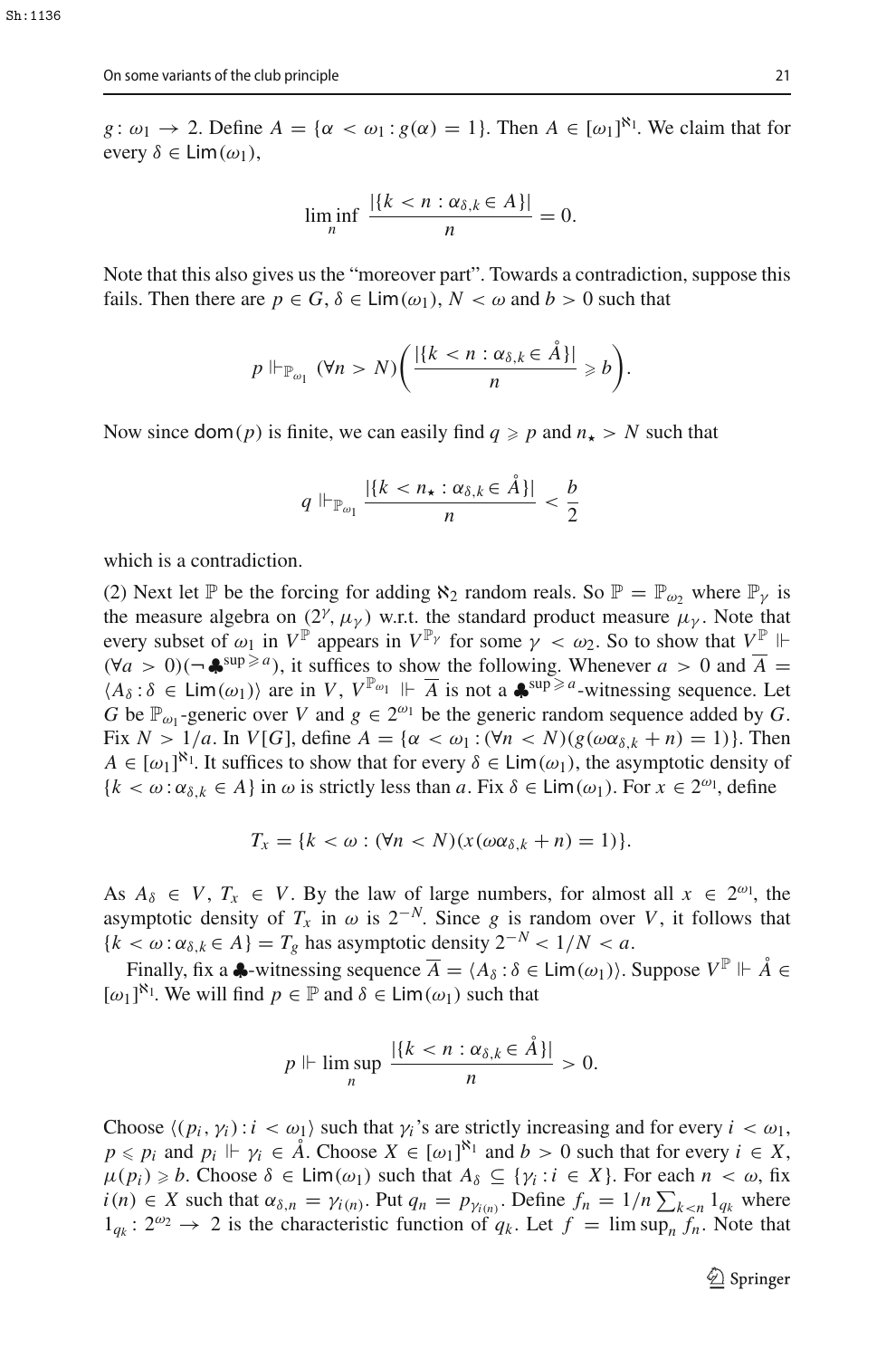$0 \le f \le 1$ . By Fatou's lemma,

$$
\int f = \int \limsup_n f_n \geqslant \limsup_n \int f_n \geqslant b.
$$

Let  $p = \{x \in 2^{\omega_2} : f(x) \ge b/2\}$ . Then  $\mu(p) \ge b/2$  otherwise

$$
\int f = \int_p f + \int_{2^{2/2} \setminus p} f \le \mu(p) + (1 - \mu(p)) \frac{b}{2} < \frac{b}{2} + \frac{b}{2} = b.
$$

It is easy to see that *p*,  $\delta$  are as required. This completes the proof of Remark [7.2.](#page-18-0)  $\Box$ 

We now prove Theorem [1.4](#page-1-3) — for all  $a, b \in (0, 1)$ ,  $\clubsuit_S^{\sup\geq a}$  is equivalent to  $\clubsuit_S^{\sup\geq b}$ . For this, it is clearly enough to show the following.

**Lemma 7.3** *Let*  $a \in (0, 1)$  *and*  $a \le b < \sqrt{a}$ . *Then*  $\clubsuit_S^{\sup \ge a}$  *implies*  $\clubsuit_S^{\sup \ge b}$ .

*Proof* Let  $\overline{A} = \langle A_{\delta} : \delta \in S \rangle$  witness  $\clubsuit_{S}^{\sup \geq a}$ . We can assume that  $\overline{A}$  is not a  $\clubsuit_{S}^{\sup \geq b}$ witnessing sequence. Choose  $A \in [\omega_1]^{\aleph_1}$  such that for every  $\delta \in S$ , for every large enough  $\alpha < \delta$ ,

$$
\frac{|A \cap A_{\delta} \cap \alpha|}{|A_{\delta} \cap \alpha|} < b.
$$

Let *S'* be the set of  $\delta \in S$  such that

$$
\limsup_{\alpha\to\delta}\frac{|A\cap A_\delta\cap\alpha|}{|A_\delta\cap\alpha|}\geqslant a.
$$

Then *S'* is stationary. For  $\delta \in S'$ , define  $B_{\delta} = A_{\delta} \cap A$ .

**Claim 7.4** *For every*  $B \in [A]^{\aleph_1}$  *there are stationary many*  $\delta \in S'$  *such that* 

$$
\limsup_{\alpha\to\delta}\frac{|B\cap B_\delta\cap\alpha|}{|B_\delta\cap\alpha|}\geqslant b.
$$

*Proof* Suppose not. Choose  $B \in [A]^{\aleph_1}$  and  $W \subseteq S'$  non-stationary such that for every  $\delta \in S' \setminus W$ , for every large enough  $\alpha < \delta$ , we have

$$
\frac{|B\cap B_\delta\cap\alpha|}{|B_\delta\cap\alpha|}
$$

Since  $B \subseteq A$ , we can choose  $\delta \in S' \setminus W$  such that

$$
\limsup_{\alpha\to\delta}\frac{|B\cap A_\delta\cap\alpha|}{|A_\delta\cap\alpha|}\geqslant a.
$$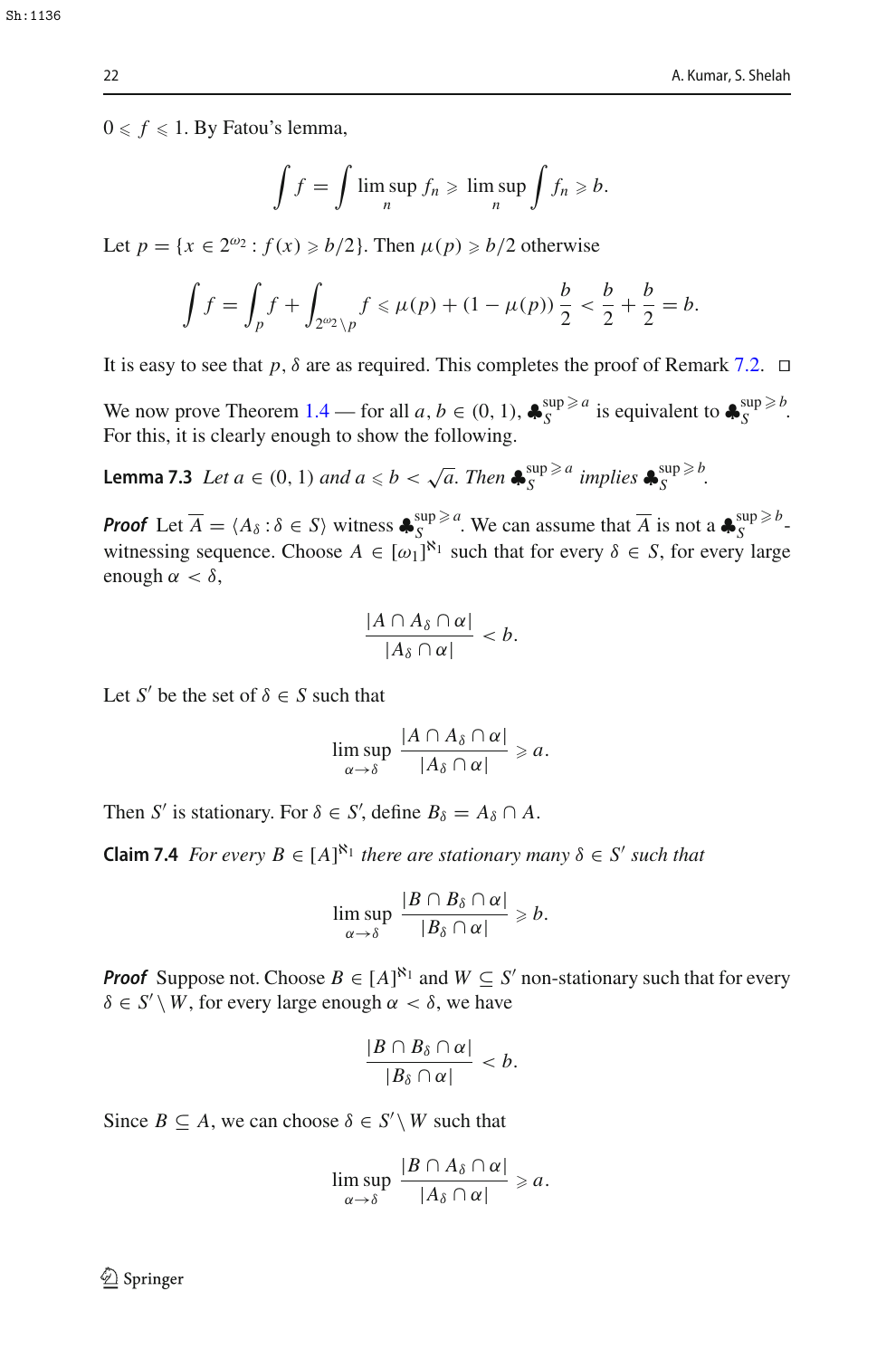Now for every large enough  $\alpha < \delta$ , we have

$$
\left(\frac{|B\cap B_{\delta}\cap \alpha|}{|B_{\delta}\cap \alpha|}\right)\left(\frac{|A\cap A_{\delta}\cap \alpha|}{|A_{\delta}\cap \alpha|}\right) < b^2.
$$

Since  $B \cap B_{\delta} = B \cap A_{\delta}$  and  $B_{\delta} \cap \alpha = A \cap A_{\delta} \cap \alpha$ , we get

$$
\frac{B\cap A_{\delta}\cap \alpha}{A_{\delta}\cap \alpha}
$$

which is impossible.

Let  $\{\alpha_i : i < \omega_1\}$  list A in increasing order. Let  $E \subseteq \omega_1$  be a club such that for every  $i \in E$ ,  $\sup_{j \le i} \alpha_j = i$ . Define  $C = \langle C_\delta : \delta \in S \rangle$  as follows. If  $\delta \in E \cap S'$ , then  $C_{\delta} = \{j < \delta : \alpha_j \in B_{\delta}\}\.$  Otherwise, choose  $C_{\delta}$  to be an arbitrary unbounded subset of  $\delta$  of order type  $\omega$ . It is easy to check that  $\overline{C}$  witnesses  $\clubsuit_S^{\sup \ge b}$ .

# <span id="page-22-0"></span>**<sup>8</sup> ¬ ♣sup** - **<sup>1</sup> and ♣sup***>***1<sup>−</sup>**

<span id="page-22-1"></span>**Definition 8.1** The principle  $\bullet$ <sup>sup>1−</sup> says the following: There exists  $\overline{A} = \langle A_\delta : \delta \in \mathbb{R}$  $\text{Lim}(\omega_1)$  such that

- (a) each  $A_{\delta} = {\alpha_{\delta,n} : n < \omega}$  and  $\alpha_{\delta,n}$ 's are increasing cofinal in  $\delta$ , and
- (b) for every  $A \in [\omega_1]^{\aleph_1}$  and  $\varepsilon > 0$ , there exists some  $\delta$  such that

<span id="page-22-3"></span>
$$
\limsup_n \frac{|\{k < n : \alpha_{\delta,k} \in A\}|}{n} \geq 1 - \varepsilon.
$$

To prove Theorem [1.5,](#page-2-1) it is enough to show that

<span id="page-22-2"></span>**Theorem 8.2**  $\neg$   $\clubsuit$ <sup>sup > 1</sup>  $\wedge$   $\clubsuit$ <sup>sup>1–</sup> *is consistent.* 

**Definition 8.3** Suppose  $\overline{A} = \langle A_{\delta} : \delta \in \text{Lim}(\omega_1) \rangle$  satisfies: For every  $\delta$ ,  $A_{\delta} =$  $\{\alpha_{\delta,n} : n \leq \omega\}$  where  $\alpha_{\delta,n}$ 's are increasing and cofinal in  $\delta$ . Define  $\mathbb{Q} = \mathbb{Q}_{\overline{A}}$  as follows:  $p \in \mathbb{Q}$  iff  $p = (f_p, u_p, \overline{\varepsilon}_p)$  where

- (i)  $f_p$  is a finite partial function from  $\omega_1$  to  $\{0, 1\}$ ,
- (ii)  $u_p$  is a finite subset of  $\text{Lim}(\omega_1)$ , and

(iii)  $\overline{\varepsilon}_p = \langle \varepsilon_{p,\delta} : \delta \in u_p \rangle$  where each  $\varepsilon_{p,\delta}$  is a positive rational  $< 1$ .

For  $p, q \in \mathbb{Q}$  define  $p \leq q$  iff

- (a)  $f_p \subseteq f_q$ ,
- (b)  $u_p \subseteq u_q$ ,
- (c)  $\overline{\varepsilon}_p = \overline{\varepsilon}_q \upharpoonright u_p$ , and
- (d) for every  $\delta \in u_p$ , letting  $W = \{n < \omega : \alpha_{\delta,n} \in \text{dom}(f_q) \setminus \text{dom}(f_p)\}\)$ , for every *N* < ω either *W* ∩ [0, *N*) = ∅ or

$$
\frac{|\{n \in W \cap [0, N) : f_q(\alpha_{\delta, n}) = 1\}|}{|W \cap [0, N)|} \leq 1 - \varepsilon_{p, \delta}.
$$

 $\mathcal{L}$  Springer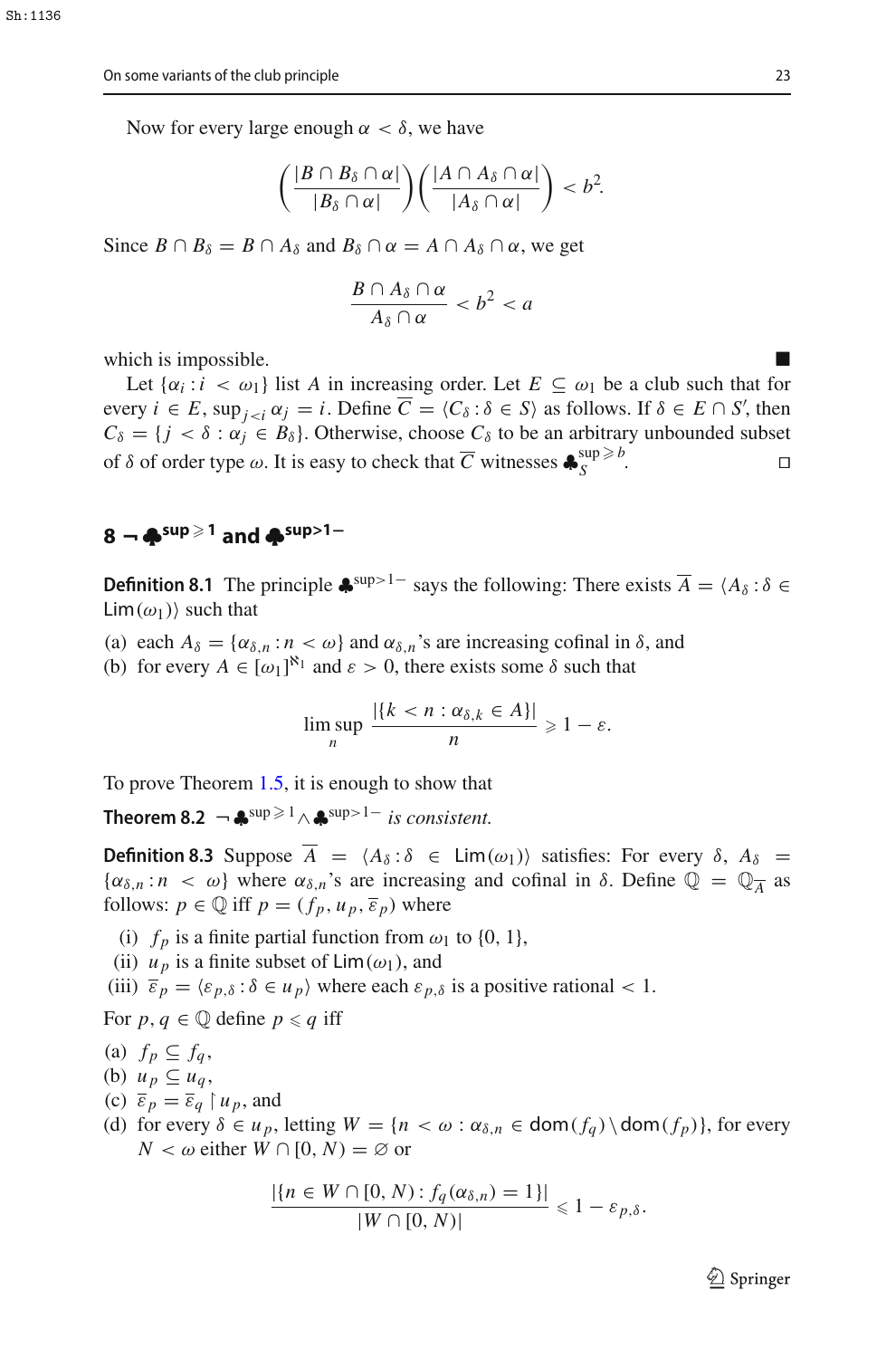**Claim 8.4** *Suppose p, q, r are in*  $\mathbb Q$  *where*  $\mathbb Q = \mathbb Q_{\overline{A}}$  *is as in Definition* [8.3](#page-22-2)*. If*  $p \leq q$ *and*  $q \leq r$ *, then*  $p \leq r$ *.* 

*Proof* Clauses (a)–(c) are clear. So we only need to check Clause (d) for  $p, r$ . Fix  $\delta \in u_p$  and  $N < \omega$ . Put  $\varepsilon = \varepsilon_{p,\delta} = \varepsilon_{q,\delta} = \varepsilon_{r,\delta}$ . Let  $W_{p,r} = \{n <$  $N: \alpha_{\delta,n} \in \text{dom}(f_r) \setminus \text{dom}(f_p) \}$  and  $W_{p,r}^1 = \{n \in W_{p,r} : f_r(\alpha_{\delta,n}) = 1\}.$  Define  $W_{p,q}$ ,  $W_{q,r}$ ,  $W_{p,q}^1$  and  $W_{q,r}^1$  analogously and note that  $W_{p,r} = W_{p,q} \sqcup W_{q,r}$  and  $W_{p,r}^1 = W_{p,q}^1 \sqcup W_{q,r}^1$ . Now using Clause (d) for the pairs *p*, *q* and *q*, *r* we get

$$
|W_{p,r}^1| = |W_{p,q}^1| + |W_{q,r}^1| \le |W_{p,q}|(1-\varepsilon) + |W_{q,r}|(1-\varepsilon) = |W_{p,r}|(1-\varepsilon_{p,\delta}).
$$

<span id="page-23-0"></span>Hence Clause (d) also holds for  $p, r$ .

**Claim 8.5** *Let*  $\overline{A}$  *and*  $\mathbb{Q} = \mathbb{Q}_{\overline{A}a}$  *be as in Definition* [8.3](#page-22-2). *Then*  $\mathbb{Q}$  *has*  $\aleph_1$  *as a precaliber.* 

*Proof* Suppose  $\{p_i = (f_i, u_i, \overline{\varepsilon}_i) : i < \omega_1\} \subset \mathbb{Q}$ . By thinning down we can assume the following:

- (a)  $\langle \text{dom}( f_i) : i \langle \omega_1 \rangle \text{ is a } \Delta \text{-system with root } R \text{ and } f_i \upharpoonright R \text{ does not depend on } i.$
- (b)  $\langle u_i : i \rangle \langle u_1 \rangle$  is a  $\triangle$ -system with root  $u_\star$  and  $\overline{\varepsilon}_i \upharpoonright u_\star$  does not depend on *i*.
- (c) For every  $i < j < \omega_1$  and  $\delta \in u_i$ , dom $(f_i) \cap A_\delta \subseteq R$ .

Let  $E \subseteq \omega_1$  be a club such that for every  $i \in E$ , for every  $j \lt i$ , dom $(f_i) \cup u_i \subseteq i$ . Choose *S*  $\subseteq$  *E* stationary such that for every  $i \in S$ , dom( $f_i$ )  $\cap$   $i = R$ ,  $u_i \cap i = u$ , and  $\bigcup \{ A_\delta \cap i : \delta \in u_i, \delta > i \} = F$  where *F* does not depend on  $i \in S$ . Note that for every infinite  $X \subseteq S$  and  $i \in S$ , if  $i > \sup(X)$ , then for all but finitely many *j* ∈ *X*, dom( $f_j$ )∩  $A_i$  ⊆ *R*. Let  $X$  ∈ [*S*]<sup> $\aleph_1$ </sup> be such that for every increasing sequence  $\langle \alpha_n : n \langle \omega \rangle$  in *X*, sup<sub>n</sub>  $\alpha_n \notin X$ . Define *c*:  $[X]^2 \to \{0, 1\}$  by  $c(\{i, j\}) = 1$  iff  $i < j$ and  $A_i$  ∩ dom( $f_i$ ) ⊆ R. By the Erdős–Dushnik–Miller theorem, either there exists  $Y \in [X]^{\aleph_1}$  such that  $c[[Y]^2] = \{1\}$  or there exists  $Y' \subseteq X$  such that  $otp(Y') = \omega + 1$ and  $c[(Y']^2] = \{0\}$ . Since the latter is impossible, we can find  $Y \in [X]^{8_1}$  such that  $c[[Y]^2] = \{1\}$ . Hence

(d) For every  $i \neq j$  in *Y* and  $\delta \in u_j$ , dom $(f_i) \cap A_\delta \subseteq R$ .

It follows that  $\{p_i : i \in Y\}$  is centered.

Let  $\hat{f}_{\mathbb{Q}} = \bigcup \{f_p : p \in G_{\mathbb{Q}}\}$ . Then  $\Vdash_{\mathbb{Q}} \hat{f}_{\mathbb{Q}} : \omega_1 \to \{0, 1\}$ . Let  $\hat{X}_{\mathbb{Q}} = \{\alpha \leq \alpha\}$  $\omega_1 : \hat{f}_\mathbb{Q}(\alpha) = 1$ . Note that  $\Vdash_\mathbb{Q} \hat{X}_\mathbb{Q} \in [\omega_1]^{\aleph_1}$ . To see this, suppose  $p \in \mathbb{P}$  and  $\alpha < \omega_1$ . Choose  $\beta > \max(u_p \cup \{\alpha\})$  and define *q* by  $f_q = f_p \cup \{(\beta, 1)\}, u_q = u_p$ and  $\overline{\varepsilon}_q = \overline{\varepsilon}_p$ . Then  $q \ge p$  and  $q \Vdash \beta \in \mathring{X}_{\mathbb{Q}}$ .

**Claim 8.6**  $\mathring{X}_{\mathbb{Q}}$  witnesses that  $\overline{A}$  is not a  $\clubsuit^{\text{sup}} \geq 1$  witnessing sequence in  $V^{\mathbb{Q}}$ .

**Proof** Easy. □

<span id="page-23-1"></span>**Claim 8.7** *Suppose*  $V \Vdash \clubsuit^{sup>1-}$  *holds and let*  $\overline{C} = \langle C_\delta : \delta \in \text{Lim}(\omega_1) \rangle$  *be a witness where*  $C_\delta = \{\beta_{\delta,n} : n < \omega\}$  *and*  $\beta_{\delta,n}$  *s* are increasing cofinal in  $\delta$ . Then  $V^{\mathbb{Q}} \Vdash \clubsuit^{sup>1-}$ *holds with C as witness.*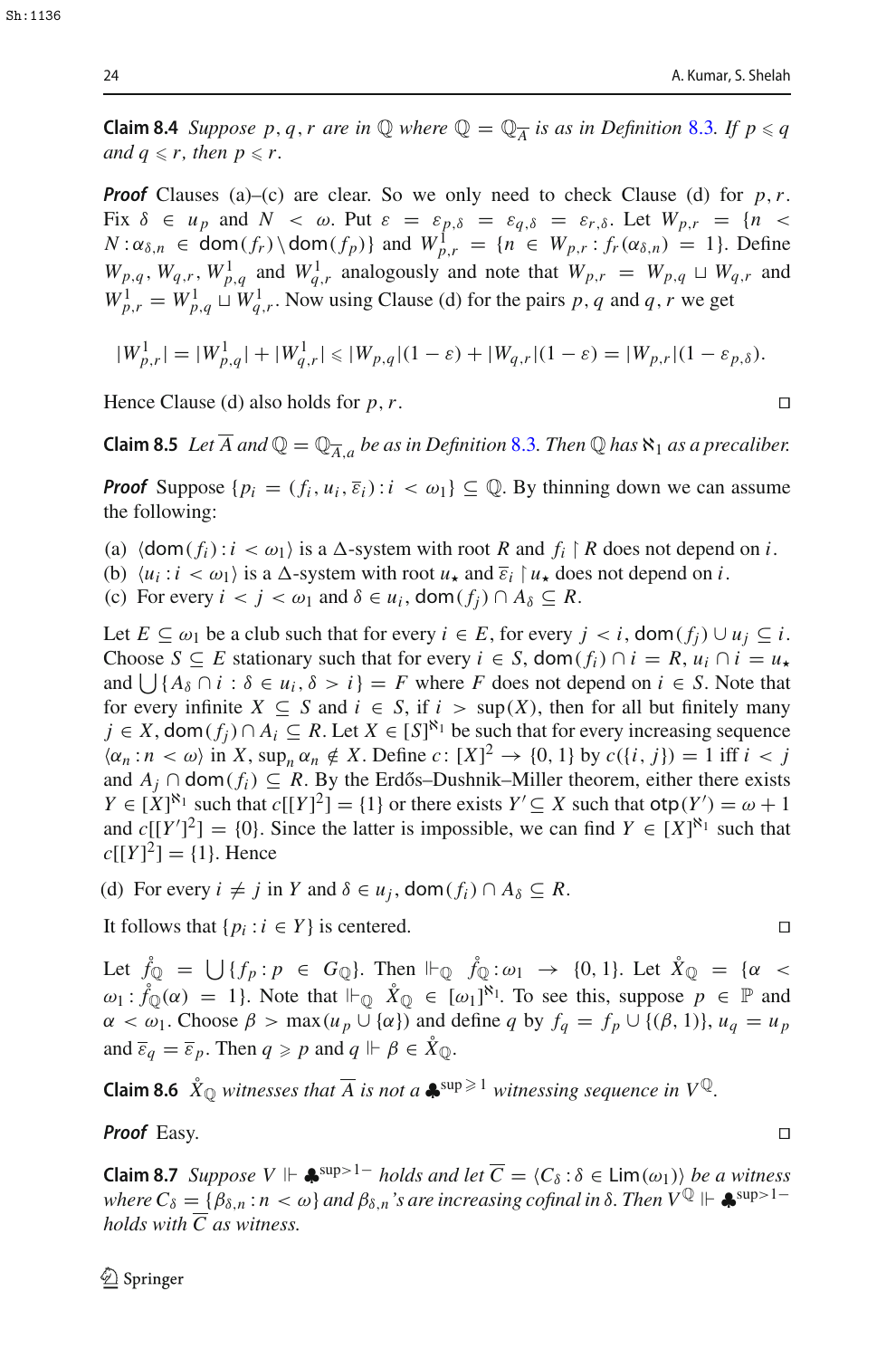*Proof* Suppose  $p \Vdash_{\mathbb{Q}} \hat{A} \in [\omega_1]^{\aleph_1}$  and  $\varepsilon > 0$  is rational. Choose  $\langle (p_i, \gamma_i) : i < \omega_1 \rangle$ such that  $\gamma_i$ 's are increasing and for each  $i < \omega_1$ ,  $p \leq p_i \Vdash_{\mathbb{Q}} \gamma_i \in A$ . Arguing as in the proof of Claim  $8.5$ , we can assume the following:

- (a)  $\langle \text{dom}(f_i) : i < \omega_1 \rangle$  is a  $\Delta$ -system with root  $R, f_i \upharpoonright R = f_\star$  and  $|\text{dom}(f_i) \setminus R|$  $n_{\star}$  do not depend on *i*.
- (b) If  $i < j$ , then  $R <$  dom $(f_i) \setminus R <$  dom $(f_i) \setminus R$ .
- (c)  $\langle u_i : i \rangle \langle u_j \rangle$  is a  $\triangle$ -system with root  $u_\star$ ,  $\overline{\varepsilon}_i \upharpoonright u_\star = \overline{e}_\star$  does not depend on *i* and  $i < j$  implies  $u_i \setminus u_\star < u_j \setminus u_\star$ .
- (d) For every  $i \neq j$  and  $\delta \in u_i$ , dom $(f_i) \cap A_\delta \subseteq R$ .

Put  $X = \{ \gamma_i : i < \omega_1 \}$ . Let  $E \subseteq \omega_1$  be a club such that for every  $i \in E$  and  $j < i$ ,  $\gamma_i \leq i$  and  $u_\star \cup$  dom $(f_i) \subseteq i$ . Choose  $\delta \in E$  such that

$$
\limsup_n \frac{|\{k < n : \beta_{\delta,k} \in X\}|}{n} \geq 1 - \frac{\varepsilon}{10}.
$$

Let  $q = (f_{\star}, u_{\star} \cup \{\delta\}, \overline{\varepsilon}_{\star} \cup \{(\delta, \varepsilon/5)\})$ . It suffices to show that for any  $q_1 \ge q$  and  $N_0 < \omega$ , there exist  $r \ge q_1$  and  $N_2 > N_0$  such that

$$
r \Vdash_{\mathbb{Q}} \frac{|\{n < N_2 : \beta_{\delta,n} \in \AA\}|}{N_2} \geq 1 - \varepsilon.
$$

So fix  $q_1 \ge q$  and  $N_0 < \omega$ . For each  $n < \omega$ , define

$$
r_n = \begin{cases} p_i & \text{if } \beta_{\delta,n} = \gamma_i, \\ q & \text{if } \beta_{\delta,n} \notin X. \end{cases}
$$

Let  $W'_n = \text{dom}(f_{r_n}) \setminus R$  and  $W_n = W'_n \cap A_\delta$ . Choose  $N_1 > N_0$  such that for every  $n \ge N_1$ , if  $\delta' \in u_{q_1} \setminus \{\delta\}$ , then  $W'_n \cap A_{\delta'} = \phi$ . We need a lemma.

<span id="page-24-0"></span>**Lemma 8.8** *Suppose*  $0 < a_1 < a_2 < 1$  *and*  $1 \leq K < \omega$ *. Then for all sufficiently large*  $N < \omega$ , the following holds. For every  $\langle W_k : k < N \rangle$  where each  $W_k$  is an interval in  $\omega$  such that  $|W_k| \leqslant K$ ,  $W_k < W_{k+1}$  and  $\bigcup_{k < n} W_k = [0, M)$ , there exists  $F \subseteq N$  such *that*

 $(i)$   $|F| \geqslant Na_1$ *, and* (ii) *for every*  $m \le M$ ,  $\left| [0, m) \cap \bigcup_{k \in F} W_k \right| \le ma_2$ .

*Proof* First assume that  $|W_k| = K$  for every  $k < N$  — so  $M = NK$ . Let  $m_1 < N$  be least such that  $Km_1 \geq M(1 - a_2)$ . Then  $F = [m_1, N)$  is as required. For the general case, for each  $K' \le K$ , put  $S_{K'} = \{k < N : |W_k| = K'\}$  and find a suitable  $F_{K'} \subseteq S_{K'}$ for  $\langle W_k : k \in S_{K'} \rangle$ . Then  $F = \bigcup \{ F_{K'} : 1 \leq K' \leq K \}$  is as required.

Choose  $N_2 > N_1$  such that  $(1 - N_1/N_2)(1 - \varepsilon/2) \ge 1 - \varepsilon$  and  $|\{k \in [N_1, N_2) : \beta_{\delta,k} \in$  $|X| \geq (1 - \varepsilon/4)(N_2 - N_1)$ . Using Lemma [8.8,](#page-24-0) choose  $F \subseteq [N_1, N_2)$  such that the following hold:

(a) 
$$
|F| \ge (N_2 - N_1)(1 - \varepsilon/4)
$$
.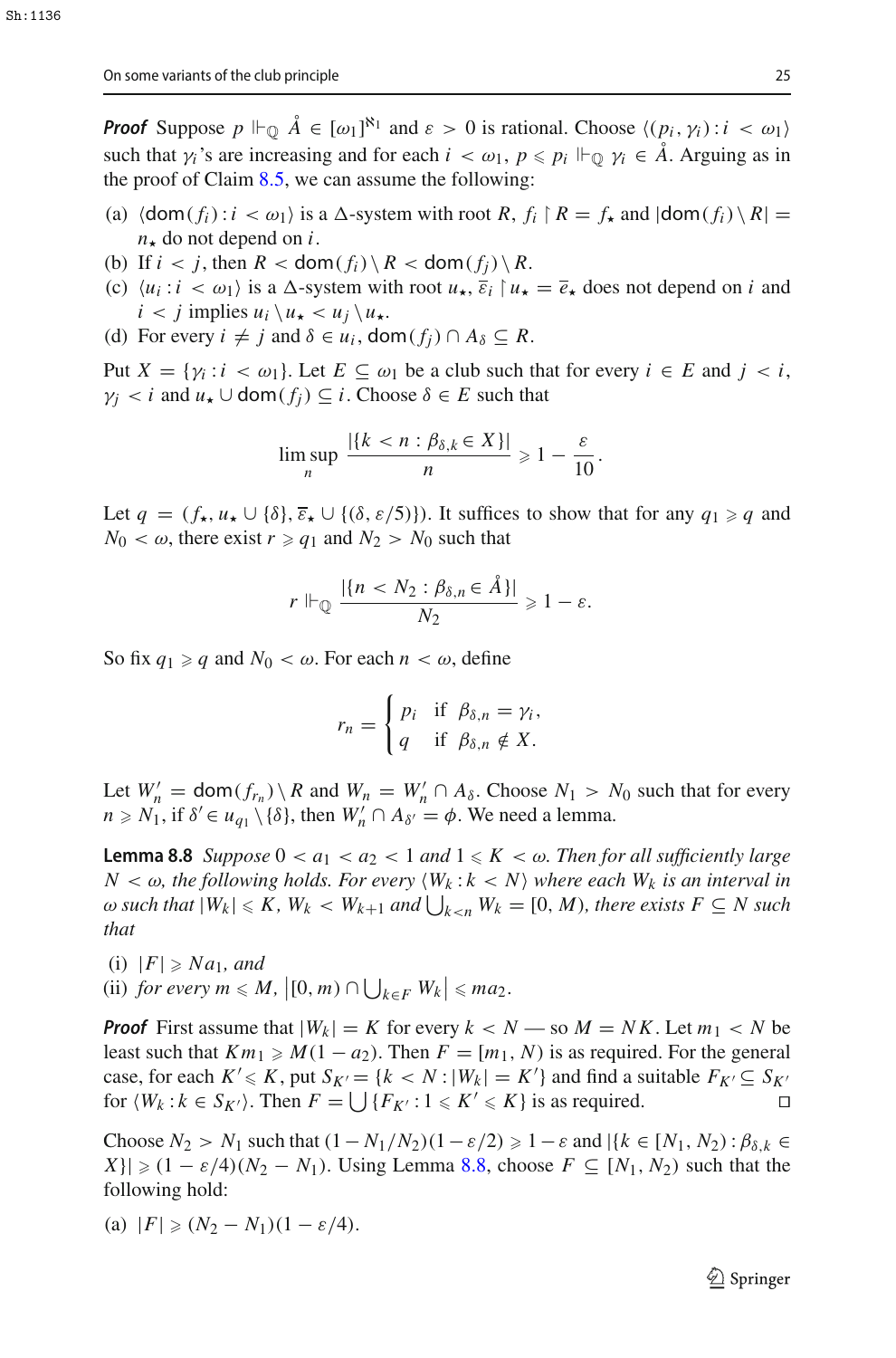(b)  $r = (f_r, u_r, \overline{\varepsilon}_r)$  extends each condition in  $\{q_1, r_n : n \in F\}$  where

(i)  $u_r = u_{q_1} \cup \bigcup_{n \in F} u_{r_n}$ (ii) dom( $f_r$ ) = dom( $f_{q_1}$ ) ∪  $\bigcup_{n \in F} W'_n$  ∪  $\bigcup \{W_n : n \in [N_1, N_2) \setminus F\},\$  $(iii)$   $f_{a_1} \subseteq f_r$ ,  $(iv)$   $f_r \upharpoonright \bigcup \{W_n : n \in [N_1, N_2) \setminus F\} \equiv 0,$ (v) for every  $n \in F$ ,  $f_r \upharpoonright W'_n = f_{r_n}$ , and (vi)  $\overline{\varepsilon}_r = \overline{\varepsilon}_{q_1} \cup \bigcup_{n \in F} \overline{\varepsilon}_{r_n}$ .

Note that  $r$   $\|$   $\|$  { $k < N_2 : \beta_{\delta,k} \in \mathring{A}$ }  $\|$  ≥  $(N_2 - N_1)(1 - \varepsilon/2)$ . By our choice of  $N_2$ , it follows that

$$
r \Vdash_{\mathbb{Q}} \frac{|\{n < N_2 : \beta_{\delta,n} \in \AA\}|}{N_2} \geq 1 - \varepsilon.
$$

Let  $\eta \ge 1$  and suppose  $\langle (\mathbb{P}_{\xi}, \mathbb{Q}_{\xi}, \overline{A}_{\xi}) : \xi < \eta \rangle$  satisfies the following:

- (1)  $\langle (\mathbb{P}_{\xi}, \mathbb{Q}_{\xi}) : \xi < \eta \rangle$  is a finite support iteration with limit  $\mathbb{P}_{\eta}$ .
- (2)  $\overline{A}_{\xi} \in V^{\mathbb{P}_{\xi}}$  and  $\Vdash_{\mathbb{P}_{\xi}}$  " $\overline{A}_{\xi} = \langle A_{\xi,\delta} : \delta \in \text{Lim}(\omega_1) \rangle$ ,  $A_{\xi,\delta} = \{\alpha_{\xi,\delta,n} : n < \omega\}$  where  $\alpha_{\xi,\delta,n}$ 's are increasing cofinal in  $\delta$ ".

$$
(3) V^{\mathbb{P}_{\xi}} \Vdash \mathbb{Q}_{\xi} = \mathbb{Q}_{\overline{A}_{\xi}}.
$$

Note that  $\mathbb{P}_n$  is ccc.

**Claim 8.9** *Suppose V*  $\Vdash$  ♣<sup>sup>1−</sup> *holds and let*  $\overline{C} = \langle C_\delta : \delta \in \text{Lim}(\omega_1) \rangle$  *be a witness where*  $C_{\delta} = {\beta_{\delta,n} : n < \omega}$  *and*  $\beta_{\delta,n}$ 's are increasing cofinal in  $\delta$ . Then  $V^{\mathbb{P}_{\eta}}$   $\Vdash$  $\clubsuit$ <sup>sup ≥ 1–</sup> *via the same witness.* 

*Proof* By induction on  $\eta$ . If  $\eta$  is a successor or  $cf(\eta) > \aleph_1$ , this follows from Claim [8.7.](#page-23-1)

Suppose  $cf(\eta) = \aleph_0$ . Let  $\langle \eta(n) : n \langle \omega \rangle$  be increasing cofinal in  $\eta$ . Suppose  $p \Vdash_{\mathbb{P}_\eta} \hat{X} \in [\omega_1]^{\aleph_1}$ . Choose  $n_{\star} < \omega$  such that  $p \in \mathbb{P}_{\eta(n_{\star})}$ . For each  $n < \omega$ , let  $\mathring{X}_n = \{ \alpha < \omega_1 : (\exists p \in G_{\mathbb{P}_{n(n)}})(p \Vdash_{\mathbb{P}_n} \alpha \in \mathring{X}) \}$  — so  $\mathring{X}_n \in V^{\mathbb{P}_{n(n)}}$  and  $\Vdash_{\mathbb{P}_n} \mathring{X}_n \subseteq \mathring{X}$ . Then for some  $n \in [n_\star, \omega)$ ,  $p \Vdash_{\mathbb{P}_{\eta(n)}} \hat{X}_n \in [\omega_1]^{\aleph_1}$ . Now apply the inductive hypothesis.

Next suppose  $cf(\eta) = \aleph_1, \varepsilon > 0$ , and  $p \Vdash_{\mathbb{P}_\eta} \mathring{X} \in [\omega_1]^{\aleph_1}$ . Choose  $\langle (p_i, \gamma_i) : i < \omega_1 \rangle$ such that the following hold:

(a)  $\gamma$ *i*'s are increasing.

- (b)  $p_i \in \mathbb{P}_\eta, p_i \geqslant p$  and  $p_i \Vdash_{\mathbb{P}_\eta} \gamma_i \in \mathring{X}$ .
- (c)  $\langle \text{dom}(p_i) : i < \omega_1 \rangle$  is a  $\Delta$ -system with root *W*.

Choose  $\theta < \eta$  such that  $W \subseteq \theta$ . Since  $\mathbb{P}_{\theta}$  is ccc, we can find  $q \in \mathbb{P}_{\theta}$  such that  $q \geq p$ and  $q \Vdash_{\mathbb{P}_{\theta}}$  " $\{i < \omega_1 : p_i \mid \theta \in G_{\mathbb{P}_{\theta}}\}$  is uncountable". Let  $\mathring{Y} = \{\gamma_i : i < \omega_1 \wedge p_i \mid \theta \in G_{\mathbb{P}_{\theta}}\}$  $G_{\mathbb{P}_{\theta}}$ }. Then  $\mathring{Y} \in V^{\mathbb{P}_{\theta}}$  and  $q \Vdash_{\mathbb{P}_{\theta}} \mathring{Y} \in [\omega_1]^{\aleph_1}$ . By the inductive hypothesis, we can find *r*  $\in$   $\mathbb{P}_{\theta}$  and  $\delta \in \text{Lim}(\omega_1)$  such that *r*  $\geq$  *q* and

$$
r \Vdash_{\mathbb{P}_{\theta}} \limsup_{n} \frac{|\{k < n : \beta_{\delta,k} \in \mathring{Y}\}|}{n} \geq 1 - \frac{\varepsilon}{2}.
$$

 $S_{h+1136}$